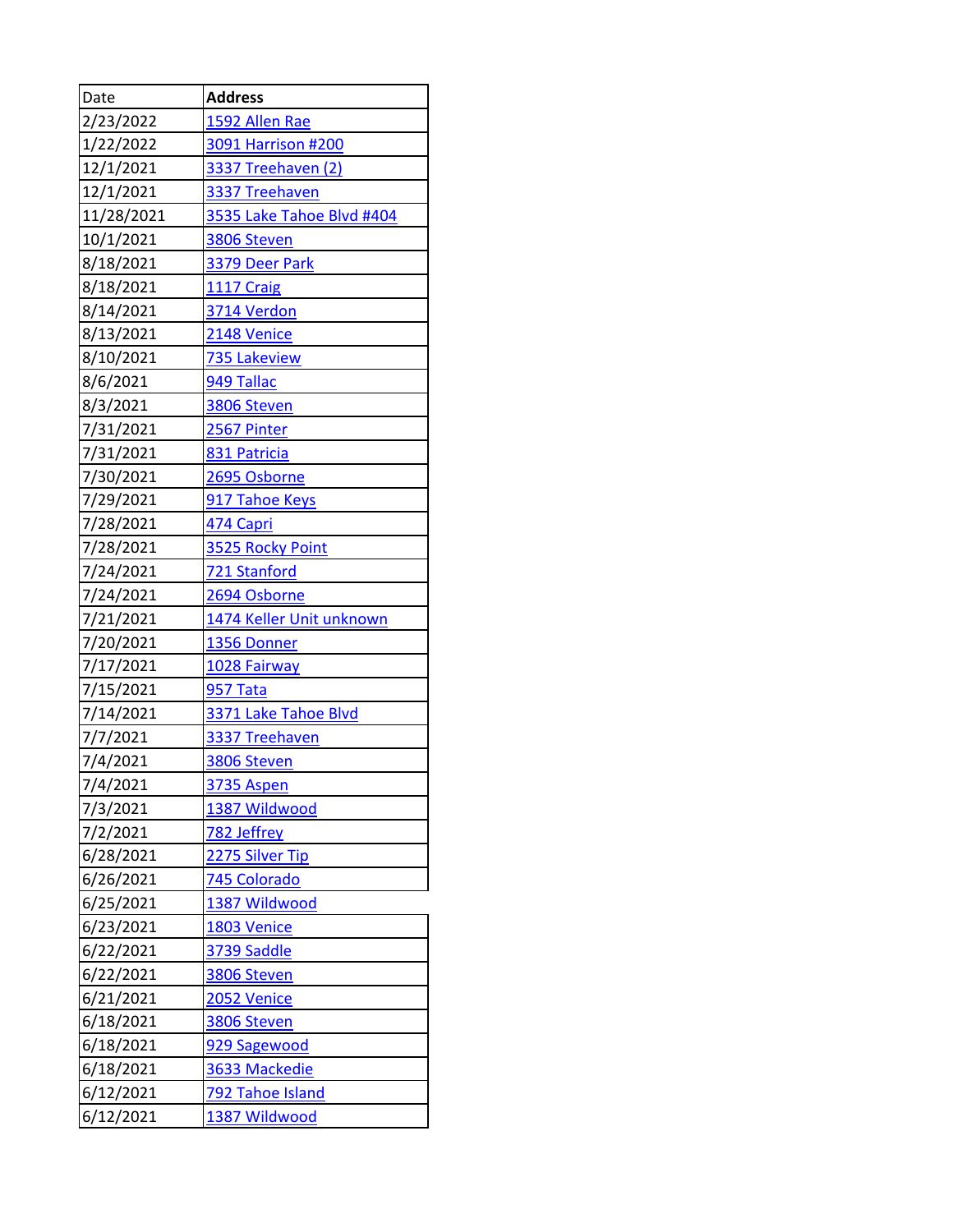| 6/5/2021  | 3556 Bobby Grey             |
|-----------|-----------------------------|
| 6/5/2021  | 1410 Ski Run #24            |
| 6/5/2021  | 735 Lakeview                |
| 6/3/2021  | <b>3735 Aspen</b>           |
| 5/29/2021 | 296 Beach                   |
| 5/22/2021 | 3806 Steven                 |
| 5/15/2021 | 844 El Dorado               |
| 5/9/2021  | <b>1117 Tata</b>            |
| 5/2/2021  | 1227 Timber                 |
| 4/30/2021 | 3633 Mackedie               |
| 4/25/2021 | 2081 Venice #289            |
| 4/24/2021 | 2226 White Sands Dr         |
| 4/23/2021 | 3705 Montreal               |
| 4/19/2021 | <b>2728 Knox</b>            |
| 4/18/2021 | 735 Lakeview                |
| 4/17/2021 | <b>3418 Bruce</b>           |
| 4/17/2021 | 845 Merced                  |
| 4/17/2021 | 845 Merced                  |
| 4/17/2021 | 3806 Steven                 |
| 4/15/2021 | <b>Misc Marconi/Emerald</b> |
| 4/7/2021  | <b>2203 Texas</b>           |
| 4/7/2021  | 859 Clement                 |
| 4/6/2021  | 1106 Martin                 |
| 4/6/2021  | 2210 Inverness              |
| 4/6/2021  | <b>3745 Forest</b>          |
| 4/3/2021  | 741 Lakeview                |
| 4/3/2021  | 2158 Harvard                |
| 3/28/2021 | 1470 Murietta               |
| 3/28/2021 | 3861 Saddle #12             |
| 3/28/2021 | 605 Glorene                 |
| 3/28/2021 | <b>1718 Venice</b>          |
| 3/28/2021 | 1807 Venice                 |
| 3/27/2021 | 801 Julie                   |
| 3/20/2021 | <b>1871 Weir</b>            |
| 3/23/2021 | 716 Clement                 |
| 3/15/2021 | 3314 Cape Horn              |
| 3/14/2021 | <b>1871 Weir</b>            |
| 3/14/2021 | 1393 Wildwood               |
| 3/13/2021 | 815 S. Shore                |
| 3/7/2021  | <u>3971 Crest</u>           |
| 3/7/2021  | 464 Capri                   |
| 3/7/2021  | 730 Tahoe Island            |
| 3/7/2021  | 3765 Overlook               |
| 3/7/2021  | 1871 Weir                   |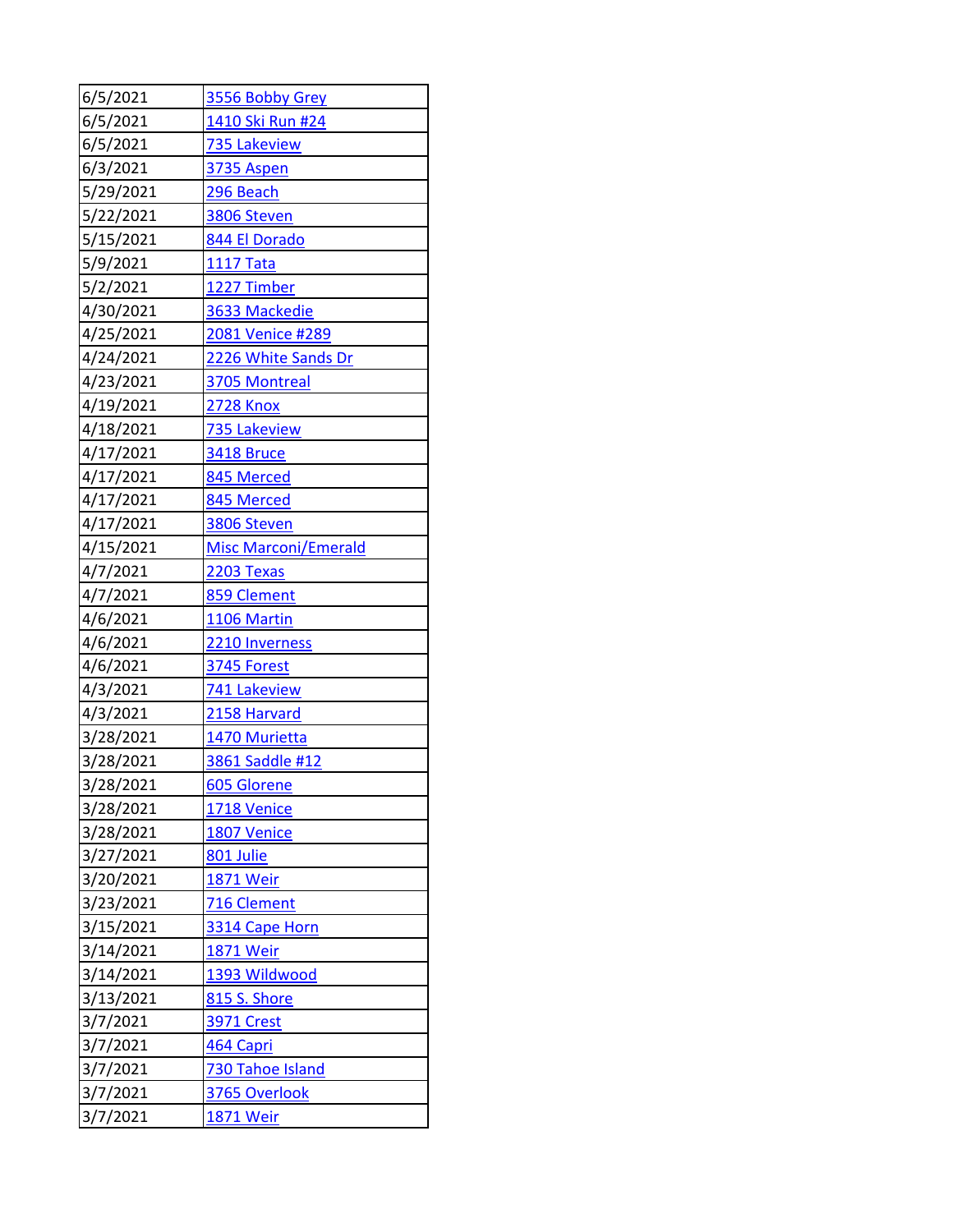| 3/7/2021   | 1393 Wildwood           |
|------------|-------------------------|
| 3/6/2021   | 2081 Venice #289        |
| 3/6/2021   | 2081 Venice #289        |
| 3/6/2021   | 3379 Deer Park          |
| 3/5/2021   | 847 Clement             |
| 2/21/2021  | 782 Jeffrey             |
| 2/14/2021  | 793 Modesto             |
| 2/14/2021  | 1460 Frontier           |
| 2/14/2021  | 2560 Chris              |
| 2/12/2021  | 1592 Allen Rae          |
| 2/11/2021  | 2158 Harvard            |
| 2/8/2021   | 2000 Venice             |
| 2/8/2021   | 3314 Treehaven #2       |
| 2/8/2021   | 927 Sagewood            |
| 2/8/2021   | 3773 Regina             |
| 2/8/2021   | 3836 Private Road       |
| 2/8/2021   | 3757 Primrose B         |
| 2/7/2021   | 426 Emerald             |
| 2/6/2021   | 3330 Deer Park          |
| 2/5/2021   | 2255 White Sands        |
| 2/4/2021   | 2255 White Sands        |
| 2/3/2021   | 2612 Osborne            |
| 2/2/2021   | 829 San Jose            |
| 1/31/2021  | 750 Stanford            |
| 1/30/2021  | 2107 Lukins             |
| 1/29/2021  | 889 Rainbow             |
| 1/25/2021  | 949 Tallac              |
| 1/25/2021  | 802 San Jose            |
| 1/23/2021  | <b>3937 Azure</b>       |
| 1/22/2021  | 544 Gardner             |
| 1/20/2021  | 3806 Steven (2)         |
| 1/20/2021  | 3806 Steven             |
| 1/15/2021  | 3806 Steven             |
| 1/12/2021  | <b>1267 Dedi</b>        |
| 1/10/2021  | 726 Michael             |
| 1/8/2021   | 3692 Terrace            |
| 1/8/2021   | <b>3692 Terrace (2)</b> |
| 1/4/2021   | 3806 Steven             |
| 1/2/2021   | 296 Beach               |
| 1/2/2021   | 840 Paloma              |
| 1/1/2021   | 1872 Genevieve          |
| 12/31/2020 | 3774 Paradise           |
| 12/23/2020 | 889 Rainbow             |
| 12/21/2020 | 750 Stanford            |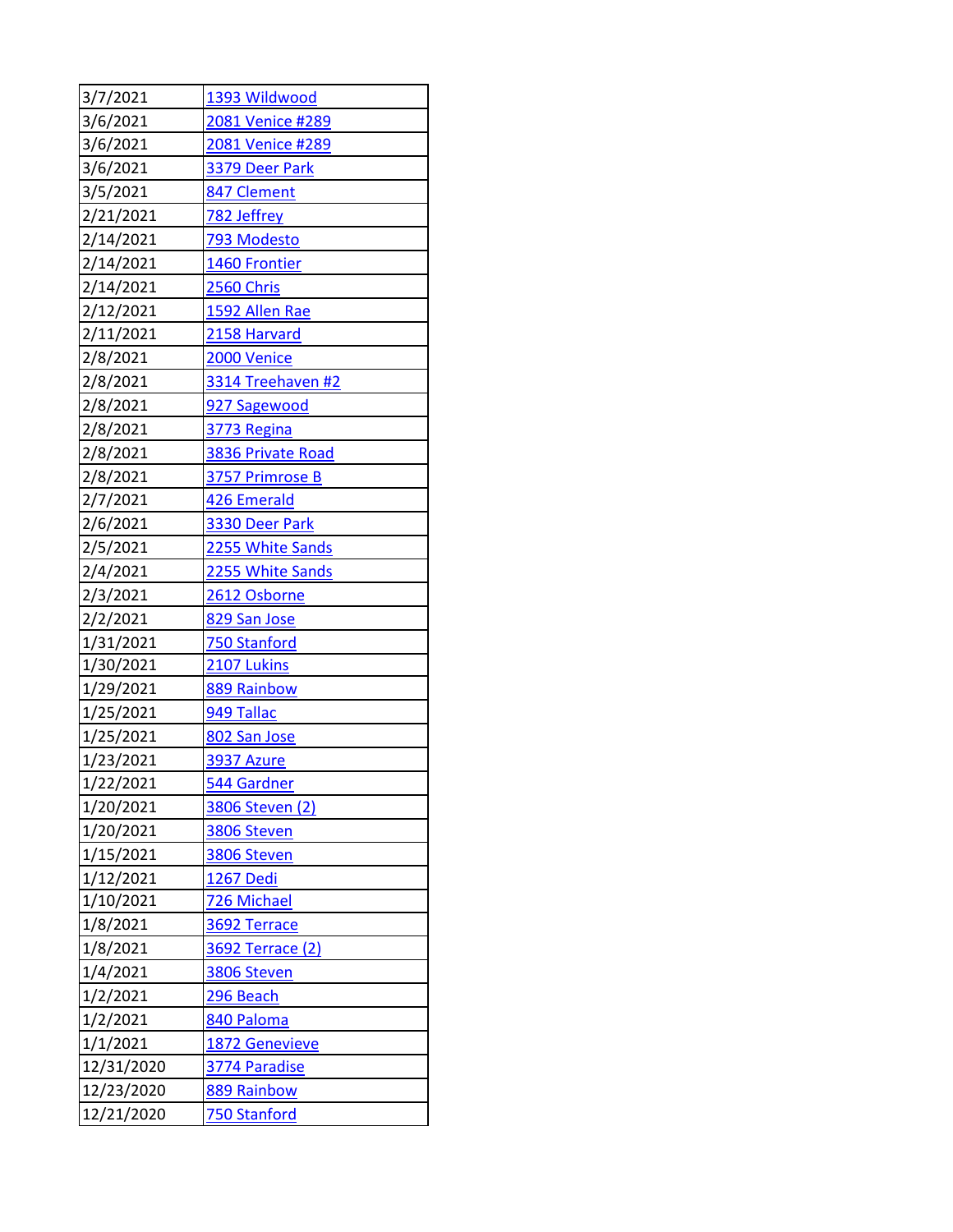| 12/21/2020 | <b>3735 Aspen</b>  |
|------------|--------------------|
| 12/19/2020 | 1053 William       |
| 12/18/2020 | 2255 White Sands   |
| 12/18/2020 | 3806 Steven        |
| 12/18/2020 | 2158 Harvard       |
| 12/14/2020 | 792 Tahoe Island   |
| 12/12/2020 | 1085 Marjorie      |
| 12/11/2020 | 2289 Arizona       |
| 12/10/2020 | 766 Hazel x2       |
| 12/9/2020  | 833 Lakeview       |
| 12/8/2020  | 3178 Nevada        |
| 12/5/2020  | 792 Tahoe Island   |
| 12/4/2020  | 1673 Venice        |
| 11/29/2020 | 4077 Saddle        |
| 11/28/2020 | 847 Clement x4     |
| 11/26/2020 | 717 Wentworth      |
| 11/26/2020 | 296 Beach          |
| 11/23/2020 | 721 Stanford       |
| 11/22/2020 | 630 Tahoe Island   |
| 11/22/2020 | 1051 Cellador      |
| 11/22/2020 | 296 Beach          |
| 11/14/2020 | 3806 Steven        |
| 11/14/2020 | 815 S Shore        |
| 11/14/2020 | 1330 Gilmore Lake  |
| 11/8/2020  | 889 Rainbow        |
| 11/6/2020  | 766 Hazel          |
| 10/31/2020 | 1871 Weir          |
| 10/30/2020 | 3806 Steven        |
| 10/26/2020 | 630 Tahoe Island   |
| 10/24/2020 | 3705 Montreal      |
| 10/20/2020 | 2082 Lukins Way    |
| 10/18/2020 | 1263 Elva Ct       |
| 10/17/2020 | 944 Lakeview (2)   |
| 10/17/2020 | 944 Lakeview (1)   |
| 10/17/2020 | 3353 Needle Peak   |
| 10/16/2020 | 3806 Steven (2)    |
| 10/16/2020 | 3806 Steven        |
| 10/13/2020 | 2081 Venice #289   |
| 10/12/2020 | 2806 Steven        |
| 10/11/2020 | <b>2111 Lukins</b> |
| 10/11/2020 | 639 Anita          |
| 10/10/2020 | 3708 Verdon        |
| 10/9/2020  | <b>3702 Verdon</b> |
| 10/4/2020  | 3854 Regina        |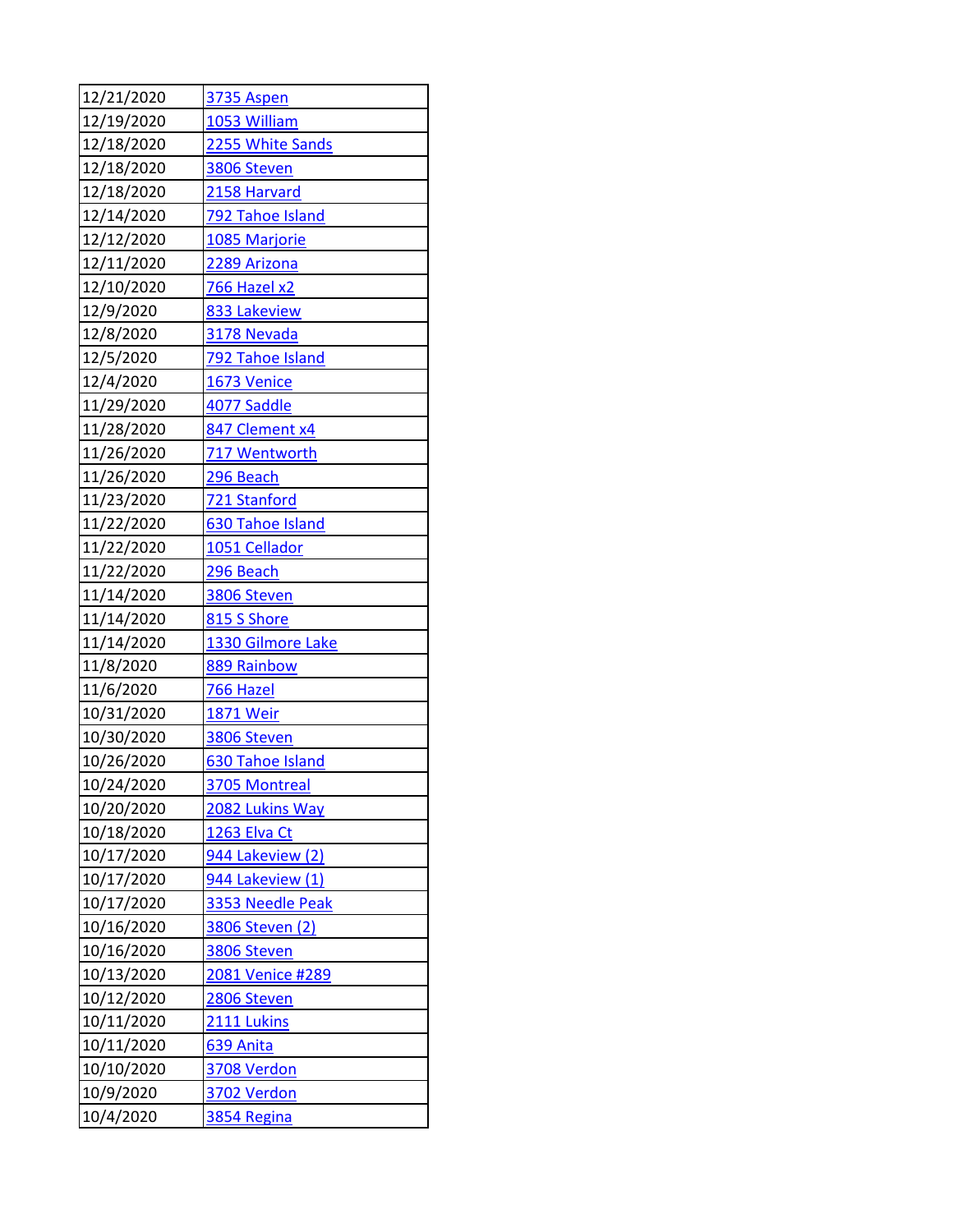| 10/3/2020 | 4081 Manzanita    |
|-----------|-------------------|
| 10/2/2020 | 3854 Regina       |
| 10/2/2020 | 909 Modesto       |
| 10/1/2020 | <b>3971 Crest</b> |
| 9/29/2020 | 3140 Sacramento   |
| 9/28/2020 | 814 Paloma        |
| 9/26/2020 | <b>1360 Knoll</b> |
| 9/26/2020 | 1419 Friant       |
| 9/26/2020 | 464 Capri         |
| 9/26/2020 | 1475 Glenwood     |
| 9/26/2020 | 908 San Jose      |
| 9/26/2020 | 929 Edgewood      |
| 9/26/2020 | 1296 Champlain    |
| 9/25/2020 | 1322 Knoll        |
| 9/25/2020 | 3783 Needle Peak  |
| 9/25/2020 | 3397 Pine Hill    |
| 9/19/2020 | 1872 Genevieve    |
| 9/19/2020 | 3781 Forest       |
| 9/19/2020 | 3705 Montreal     |
| 9/18/2020 | 1872 Genevieve    |
| 9/14/2020 | 3861 Saddle #8    |
| 9/12/2020 | 3796 Meadow       |
| 9/12/2020 | 3353 Needle Peak  |
| 9/12/2020 | 831 Patricia      |
| 9/11/2020 | <b>3402 Bruce</b> |
| 9/8/2020  | 2477 Conestoga    |
| 9/6/2020  | 1234 Melba #3     |
| 9/6/2020  | 3702 Verdon       |
| 9/5/2020  | 1209 Glenwood     |
| 9/5/2020  | 802 San Jose      |
| 9/5/2020  | 3379 Deer Park    |
| 9/5/2020  | 1392 June         |
| 9/5/2020  | 3353 Needle Peak  |
| 9/5/2020  | 3454 Champlain    |
| 9/4/2020  | 1390 Ski Run #4   |
| 9/4/2020  | <u>1117 Tata</u>  |
| 9/4/2020  | <b>April</b>      |
| 9/3/2020  | 1150 Glenwood     |
| 9/3/2020  | 3588 Saddle       |
| 8/30/2020 | 2114 Lukins       |
| 8/30/2020 | 3606 Mackedie     |
| 8/30/2020 | 909 Modesto       |
| 8/30/2020 | <b>1117 Tata</b>  |
| 8/30/2020 | 3806 Steven       |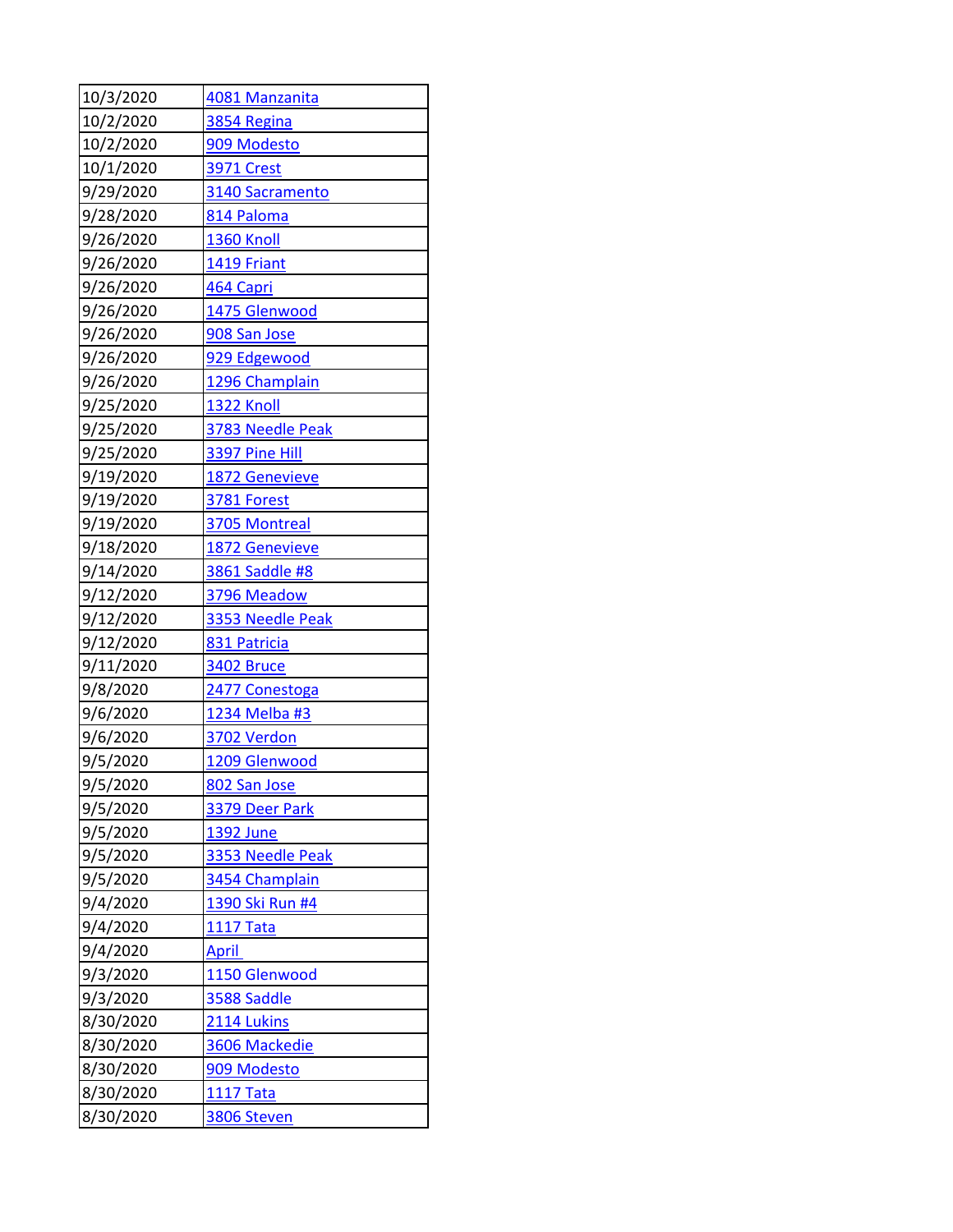| 8/30/2020              | 3556 Bobby Grey            |
|------------------------|----------------------------|
| 8/30/2020              | 845 Merced                 |
| 8/29/2020              | 3781 Forest #B             |
| 8/29/2020              | <b>1660 Venice</b>         |
| 8/29/2020              | 3556 Bobby Grey            |
| 8/29/2020              | <b>1200 Tata</b>           |
| 8/29/2020              | 1351 Susie Lake            |
| 8/29/2020              | <u>756 Hazel</u>           |
| 8/29/2020              | 1357 Knoll                 |
| 8/28/2020              | 709 Lakeview #16           |
| 8/28/2020              | 1468 Ski Run               |
| 8/28/2020              | 1351 Susie Lake            |
| 8/28/2020              | 2114 Lukins                |
| 8/28/2020              | 812 S. Shore               |
| 8/28/2020              | 3705 Montreal              |
| 8/26/2020              | 716 Clement                |
| 8/26/2020              | <b>1293 Tata</b>           |
| 8/25/2020              | 3806 Steven                |
| 8/24/2020              | 2275 Eloise                |
| 8/23/2020              | 1247 Lester                |
| 8/23/2020              | 3169 Pioneer               |
| 8/23/2020              | 1296 Champlain             |
| 8/22/2020              | 1264 Heather Lake          |
| 8/22/2020              | 1053 Shepherd              |
| 8/22/2020              | 1247 Lester                |
| 8/22/2020              | 2684 William               |
| 8/22/2020              | 2114 Lukins                |
| 8/22/2020              | 3315 Deer Park             |
| 8/22/2020              | 815 S Shore (2 calls)      |
| 8/22/2020              | 793 Modesto                |
| 8/22/2020              | 3397 Pinehill              |
| 8/22/2020              | 2773 Springwood            |
| 8/22/2020<br>8/22/2020 | 930 Rubicon<br>716 Clement |
| 8/22/2020              | 1357 Gilmore Lake          |
| 8/21/2020              | 3606 Mackedie              |
| 8/21/2020              | 3509 Rocky Point           |
| 8/21/2020              | 1356/1358 or 1360 Donner   |
| 8/21/2020              | 815 S Shore                |
| 8/21/2020              | 3765 Outlook               |
| 8/18/2020              | 1393 Wildwood              |
| 8/18/2020              | 802 San Jose               |
| 8/18/2020              | 2075 Slalom                |
| 8/17/2020              | 1419 Friant                |
| 8/17/2020              | 2145 Peter                 |
| 8/17/2020              | 2699 Elwood                |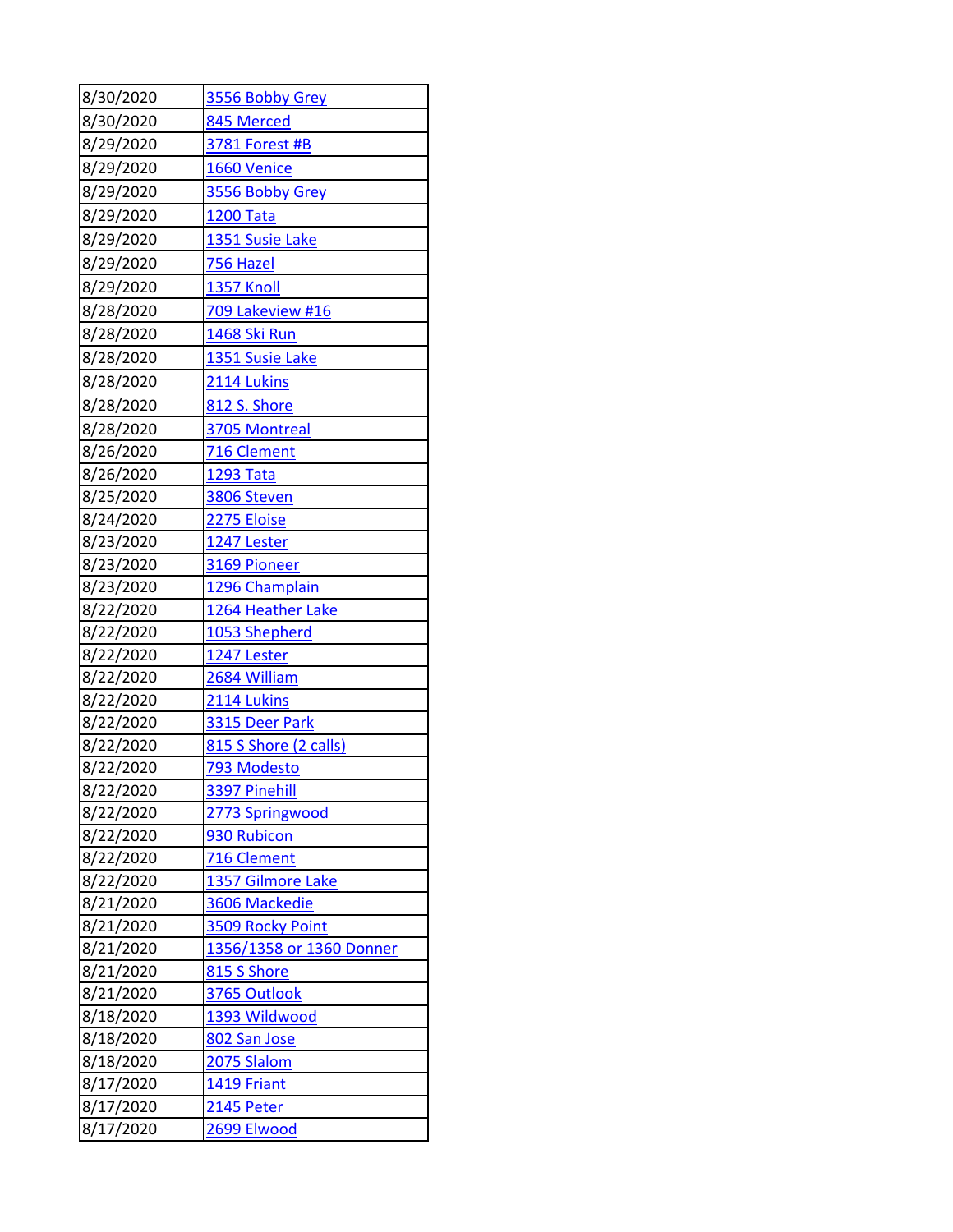| 8/16/2020            | <b>2157 Morro</b>             |
|----------------------|-------------------------------|
| 8/16/2020            | 3187 Pioneer                  |
| 8/16/2020            | 927 Sagewood                  |
| 8/16/2020            | 3817 Steven                   |
| 8/16/2020            | 3762 Meadow                   |
| 8/15/2020            | 3735 Aspen                    |
| 8/15/2020            | 3851 Saddle                   |
| 8/15/2020            | 718 Eloise - not VHR          |
| 8/15/2020            | 3608 Steven                   |
| 8/14/2020            | <b>3781 Forest</b>            |
| 8/14/2020            | 750 Stanford                  |
| 8/14/2020            | 876 Stanford                  |
| 8/14/2020            | 2853 Springwood               |
| 8/14/2020            | 3851 Saddle                   |
| 8/14/2020            | 726 Michael                   |
| 8/14/2020            | 2158 Harvard                  |
| 8/14/2020            | 3697 Tamarack - owner occupie |
| 8/13/2020            | <b>815 S. Shore</b>           |
| 8/13/2020            | 944 Lakeview                  |
| 8/12/2020            | 1112 Fairway                  |
| 8/11/2020            | 3535 Pinecrest                |
| 8/10/2020            | 1389 Bozeman                  |
| 8/10/2020            | 1051 Cellador                 |
| 8/9/2020             | 1085 Marjorie                 |
| 8/9/2020             | 831 Patricia                  |
| 8/9/2020             | 831 Patricia                  |
| 8/9/2020             | 1357 Gilmore Lake             |
| 8/9/2020             | 3851 Saddle                   |
| 8/9/2020             | 1357 Gilmore Lake             |
| 8/8/2020             | 3809 Azure                    |
| 8/8/2020             | 1363 Wildwood                 |
| 8/7/2020             | 1290 Angora Lake              |
| 8/7/2020             | 3636 Tamarack                 |
| 8/7/2020             | 1393 Wildwood                 |
| 8/7/2020             | 793 Hazel                     |
| 8/3/2020             | 3477 Rocky Point              |
| 8/2/2020             | 3477 Rocky Point              |
| 8/2/2020             | <b>2687 Knox</b>              |
| 8/2/2020<br>8/1/2020 | 812 S. Shore<br>2201 Balboa   |
| 8/1/2020             | 1161 O'Malley                 |
| 7/31/2020            | <b>1357 Knoll</b>             |
| 7/31/2020            | <b>1200 Tata</b>              |
| 7/31/2020            |                               |
|                      | 3735 Aspen                    |
| 7/31/2020            | 3765 Overlook                 |
| 7/31/2020            | <b>3920 Cedar</b>             |
| 7/31/2020            | <b>3471 April</b>             |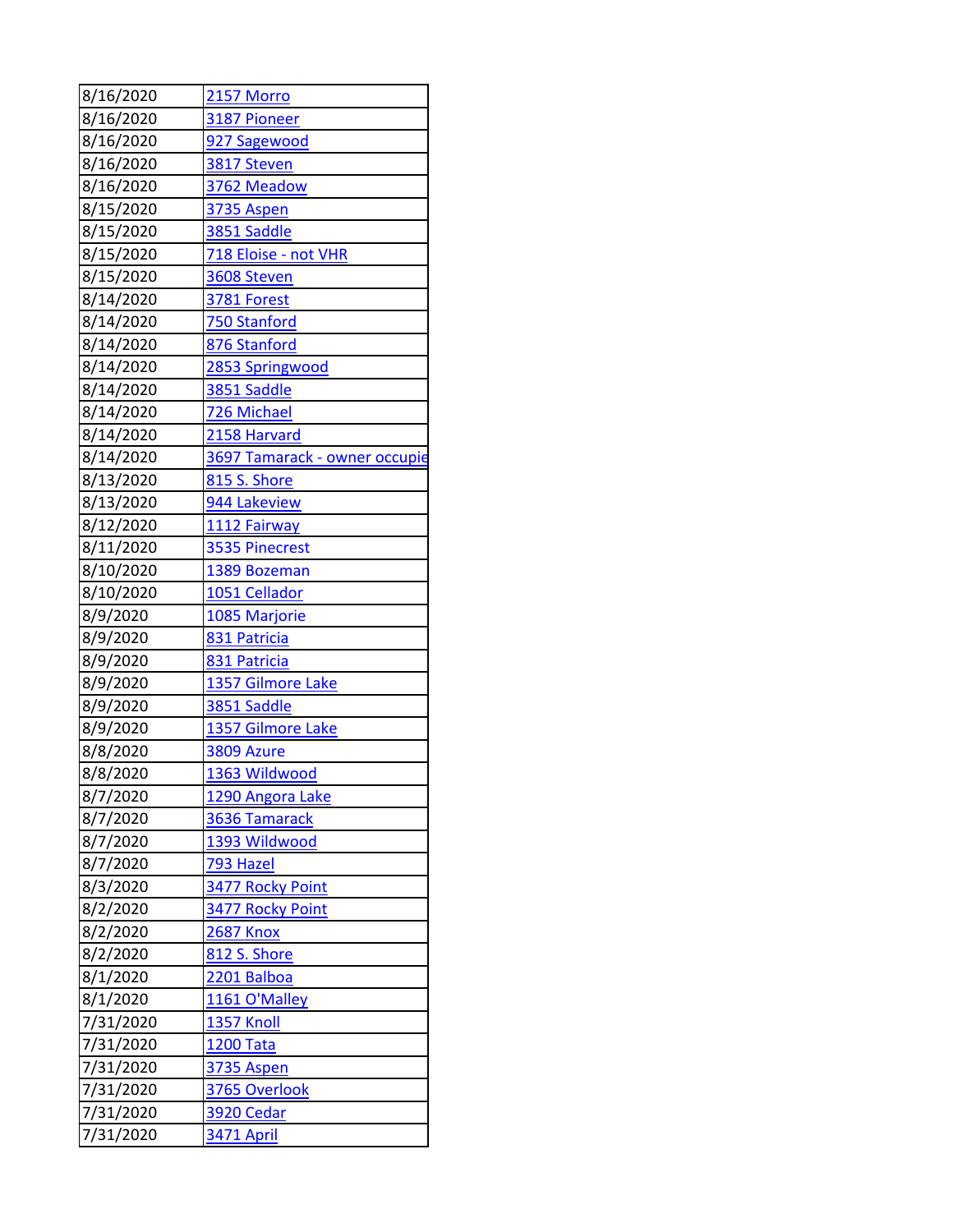| 7/29/2020              | 639 Anita                   |
|------------------------|-----------------------------|
| 7/27/2020              | <b>3819 Beach</b>           |
| 7/26/2020              | 1336 Susie Lake             |
| 7/26/2020              | 3809 Azure                  |
| 7/26/2020              | 909 Modesto                 |
| 7/26/2020              | 1470 Murietta               |
| 7/26/2020              | 3709 Paradise               |
| 7/24/2020              | 968 Tanglewood              |
| 7/24/2020              | 801 Tahoe Keys              |
| 7/24/2020              | 1381 Walkup                 |
| 7/24/2020              | 1337 Wildwood               |
| 7/23/2020              | 831 Patricia                |
| 7/22/2020              | 3531 Cloverdale             |
| 7/22/2020              | 2271 Eloise                 |
| 7/21/2020              | 3140 Sacram+C20ento         |
| 7/20/2020              | 716 Eloise                  |
| 7/20/2020              | 3774 Paradise               |
| 7/19/2020              | 815 South Shore             |
| 7/19/2020              | 1363 Wildwood               |
| 7/19/2020              | 3819 Beach                  |
| 7/18/2020              | 1013 Silverwood             |
| 7/18/2020              | 801 Tahoe Keys              |
| 7/18/2020              | 3692 Verdon                 |
| 7/18/2020              | 765 Alameda                 |
| 7/18/2020              | 3765 Overlook               |
| 7/18/2020              | 3340 Pickett                |
| 7/18/2020              | 1519 Walkup                 |
| 7/17/2020              | 3765 Overlook               |
| 7/17/2020              | 765 Alameda                 |
| 7/15/2020              | 682 Clement                 |
| 7/15/2020              | 762 Stanford                |
| 7/13/2020              | 716 Clement                 |
| 7/12/2020              | <b>3735 Aspen</b>           |
| 7/12/2020              | 3721 Ruby                   |
| 7/12/2020              | 3720 Ruby                   |
| 7/11/2020              | 826 Placer                  |
| 7/11/2020              | 2277 Eloise                 |
| 7/11/2020              | 802 San Jose                |
| 7/11/2020<br>7/11/2020 | 1869 Venice<br>2030 Marconi |
| 7/11/2020              | 2201 Balboa                 |
| 7/11/2020              | 3987 Manzanita #104         |
| 7/10/2020              | 840 Paloma                  |
| 7/10/2020              | <b>3482 Bode</b>            |
| 7/10/2020              | 2158 Harvard                |
| 7/10/2020              | 3708 Terrace                |
| 7/10/2020              | 1869 Venice                 |
| 7/9/2020               | 716 Clement                 |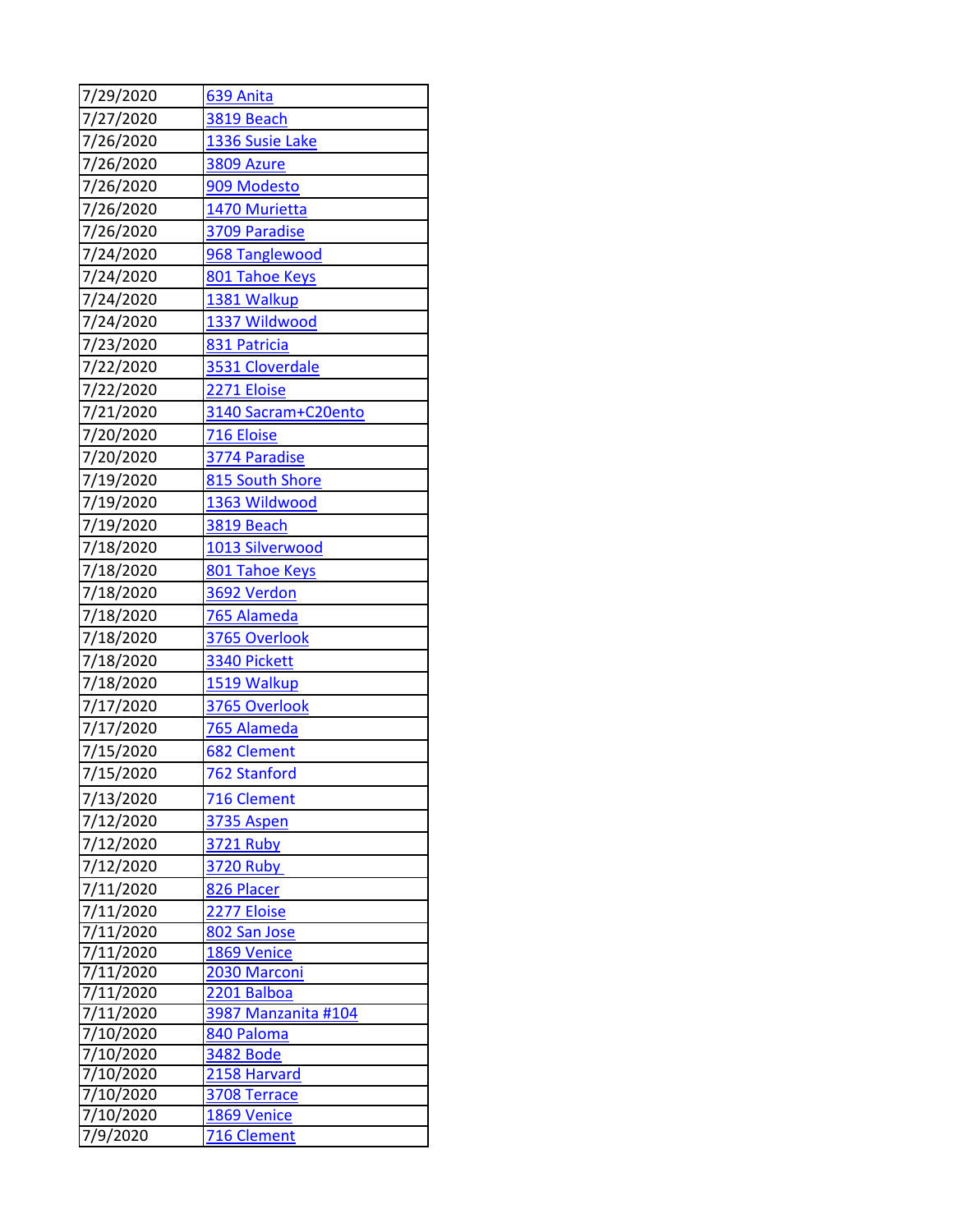| 7/8/2020  | 930 Rubicon       |
|-----------|-------------------|
| 7/7/2020  | 4101 Azure        |
| 7/7/2020  | 3533 Rocky Point  |
| 7/7/2020  | 3533 Rocky Point  |
| 7/6/2020  | 3636 and 3632 4th |
| 7/6/2020  | 3533 Rocky Point  |
| 7/6/2020  | 3533 Rocky Point  |
| 7/5/2020  | 847 Clement       |
| 7/5/2020  | 871 Lakeview      |
| 7/5/2020  | 3522 Deer Ln      |
| 7/5/2020  | 3692 Terrace      |
| 7/4/2020  | 3556 Bobby Grey   |
| 7/4/2020  | 3765 Overlook     |
| 7/4/2020  | 2953 Pinewood     |
| 7/4/2020  | <b>1322 Knoll</b> |
| 7/4/2020  | 2000 Venice       |
| 7/3/2020  | 1399 Wildwood     |
| 7/3/2020  | 3765 Overlook     |
| 7/3/2020  | 629 Clement       |
| 7/3/2020  | 2853 Springwood   |
| 7/2/2020  | 3331 Deer Park    |
| 7/2/2020  | 1334 Knoll        |
| 7/2/2020  | 726 Michael       |
| 7/2/2020  | 629 Clement       |
| 7/2/2020  | 1872 Genevieve    |
| 6/30/2020 | 716 Eloise        |
| 6/29/2020 | 716 Eloise B&C    |
| 6/28/2020 | 3418 Bruce        |
| 6/28/2020 | 3854 Regina       |
| 6/28/2020 | 3488 April        |
| 6/28/2020 | 1466 Frontier     |
| 6/27/2020 | 2058 Lukins       |
| 6/26/2020 | 782 Jeffrey       |
| 6/26/2020 | 3433 Warr         |
| 6/26/2020 | <b>1871 Weir</b>  |
| 6/24/2020 | 889 Rainbow       |
| 6/22/2020 | 777 Stanford      |
| 6/22/2020 | 1519 Walkup       |
| 6/21/2020 | 3477 Rocky Point  |
| 6/21/2020 | 2277 Eloise       |
| 6/21/2020 | 1351 Susie Lake   |
| 6/20/2020 | 3802 Lucinda      |
| 6/20/2020 | 1267 Dedi         |
| 6/20/2020 | 3714 Verdon       |
| 6/20/2020 | Tahoe Vista       |
| 6/19/2020 | 1351 Susie Lake   |
| 6/19/2020 | 2275 Eloise       |
|           |                   |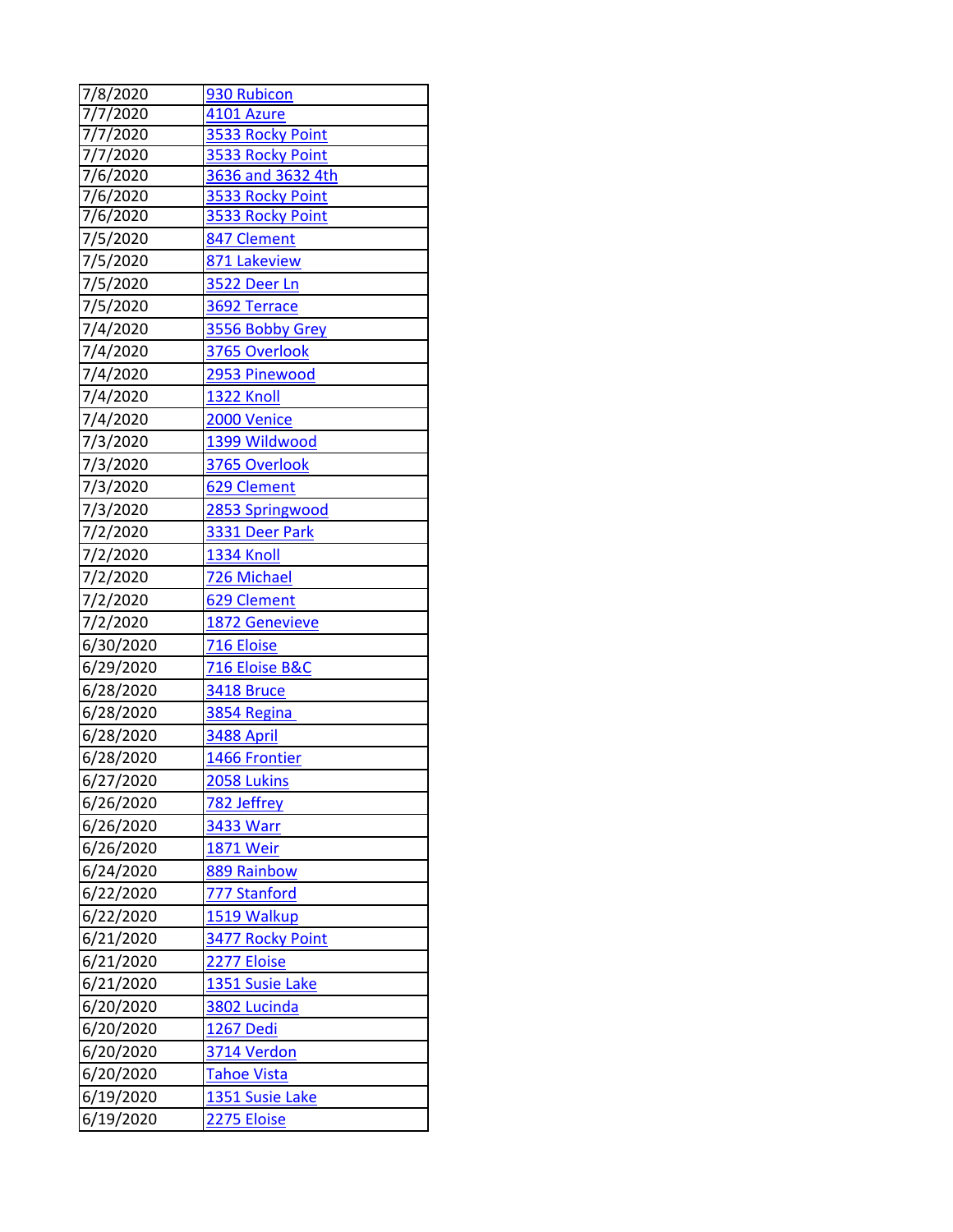| 6/19/2020 | 2277 Eloise              |
|-----------|--------------------------|
| 6/18/2020 | 726 Michael              |
| 6/16/2020 | 3961 Cedar, 3872 Pine, + |
| 6/14/2020 | 1150 Glenwood            |
| 6/14/2020 | 950 Lakeview             |
| 6/13/2020 | 1389 Bozeman             |
| 6/13/2020 | 716 Clement              |
| 6/13/2020 | 478 Carson Ct 2          |
| 6/13/2020 | 478 Carson Ct            |
| 6/12/2020 | 1389 Bozeman             |
| 6/12/2020 | 3589 Shirley             |
| 5/18/2020 | 3589 Shirley             |
| 3/20/2020 | 1267 Dedi                |
| 3/14/2020 | 1351 Susie Lake          |
| 3/9/2020  | 716 Eloise B             |
| 3/8/2020  | 3774 Paradise            |
| 3/8/2020  | 2148 Inverness           |
| 3/8/2020  | 716 Eloise B             |
| 3/7/2020  | 3765 Overlook            |
| 3/7/2020  | 1357 Gilmore Lake        |
| 3/6/2020  | 1357 Gilmore Lake        |
| 3/6/2020  | 2107 Lukins              |
| 3/2/2020  | 716 Clement              |
| 2/29/2020 | 2158 Harvard             |
| 2/29/2020 | <u>1410 Ski Run #12</u>  |
| 2/29/2020 | 425 / 426 Emerald        |
| 2/29/2020 | 1209 Glenwood            |
| 2/29/2020 | 3331 Deer Park           |
| 2/29/2020 | 781 Merced               |
| 2/28/2020 | 1410 Ski Run #12         |
| 2/25/2020 | 968 Tanglewood           |
| 2/25/2020 | 1471 Glenwood            |
| 2/25/2020 | 811 Paloma               |
| 2/25/2020 | 3732 Tamarak A & B       |
| 2/25/2020 | 2287 Silver Tip          |
| 2/25/2020 | 2158 Harvard             |
| 2/15/2020 | <u>3781 Forest</u>       |
| 2/15/2020 | 3781 Forest              |
| 2/15/2020 | 3781 Forest              |
| 2/15/2020 | 2291 Montana             |
| 2/8/2020  | 1351 Susie Lake          |
| 2/7/2020  | 3739 Saddle              |
| 2/2/2020  | 3854 Regina              |
| 2/1/2020  | 3779 Beach Road          |
| 1/25/2020 | 711 Gardner              |
| 1/25/2020 | <u>1128 Lodi</u>         |
| 1/25/2020 | <b>3779 Beach</b>        |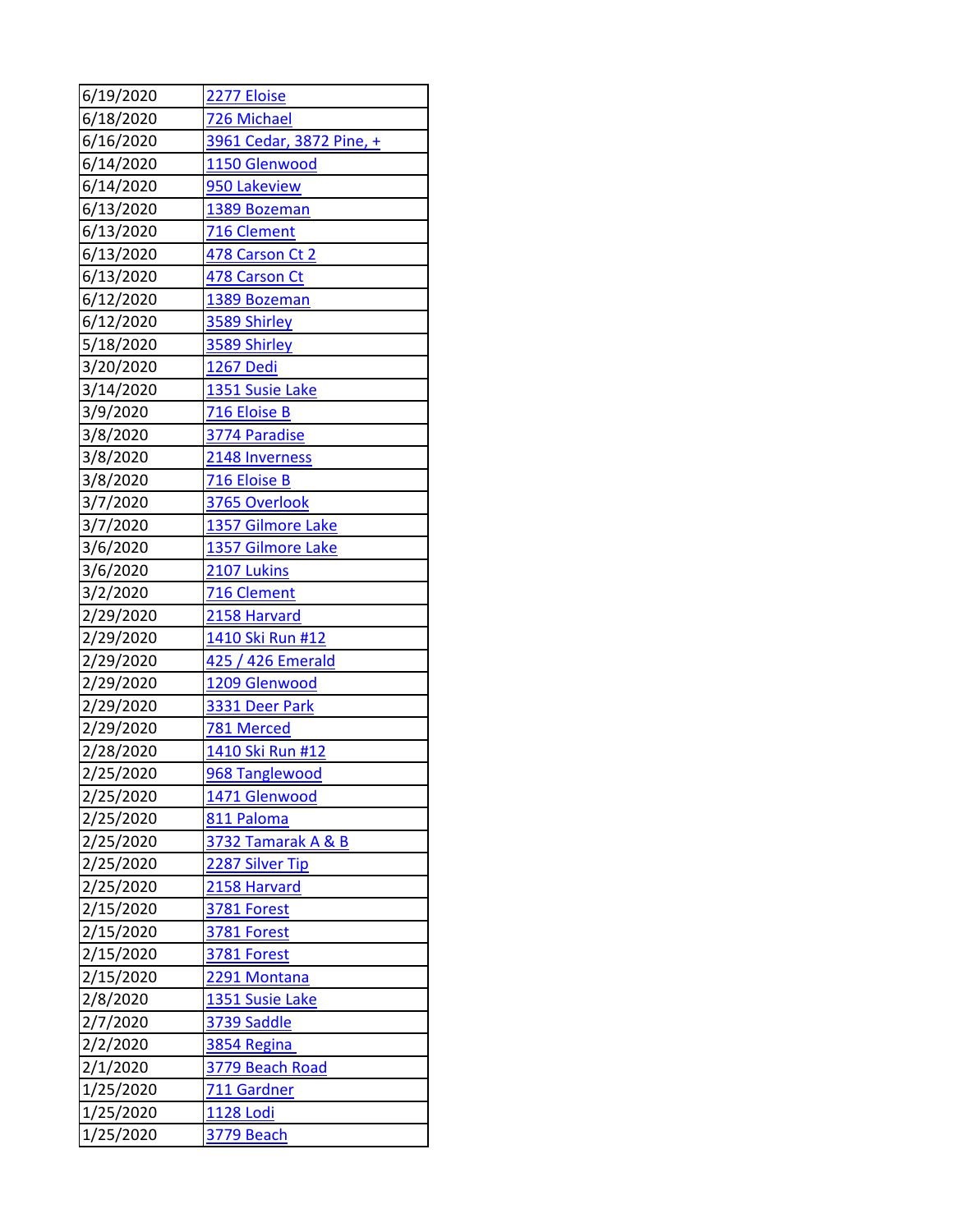| 1/25/2020  | 3700 Primrose             |
|------------|---------------------------|
| 1/25/2020  | 1112 Fairway              |
| 1/24/2020  | 1746 Venice               |
| 1/19/2020  | 479 Capri                 |
| 1/10/2020  | 3774 Paradise             |
| 1/9/2020   | 1470 Murietta             |
| 1/9/2020   | 2277 Eloise Ave           |
| 1/8/2020   | 1081 Bowers               |
| 1/7/2020   | 1112 Fairway Ave          |
| 1/6/2020   | 750 El Dorado             |
| 1/6/2020   | 682 Clement               |
| 1/5/2020   | 3702 Verdon               |
| 1/5/2020   | 3702 Verdon               |
| 1/5/2020   | 716 Eloise B              |
| 1/2/2020   | 1081 Bowers               |
| 1/2/2020   | 1871 Weir Way             |
| 1/1/2020   | <b>3893 Pioneer Trail</b> |
| 12/31/2019 | 1310 Peninsula            |
| 12/31/2019 | 950 Lakeview              |
| 12/29/2019 | 748 Julie                 |
| 12/29/2019 | 3661 Alder                |
| 12/27/2019 | 3709 Paradise Ave         |
| 12/27/2019 | 838 Placer Ave            |
| 12/22/2019 | 782 Jeffrey               |
| 12/22/2019 | 815 South Shore           |
| 12/21/2019 | 3140 Sacramento           |
| 12/20/2019 | 3705 Montreal             |
| 12/20/2019 | 815 South Shore           |
| 12/19/2019 | 3140 Sacramento           |
| 12/15/2019 | 2277 Eloise               |
| 12/6/2019  | 2277 Eloise               |
| 11/30/2019 | 1029 Shepherds #11        |
| 11/29/2019 | 716 Eloise C              |
| 11/27/2019 | 889 Rainbow               |
| 11/23/2019 | 2082 Lukins Way           |
| 11/17/2019 | 1871 Weir                 |
| 11/16/2019 | <b>1871 Weir</b>          |
| 11/16/2019 | 870 Paloma                |
| 11/16/2019 | 2277 Eloise               |
| 11/15/2019 | 2277 Eloise               |
| 11/14/2019 | 2277 Eloise               |
| 11/11/2019 | 985 Lakeview #5           |
| 11/10/2019 | <b>3482 Bode</b>          |
| 11/10/2019 | 3683 Tamarack             |
| 11/9/2019  | 2283 Silver Tip           |
| 11/3/2019  | 1128 Lodi                 |
| 11/2/2019  | <b>815 S. Shore</b>       |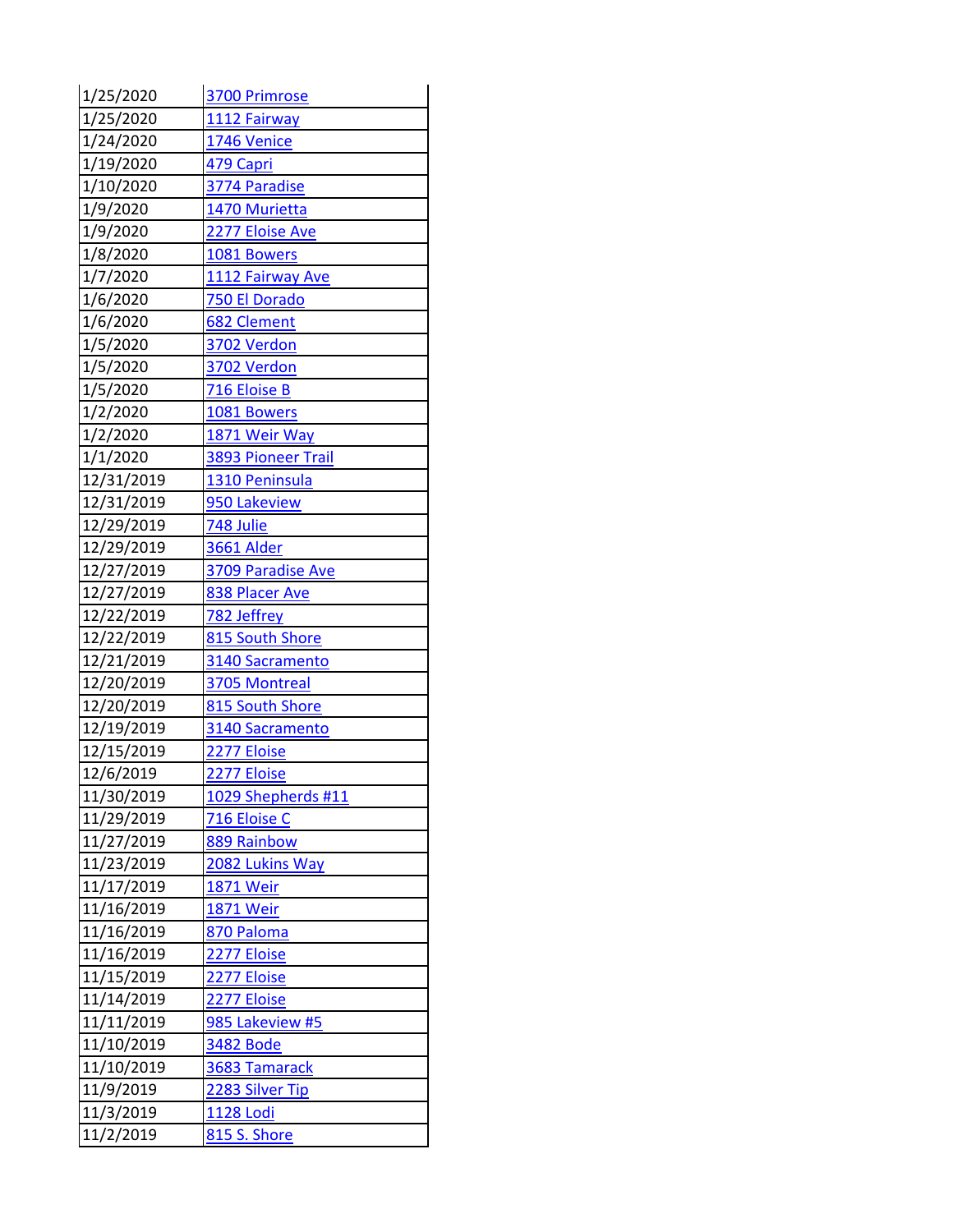| 11/2/2019  | 2275 Eloise                 |
|------------|-----------------------------|
| 10/30/2019 | 3588 Mackedie Way           |
| 10/26/2019 | 2275 Silver Tip             |
| 10/25/2019 | 1406 Keller                 |
| 10/13/2019 | 1381 Walkup                 |
| 10/12/2019 | 1014 Primrose               |
| 10/8/2019  | 3140 Sacramento             |
| 10/5/2019  | 2920 Lakewood Circle        |
| 10/4/2019  | 3692 Verdon                 |
| 9/25/2019  | 741 Lakeview                |
| 9/24/2019  | 1104 Lindberg               |
| 9/24/2019  | 2031 Venice #328            |
| 9/23/2019  | <b>2525 Rose</b>            |
| 9/21/2019  | 1200 Wildwood #1            |
| 9/21/2019  | 1200 Wildwood #6            |
| 9/16/2019  | <b>2623 Alma</b>            |
| 9/15/2019  | 2283 Silver Tip             |
| 9/15/2019  | 802 San Jose                |
| 9/14/2019  | 1330 Gilmore Lake           |
| 9/13/2019  | 1112 Fairway                |
| 9/12/2019  | 1135 Fairway                |
| 9/8/2019   | 844 El Dorado               |
| 9/6/2019   | 842 Placer                  |
| 9/3/2019   | 791 Tahoe Keys Blvd         |
| 9/1/2019   | 1283 Wildwood               |
| 9/1/2019   | 1336 Susie Lake             |
| 9/1/2019   | 1336 Susie Lake 2           |
| 9/1/2019   | 2114 Lukins                 |
| 9/1/2019   | 2365 Sky Meadows Ct         |
| 9/1/2019   | 3773 Regina                 |
| 9/1/2019   | 3854 Regina                 |
| 8/31/2019  | 2158 Harvard Ave            |
| 8/31/2019  | 3779 Beach                  |
| 8/31/2019  | 766 Hazel                   |
| 8/30/2019  | 1410 Ski Run #12            |
| 8/30/2019  | 2331 Sky Meadows            |
| 8/30/2019  | 2480 William                |
| 8/30/2019  | 3792 Osgood                 |
| 8/30/2019  | 832 Alameda                 |
| 8/30/2019  | Los Angeles & Nevada        |
| 8/27/2019  | 3315 Deer Park              |
| 8/25/2019  | 3781 Lucinda                |
| 8/25/2019  | <b>30 Lighthouse Shores</b> |
| 8/24/2019  | 2111 Lukins                 |
| 8/24/2019  | 2158 Harvard                |
| 8/24/2019  | 815 S. Shore                |
| 8/24/2019  | 815 S. Shore                |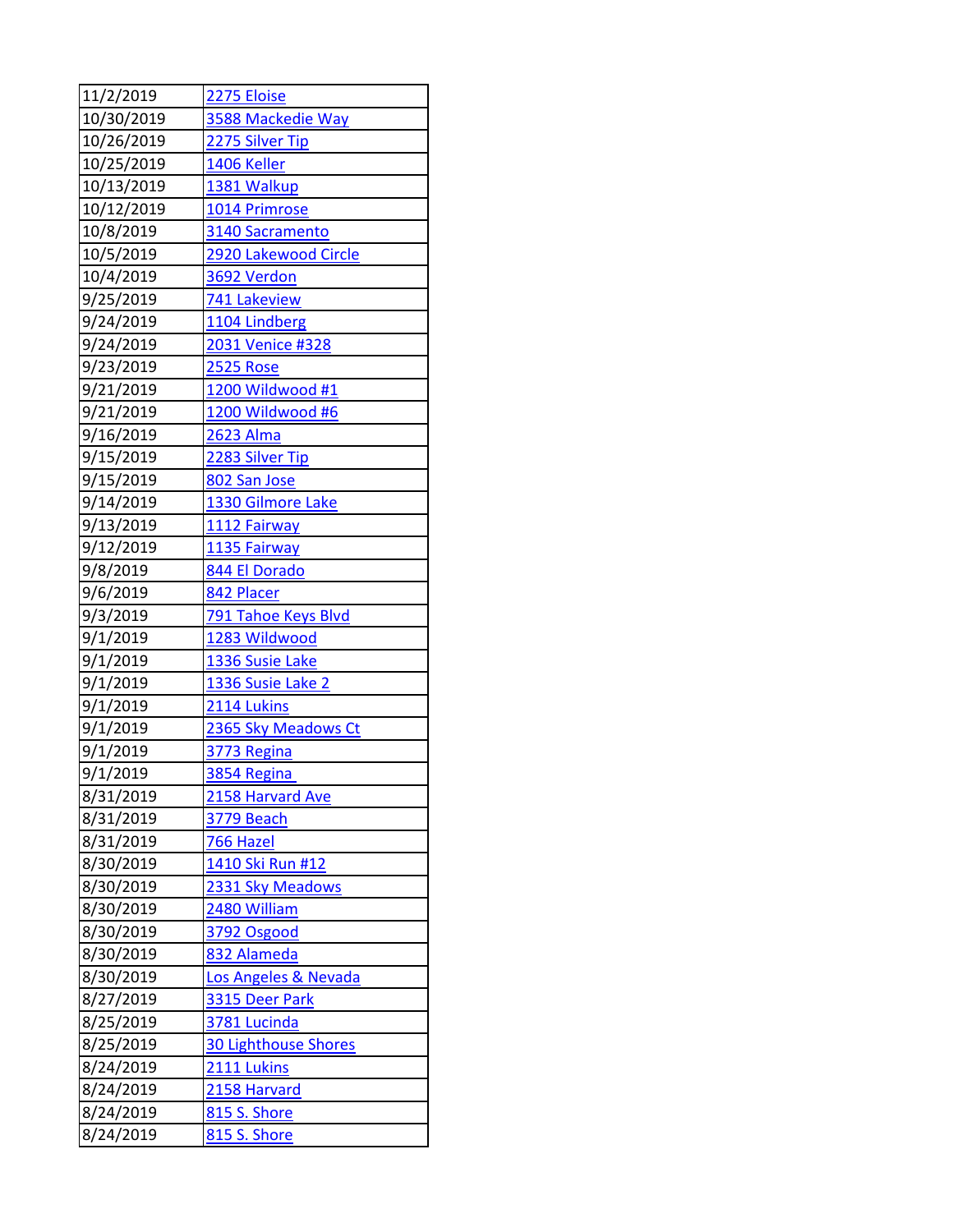| 8/23/2019 | 1705 Montreal       |
|-----------|---------------------|
| 8/23/2019 | 2111 Lukins         |
| 8/23/2019 | 544 Gardner         |
| 8/23/2019 | 629 Clement         |
| 8/22/2019 | 2277 Eloise         |
| 8/22/2019 | 3597 Mackedie Way   |
| 8/21/2019 | 3691 Rocky Point Rd |
| 8/21/2019 | 2082 Lukins Way     |
| 8/19/2019 | 2695 Osborne        |
| 8/19/2019 | 815 S. Shore        |
| 8/19/2019 | 815 S. Shore        |
| 8/18/2019 | <b>3482 Bode</b>    |
| 8/18/2019 | 815 S. Shore        |
| 8/17/2019 | 629 Clement         |
| 8/17/2019 | 629 Clement (2)     |
| 8/17/2019 | 716 Eloise #C       |
| 8/17/2019 | 840 Paloma          |
| 8/17/2019 | 889 Rainbow         |
| 8/16/2019 | 1112 Fairway        |
| 8/16/2019 | 2273 Eloise         |
| 8/16/2019 | 426 Emerald         |
| 8/16/2019 | 815 S. Shore        |
| 8/14/2019 | <b>2185 Morro</b>   |
| 8/14/2019 | <b>2580 Rose</b>    |
| 8/13/2019 | 2273 Eloise         |
| 8/11/2019 | 3779 Beach          |
| 8/10/2019 | 917 Tahoe Keys      |
| 8/10/2019 | 3173 Sacramento     |
| 8/10/2019 | <b>3735 Aspen</b>   |
| 8/7/2019  | 384 Beach Dr.       |
| 8/5/2019  | 815 S Shore         |
| 8/5/2019  | 815 S Shore (2)     |
| 8/3/2019  | <b>2580 Rose</b>    |
| 8/3/2019  | 13th & Clement      |
| 8/3/2019  | 2508 A Conestoga    |
| 8/3/2019  | 3908 Bridle         |
| 8/3/2019  | 903 Lakeview        |
| 8/2/2019  | 2853 Springwood     |
| 8/2/2019  | <b>3731 Ruby</b>    |
| 8/2/2019  | 3809 Azure Avenue   |
| 8/2/2019  | 709 Lakeview #10    |
| 8/1/2019  | 3331 Deer Park Ave  |
| 7/30/2019 | 1389 Bozeman        |
| 7/30/2019 | 2111 Lukins         |
| 7/29/2019 | 2887 Lakewood       |
| 7/29/2019 | 649 Tahoe Island    |
| 7/28/2019 | 2365 Sky Meadows Ct |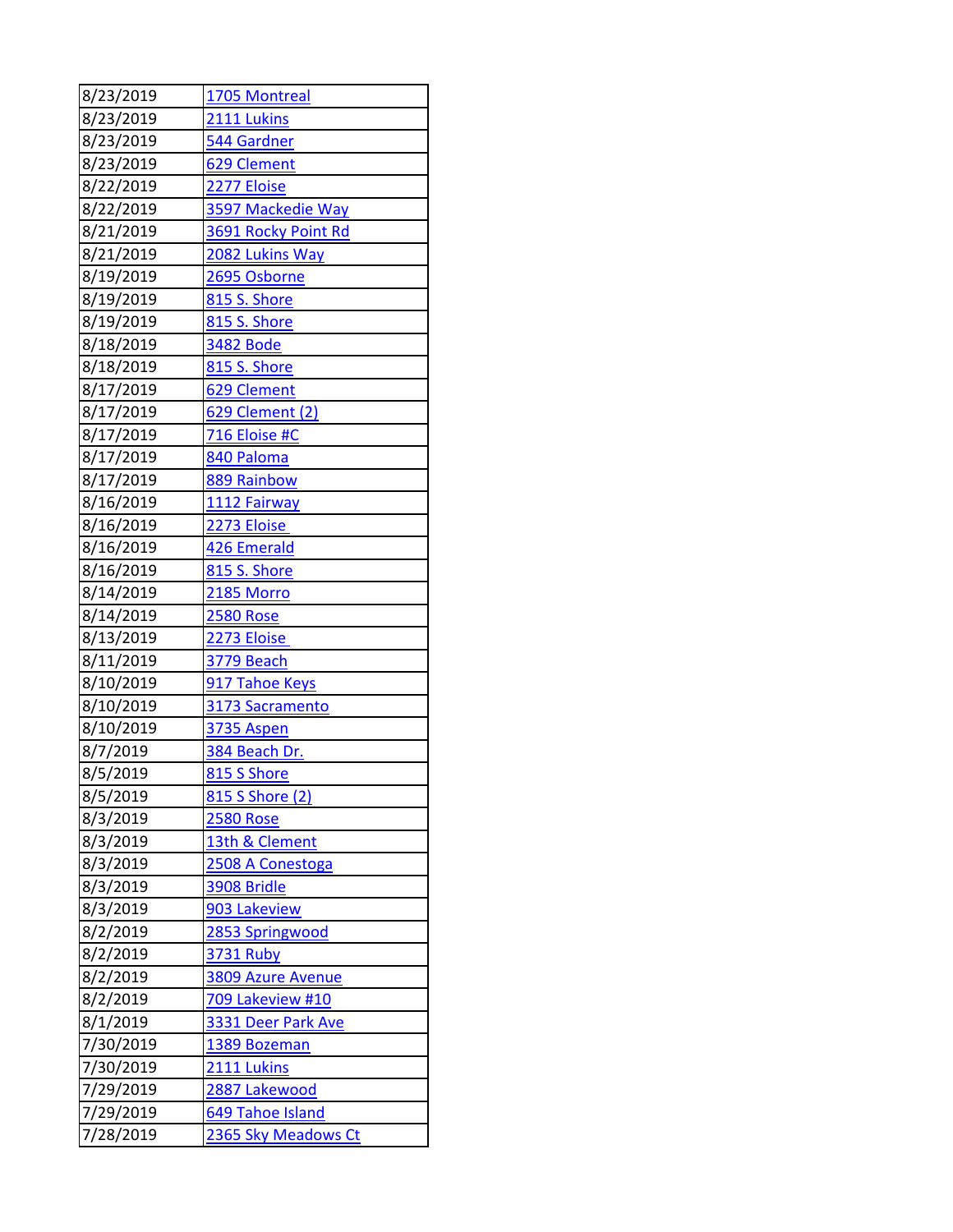| 7/28/2019 | <b>3745 Beach</b>  |
|-----------|--------------------|
| 7/28/2019 | 1209 Glenwood      |
| 7/28/2019 | 1975 Marconi       |
| 7/28/2019 | 2853 Springwood    |
| 7/27/2019 | <b>3819 Beach</b>  |
| 7/27/2019 | 3854 Regina        |
| 7/27/2019 | 847 Clement        |
| 7/27/2019 | 815 S. Shore       |
| 7/26/2019 | 1381 Walkup        |
| 7/26/2019 | 2477 Conestoga     |
| 7/26/2019 | <b>887 Tata</b>    |
| 7/26/2019 | <b>Pinecrest</b>   |
| 7/25/2019 | 815 S. Shore       |
| 7/24/2019 | 497 Tahoe Keys #26 |
| 7/22/2019 | 1104 Lindberg      |
| 7/22/2019 | 552 Christie #303  |
| 7/21/2019 | 1053 Shepherds     |
| 7/21/2019 | 1351 Susie Lake    |
| 7/21/2019 | 3846 Meadow        |
| 7/21/2019 | 3929 Cedar         |
| 7/20/2019 | 1112 Fairway       |
| 7/20/2019 | 3901 Azure         |
| 7/19/2019 | 1112 Fairway       |
| 7/19/2019 | 716 Clement        |
| 7/14/2019 | 1681 Venice        |
| 7/14/2019 | 896 Merced         |
| 7/13/2019 | 1317 Gilmore Lake  |
| 7/13/2019 | 3735 Aspen         |
| 7/13/2019 | 1985 Marconi       |
| 7/13/2019 | 2107 Lukins        |
| 7/13/2019 | 850 Stateline      |
| 7/12/2019 | <u>767 Lassen</u>  |
| 7/12/2019 | 801 Julie          |
| 7/12/2019 | 2107 Lukins        |
| 7/11/2019 | 1869 Venice Drive  |
| 7/11/2019 | 3765 Overlook      |
| 7/8/2019  | 750 Stanford       |
| 7/6/2019  | <b>1117 Tata</b>   |
| 7/6/2019  | 3519 Pinecrest     |
| 7/5/2019  | 1267 Dedi Ave      |
| 7/5/2019  | 1870 Venice        |
| 7/5/2019  | 2126 Lukins        |
| 7/5/2019  | 432 Capri          |
| 7/4/2019  | 1267 Dedi Ave      |
| 7/4/2019  | 1291 Heather Lake  |
| 7/4/2019  | 801 Julie Lane     |
| 7/3/2019  | 3071 Nevada        |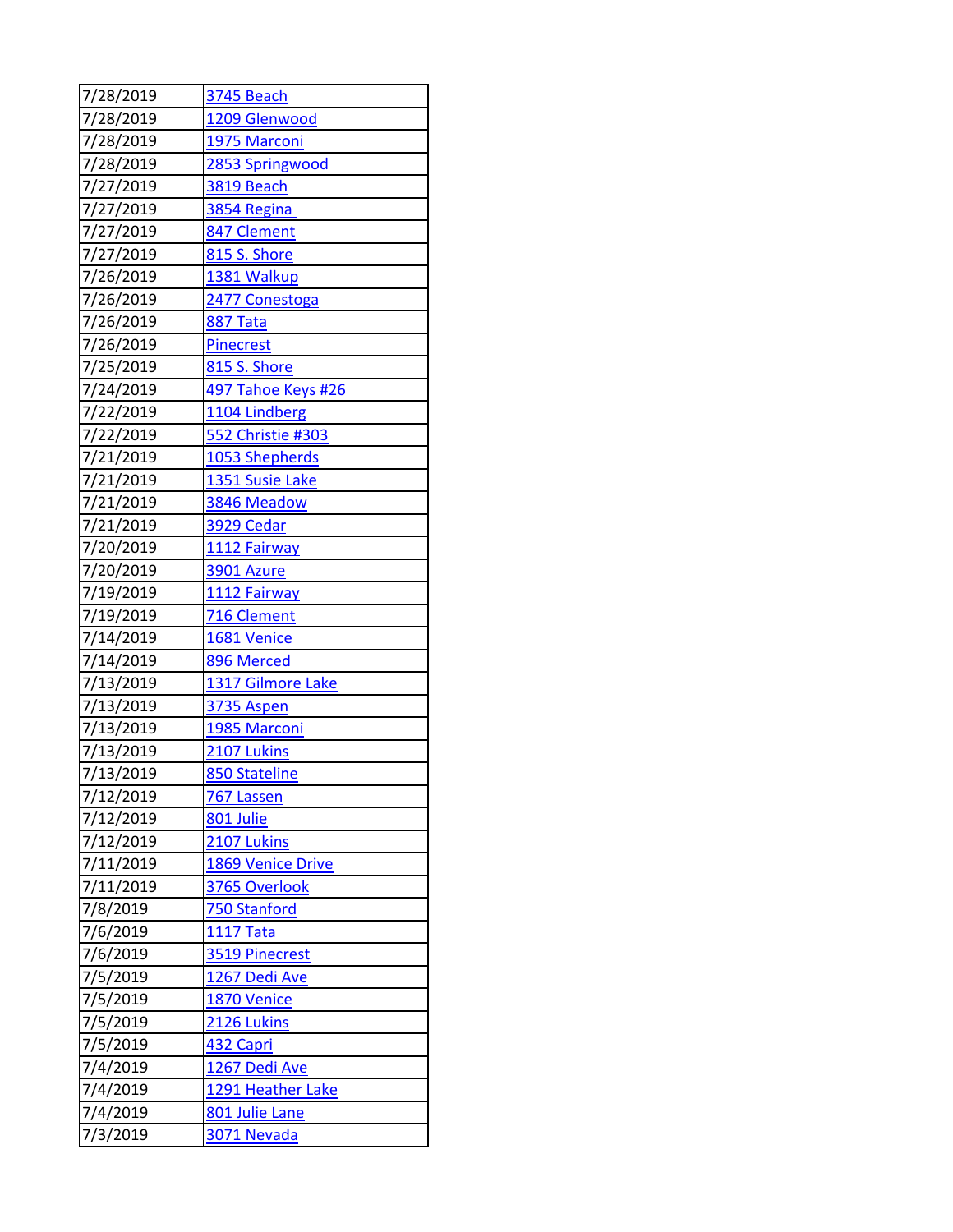| 7/3/2019  | 3519 Pine Crest Ave          |
|-----------|------------------------------|
| 7/3/2019  | <b>3745 Beach</b>            |
| 7/3/2019  | 3779 Beach                   |
| 6/30/2019 | 3854 Regina                  |
| 6/29/2019 | 1354 Herbert                 |
| 6/29/2019 | 2107 Lukins                  |
| 6/29/2019 | 2181 Royal                   |
| 6/29/2019 | 3914 Saddle                  |
| 6/29/2019 | 777 Stanford                 |
| 6/28/2019 | 3779 Beach Rd                |
| 6/21/2019 | 1969 Marconi Way             |
| 6/21/2019 | 2114 Lukins                  |
| 6/20/2019 | 3596 Tamarack                |
| 6/18/2019 | 833 Merced                   |
| 6/12/2019 | 3575 April                   |
| 6/11/2019 | 3477 Rocky Point             |
| 6/10/2019 | 3477 Rocky Point             |
| 6/8/2019  | 2111 Lukins Way              |
| 6/8/2019  | <b>West Way (no address)</b> |
| 6/7/2019  | 3170 Pasadena Ave            |
| 6/7/2019  | 3477 Rocky Point             |
| 6/4/2019  | 716 Eloise Ave #B            |
| 6/2/2019  | 840 Los Angeles              |
| 6/2/2019  | 843 Stanford                 |
| 6/1/2019  | 840 Los Angeles              |
| 5/31/2019 | 2633 William Ave             |
| 5/28/2019 | 426 Emerald Dr               |
| 5/25/2019 | 3418 Bruce                   |
| 5/20/2019 | 909 Modesto Ave              |
| 5/17/2019 | 1264 Heather Lake            |
| 5/17/2019 | 3633 Mackedie Way            |
| 5/14/2019 | 1104 Lindberg                |
| 5/11/2019 | 3519 Pine Crest Ave          |
| 5/11/2019 | 3519 Pine Crest Ave          |
| 5/11/2019 | 3597 Spruce                  |
| 5/10/2019 | 2158 Harvard                 |
| 5/8/2019  | 716 Eloise Ave               |
| 5/4/2019  | 2111 Lukins                  |
| 5/2/2019  | 2081 Venice, #280            |
| 4/30/2019 | 1363 Wildwood                |
| 4/28/2019 | 3543 Bobby Grey Circle       |
| 4/27/2019 | 1112 Fairway                 |
| 4/24/2019 | 751 Emerald Bay #10          |
| 4/20/2019 | 3337 Pickett Avenue          |
| 4/19/2019 | <b>1039 Glen</b>             |
| 4/19/2019 | 3697 Tamarack                |
| 4/15/2019 | 801 Sonoma Ave               |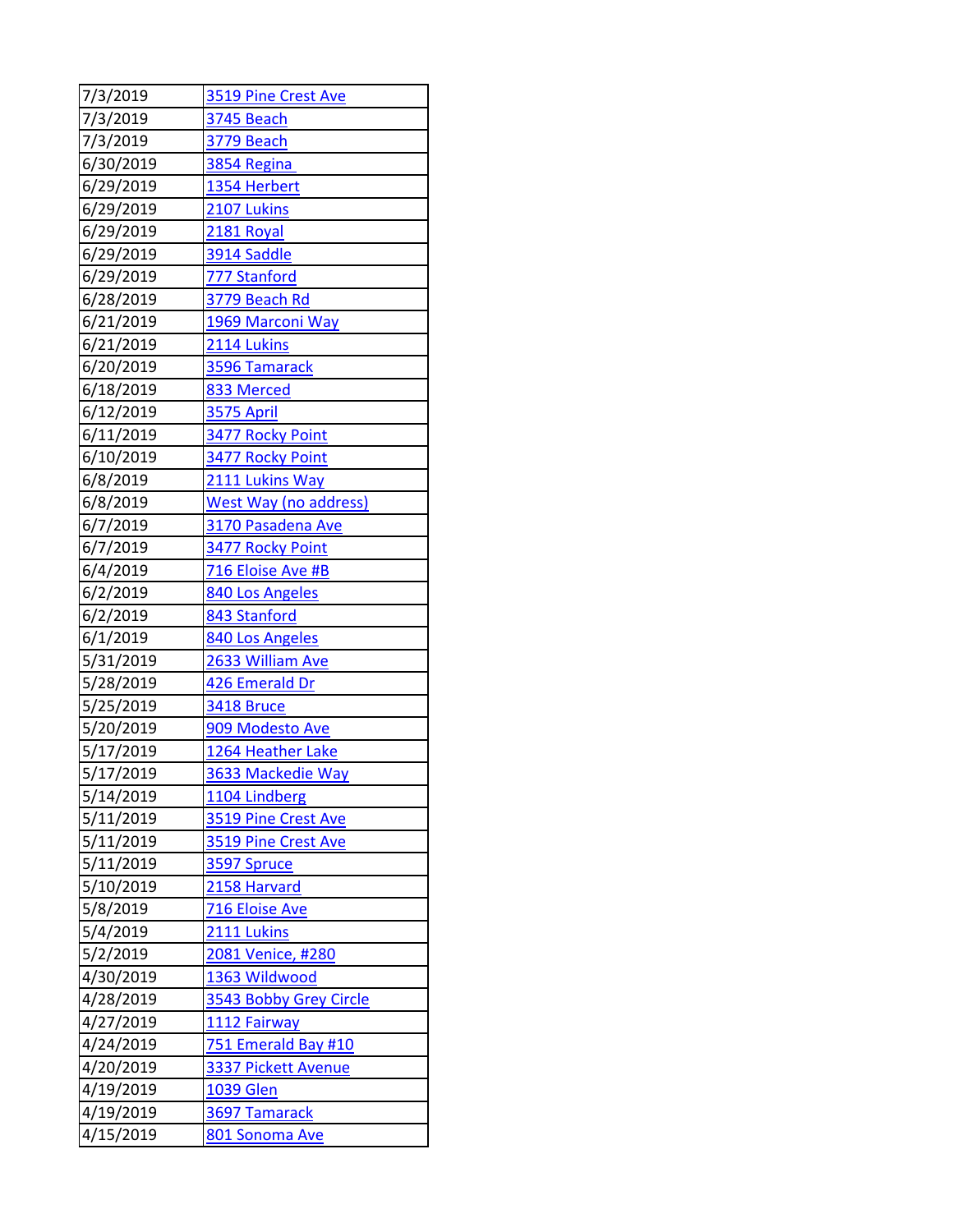| 4/13/2019              | <b>3673 David Lane #2</b>               |
|------------------------|-----------------------------------------|
| 4/13/2019              | 3673 David Lane #1                      |
| 4/13/2019              | 976 Lakeview Avenue                     |
| 4/6/2019               | 3809 Azure Avenue                       |
| 4/4/2019               | 682 Clement                             |
| 4/3/2019               | 2534 Alma                               |
| 4/1/2019               | 2967 Fresno                             |
| 3/30/2019              | 2125 West Way                           |
| 3/30/2019              | 3600 Werner Salas                       |
| 3/26/2019              | 4085 Manzanita                          |
| 3/24/2019              | 709 Lakeview Unit 26                    |
| 3/23/2019              | 1351 Susie Lake Road                    |
| 3/23/2019              | <b>2691 Knox</b>                        |
| 3/22/2019              | 870 Paloma                              |
| 3/17/2019              | 1120 Charles                            |
| 3/16/2019              | 426 Emerald Dr                          |
| 3/15/2019              | 889 Rainbow                             |
| 3/14/2019              | 844 El Dorado                           |
| 3/14/2019              | 844 El Dorado - 2                       |
| 3/9/2019               | 1209 Glenwood Way                       |
| 3/9/2019               | 1351 Susie Lake Road                    |
| 3/9/2019               | 815 South Shore Dr                      |
| 3/9/2019               | 845 San Jose                            |
| 3/8/2019               | 1104 Lindberg                           |
| 3/8/2019               | 3730 Ruby Way A                         |
| 3/8/2019               | 3730 Ruby Way B                         |
| 3/8/2019               | 838 Placer                              |
| 3/7/2019               | 2490 Chris                              |
| 3/7/2019               | 3418 Bruce Drive                        |
| 3/6/2019               | 735 Lakeview                            |
| 3/3/2019               | 716 Lakeview                            |
| 3/2/2019               | 716 Lakeview                            |
| 3/2/2019               | 3730 Ruby Way                           |
| 3/1/2019               | 3344 Woodland Rd                        |
| 2/27/2019              | 920 San Francisco                       |
| 2/25/2019              | <b>1016 River Drive</b>                 |
| 2/24/2019              | 3702 Verdon Lane                        |
| 2/23/2019              | <b>1200 Tata</b>                        |
| 2/23/2019<br>2/22/2019 | 2920 Sacramento<br>516 Emerald Bay #203 |
| 2/18/2019              | <b>1413 Friant</b>                      |
| 2/18/2019              | 3173 Sacramento                         |
| 2/16/2019              | 950 Lakeview Avenue                     |
| 2/11/2019              | 1413 Friant                             |
| 2/11/2019              | 2323 Sky Meadows                        |
| 2/11/2019              |                                         |
|                        | 840 Lakeview Avenue                     |
| 2/11/2019              | 962 Los Angeles                         |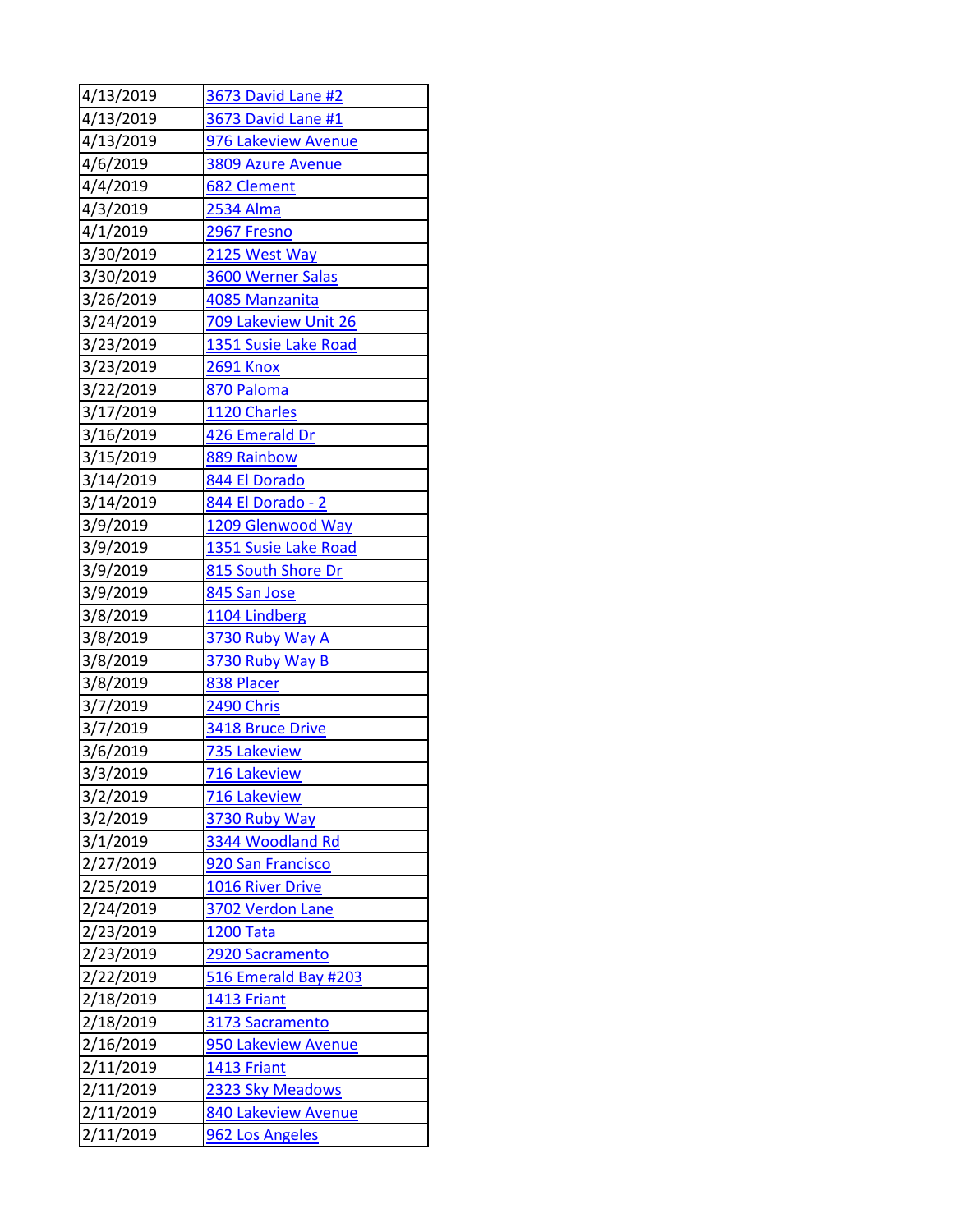| 2/8/2019   | 3052 Sacramento             |
|------------|-----------------------------|
| 2/7/2019   | 2569 Chris Avenue           |
| 2/5/2019   | 2568 Pinter Ave             |
| 2/4/2019   | 1413 Friant                 |
| 2/3/2019   | 1392 June                   |
| 2/3/2019   | <b>Mackedie and Ski Run</b> |
| 2/2/2019   | 2020 Aloha                  |
| 2/2/2019   | 889 Rainbow                 |
| 2/1/2019   | 838 Placer                  |
| 1/31/2019  | 1413 Friant                 |
| 1/31/2019  | 3814 Paradise               |
| 1/28/2019  | 3696 Aspen Ave              |
| 1/28/2019  | 4085 Manzanita              |
| 1/27/2019  | 3363 Bruce Drive            |
| 1/26/2019  | <b>716 Clement Street</b>   |
| 1/26/2019  | 2684 William Avenue         |
| 1/26/2019  | 3542 Bobby Grey Circle      |
| 1/23/2019  | 2730 Bertha                 |
| 1/21/2019  | 3764 Ruby Way               |
| 1/21/2019  | 840 Lakeview Avenue         |
| 1/21/2019  | 846 San Francisco #2        |
| 1/21/2019  | 928 Tahoe Island Dr.        |
| 1/20/2019  | 1351 Suzie Lake             |
| 1/19/2019  | 2365 Sky Meadows Ct         |
| 1/19/2019  | 3799 Lucinda                |
| 1/19/2019  | 709 Lakeview Unit 10        |
| 1/19/2019  | 889 Rainbow                 |
| 1/16/2019  | 921 S. Shore                |
| 1/13/2019  | 2026 Venice                 |
| 1/13/2019  | <b>839 Tata</b>             |
| 1/12/2019  | <b>1871 Weir</b>            |
| 1/8/2019   | <b>1413 Friant</b>          |
| 1/8/2019   | 750 El Dorado               |
| 1/5/2019   | <b>2580 Rose</b>            |
| 1/5/2019   | 855 Clement                 |
| 1/4/2019   | 464 Capri                   |
| 1/2/2019   | <b>716 Clement Street</b>   |
| 1/1/2019   | 3692 Verdon                 |
| 1/1/2019   | 3702 Verdon                 |
| 1/1/2019   | 831 Patricia                |
| 1/1/2019   | 903 Lakeview                |
| 12/31/2018 | <b>4040 Crest</b>           |
| 12/30/2018 | 1276 Heather Lake           |
| 12/30/2018 | 1623 Andy Jo                |
| 12/30/2018 | 477 Ala Wai                 |
| 12/30/2018 | 782 Jeffrey                 |
| 12/29/2018 | 2157 White Sands            |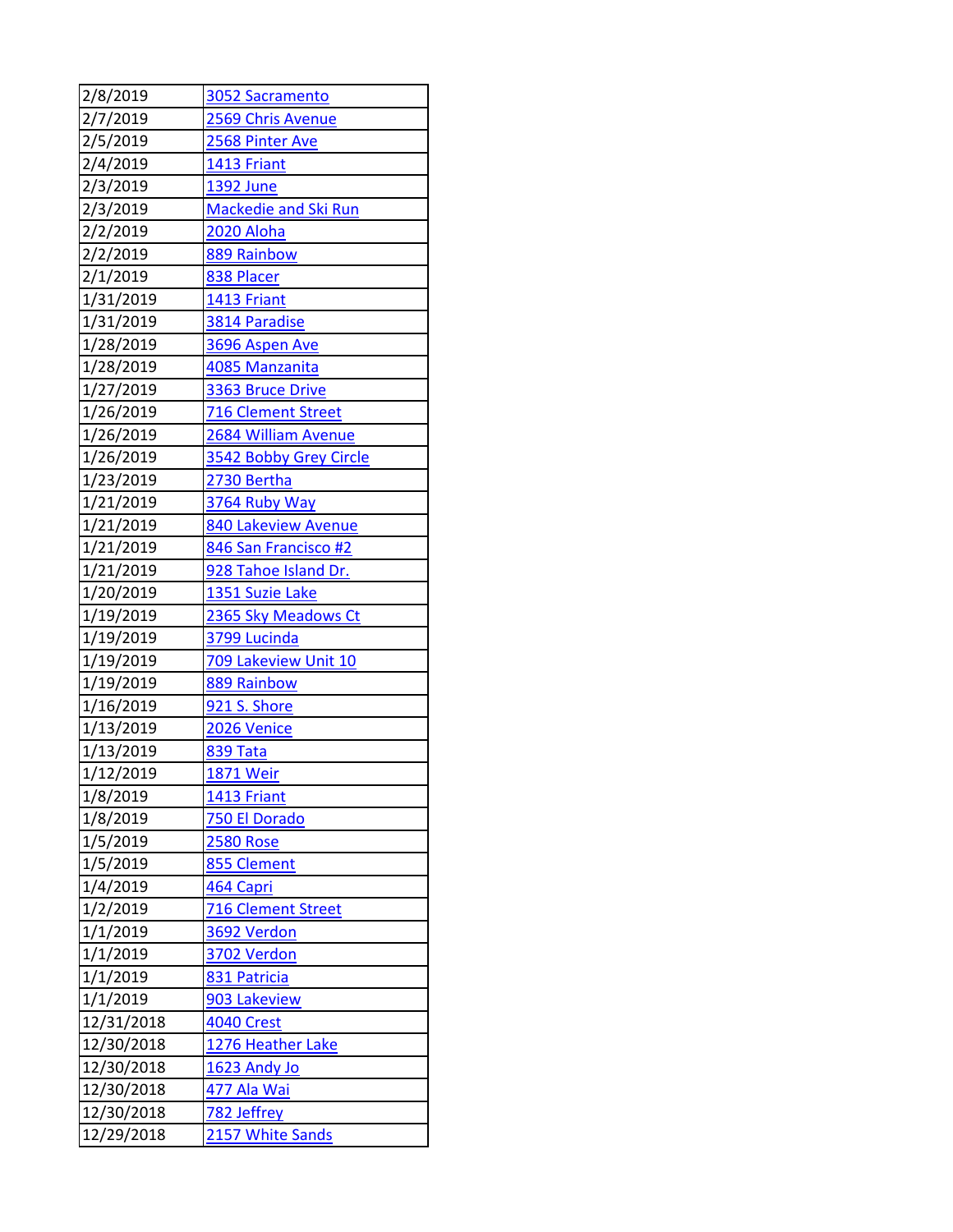| 12/29/2018 | 939 Tanglewood      |
|------------|---------------------|
| 12/28/2018 | 3704 Rocky Point    |
| 12/27/2018 | 2032 Garmish        |
| 12/26/2018 | 1164 Johnson        |
| 12/24/2018 | 927 Candlewood      |
| 12/23/2018 | 917 Tahoe Keys      |
| 12/22/2018 | 889 Rainbow         |
| 12/22/2018 | 812 S. Shore        |
| 12/20/2018 | 801 Sonoma Ave      |
| 12/20/2018 | <b>3526 April</b>   |
| 12/17/2018 | 3181 Fresno         |
| 12/16/2018 | 879 Rainbow         |
| 12/15/2018 | 1104 Lindberg       |
| 12/15/2018 | <b>2779 Beach</b>   |
| 12/8/2018  | 917 Tahoe Keys Blvd |
| 12/6/2018  | 1351 Susie Lake     |
| 12/6/2018  | 840 Lakeview Avenue |
| 12/4/2018  | 3779 Beach          |
| 12/3/2018  | 750 El Dorado       |
| 12/2/2018  | 766 Hazel Drive     |
| 12/2/2018  | 928 Tahoe Island    |
| 12/1/2018  | 3690 Saddle         |
| 11/26/2018 | 725 Anita           |
| 11/24/2018 | 1053 Sherherd       |
| 11/24/2018 | <b>2684 Knox</b>    |
| 11/24/2018 | 3705 Montreal       |
| 11/24/2018 | 766 Hazel Drive     |
| 11/23/2018 | <b>3779 Beach</b>   |
| 11/23/2018 | 766 Hazel Drive     |
| 11/22/2018 | 384 Beach           |
| 11/21/2018 | 3463 Norma          |
| 11/19/2018 | 1234 Melba #1       |
| 11/18/2018 | 3615 Osgood         |
| 11/17/2018 | 3599 Spruce #2      |
| 11/17/2018 | 712 Gardner         |
| 11/17/2018 | 882 Merced          |
| 11/16/2018 | 2861 Oakland        |
| 11/16/2018 | 3717 Spruce         |
| 11/15/2018 | 1051 Cellador       |
| 11/13/2018 | 801 Sonoma          |
| 11/6/2018  | 910 Council Rock    |
| 11/3/2018  | 1656 Glenwood       |
| 11/3/2018  | 3351 Pine Hill      |
| 11/2/2018  | 2157 White Sands    |
| 11/1/2018  | <b>3696 Aspen</b>   |
| 10/28/2018 | <b>3755 Beach</b>   |
| 10/28/2018 | 889 Rainbow         |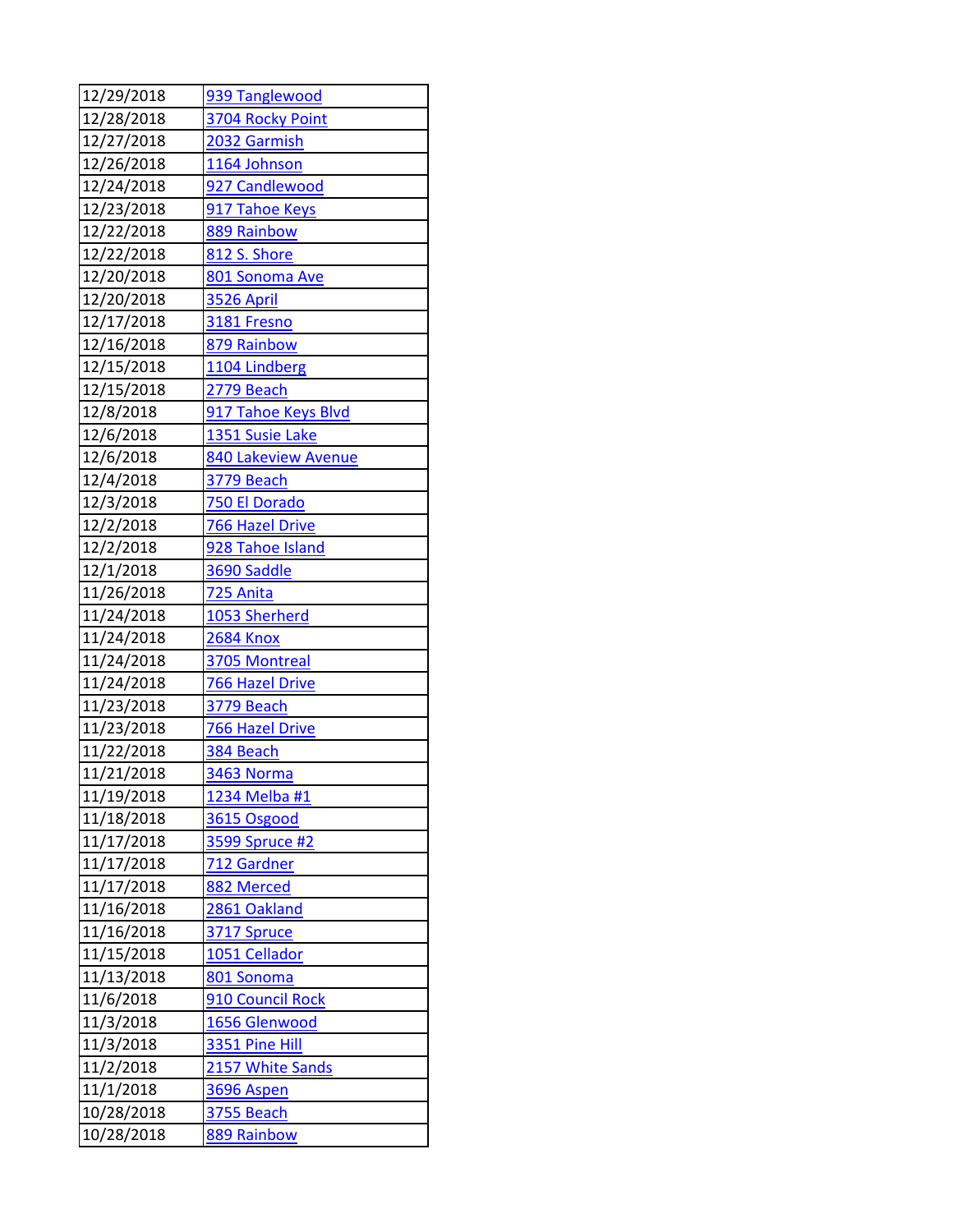| 10/27/2018 | 1218 Dedi                 |
|------------|---------------------------|
| 10/27/2018 | 3755 Beach                |
| 10/27/2018 | 889 Rainbow               |
| 10/25/2018 | 1398 Herbert              |
| 10/24/2018 | 1413 Friant               |
| 10/20/2018 | <b>3386 Becka</b>         |
| 10/20/2018 | <b>716 Clement Street</b> |
| 10/13/2018 | 1028 Silverwood           |
| 10/13/2018 | 927 Candlewood            |
| 10/13/2018 | <b>3795 Alder</b>         |
| 10/13/2018 | <b>709 Lakeview #16</b>   |
| 10/13/2018 | 896 Merced                |
| 10/13/2018 | Stuart/Wildwood           |
| 10/12/2018 | 735 Lakeview              |
| 10/12/2018 | 735 Lakeview (2)          |
| 10/11/2018 | 3854 Regina               |
| 10/7/2018  | 1088 Charles              |
| 10/7/2018  | 397 Crystal               |
| 10/6/2018  | 2114 Lukins               |
| 10/6/2018  | 2288 Barton               |
| 10/3/2018  | 1282 Angora               |
| 10/3/2018  | 1338 Angora               |
| 10/2/2018  | <b>1079 Rufus Allen</b>   |
| 10/2/2018  | 1125 Glenwood             |
| 10/2/2018  | 1321 O'Malley             |
| 10/2/2018  | 1434 Bozeman              |
| 10/2/2018  | 1470 Murietta             |
| 10/2/2018  | 801 Sonoma Ave            |
| 10/2/2018  | 948 Alameda               |
| 10/2/2018  | 3531 Cloverdale           |
| 10/2/2018  | 3535 Pinecrest            |
| 10/1/2018  | 1029 Shepherds #1         |
| 10/1/2018  | 2196 Venice               |
| 10/1/2018  | 2293 Arizona              |
| 10/1/2018  | 2327 Tahoe Vista          |
| 10/1/2018  | 642 Anita                 |
| 10/1/2018  | 921 Rainbow               |
| 9/29/2018  | <b>2580 Rose</b>          |
| 9/27/2018  | 3300 Cape Horn            |
| 9/27/2018  | 4085 Manzanita Units 1-3  |
| 9/22/2018  | 3779 Beach                |
| 9/22/2018  | <b>3920 Cedar</b>         |
| 9/21/2018  | 815 South Shore           |
| 9/18/2018  | 1168 Herbert #B           |
| 9/17/2018  | 1975 Marconi              |
| 9/16/2018  | 1104 Lindberg             |
| 9/15/2018  | <b>2525 Rose</b>          |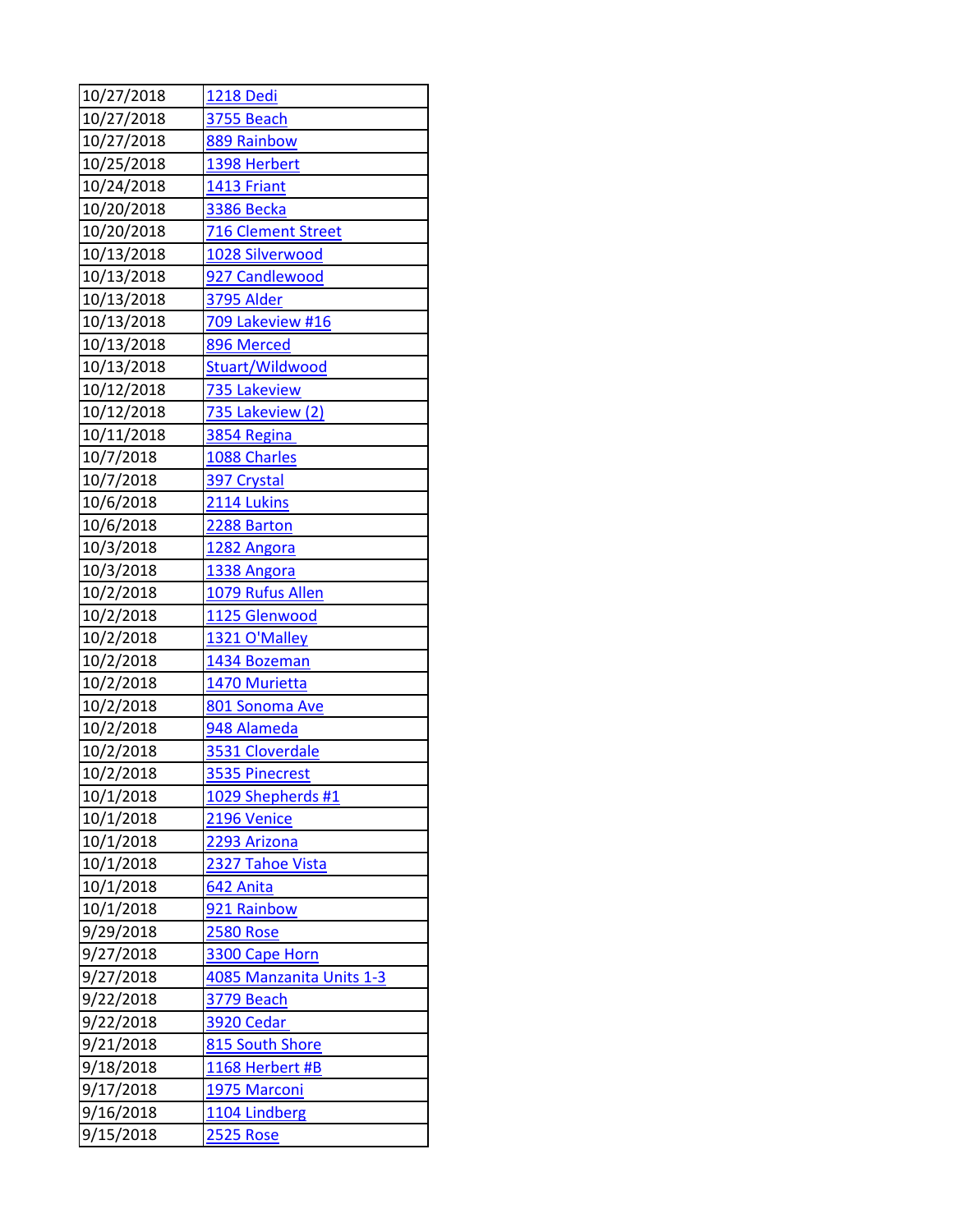| 9/15/2018 | 916 San Francisco            |
|-----------|------------------------------|
| 9/15/2018 | <b>766 Hazel Drive</b>       |
| 9/12/2018 | <b>2580 Rose</b>             |
| 9/10/2018 | 1398 Herbert                 |
| 9/10/2018 | 1413 Friant                  |
| 9/10/2018 | 439 Ala Wai #156             |
| 9/8/2018  | 3735 Aspen                   |
| 9/8/2018  | 745 Colorado                 |
| 9/8/2018  | 745 Colorado (2)             |
| 9/7/2018  | 1164 Johnson                 |
| 9/7/2018  | 426 Emerald                  |
| 9/7/2018  | 772 Gardner                  |
| 9/6/2018  | 1104 Long Valley             |
| 9/6/2018  | 1167 Herbert A               |
| 9/6/2018  | 962 Los Angeles              |
| 9/4/2018  | 1141 Herbert #D              |
| 9/4/2018  | 2140 12 Street               |
| 9/4/2018  | 3466 Rocky Point             |
| 9/3/2018  | 1188 Lindberg                |
| 9/2/2018  | 1088 Charles                 |
| 9/2/2018  | 4017 Saddle                  |
| 9/2/2018  | 464 Capri                    |
| 9/2/2018  | 729 Sand Harbor              |
| 9/2/2018  | 766 Hazel Drive              |
| 9/2/2018  | 977 Creekwood                |
| 9/1/2018  | 2140 12th Street             |
| 9/1/2018  | 3466 Rocky Point             |
| 9/1/2018  | 1167 Timber Lane             |
| 9/1/2018  | <b>Craig &amp; Deer Park</b> |
| 8/31/2018 | <b>1117 Tata</b>             |
| 8/31/2018 | 840 Paloma                   |
| 8/31/2018 | 976 Lakeview Avenue          |
| 8/29/2018 | <b>3735 Ruby</b>             |
| 8/28/2018 | 1168 Herbert #B              |
| 8/28/2018 | 863 Los Angeles              |
| 8/26/2018 | 2158 Harvard                 |
| 8/26/2018 | 745 Colorado                 |
| 8/25/2018 | 1291 Heather Lake            |
| 8/25/2018 | 2032 Garmish                 |
| 8/25/2018 | <b>3482 Bode</b>             |
| 8/25/2018 | 3513 Pony Express            |
| 8/25/2018 | <b>3809 Azure</b>            |
| 8/25/2018 | 3960 Saddle                  |
| 8/25/2018 | 618 Alpine                   |
| 8/25/2018 | 916 San Francisco            |
| 8/24/2018 | 1336 Susie Lake              |
| 8/24/2018 | 2111 Lukins                  |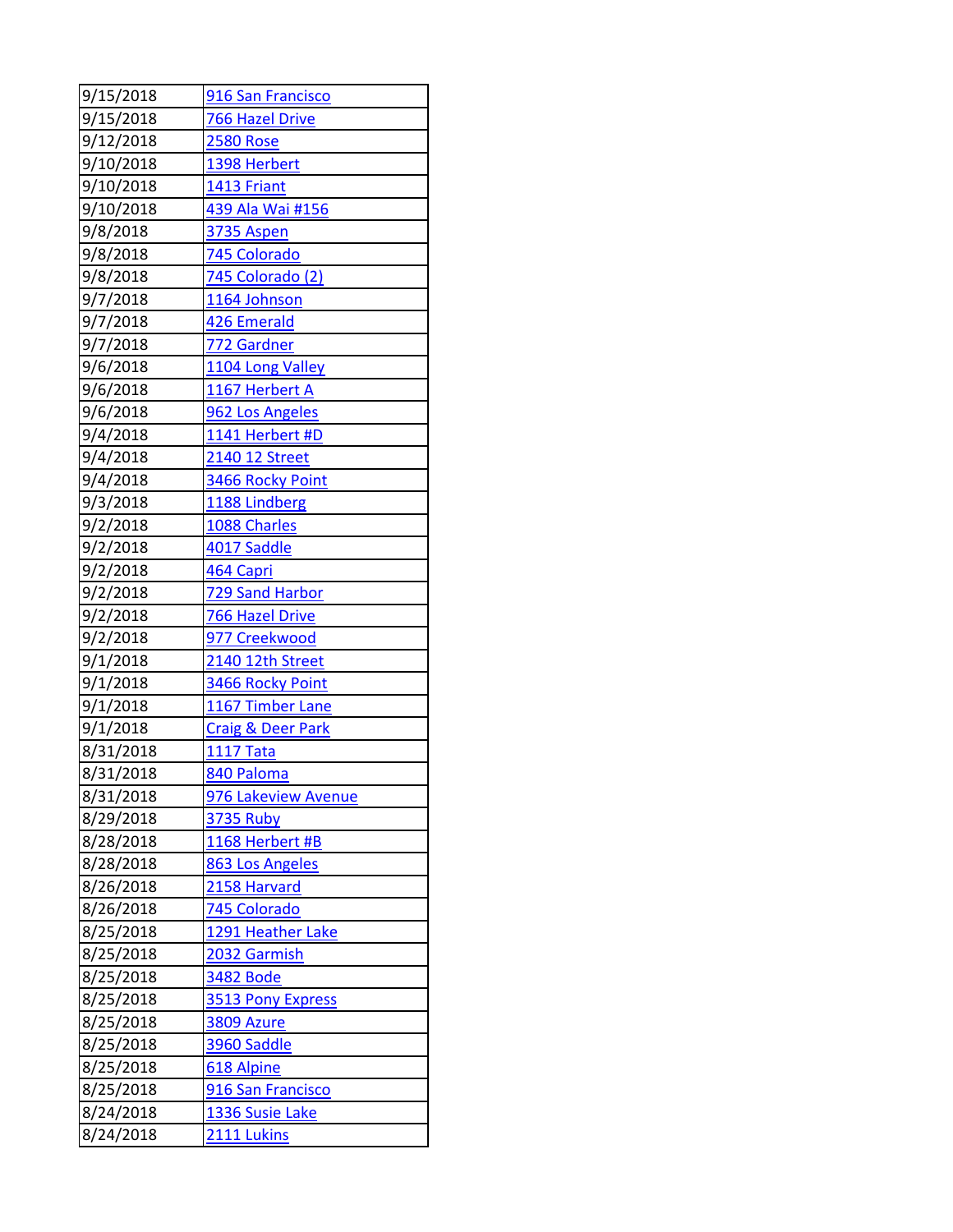| 8/24/2018 | 3337 Pickett          |
|-----------|-----------------------|
| 8/24/2018 | <b>3809 Azure</b>     |
| 8/23/2018 | 1179 Glenwood         |
| 8/23/2018 | 661 Tata              |
| 8/22/2020 | 1247 Lester           |
| 8/22/2018 | 1439 Ski Run 13       |
| 8/20/2018 | 985 Lakeview          |
| 8/19/2018 | 1089 Bowers           |
| 8/19/2018 | 1381 Walkup           |
| 8/19/2018 | 417 Christie          |
| 8/18/2018 | <b>2494 Knox</b>      |
| 8/18/2018 | 2534 Alma             |
| 8/18/2018 | 3491 April            |
| 8/18/2018 | 3511 Pony Express (1) |
| 8/18/2018 | 3511 Pony Express (2) |
| 8/18/2018 | 3515 Ferndale         |
| 8/18/2018 | 3511 Pony Express (3) |
| 8/18/2018 | 485 Lakeview #4       |
| 8/18/2018 | 839 Tata              |
| 8/18/2018 | 630 Tahoe Island      |
| 8/18/2018 | 716 Clement Street    |
| 8/18/2018 | 815 South Shore       |
| 8/17/2018 | 1336 Susie Lake       |
| 8/17/2018 | 1357 Gilmore Lake     |
| 8/17/2018 | 1361 June             |
| 8/17/2018 | 870 Paloma            |
| 8/16/2018 | 1413 Friant           |
| 8/14/2018 | 1112 Fairway          |
| 8/14/2018 | 1861B                 |
| 8/14/2018 | 985 Lakeview          |
| 8/14/2018 | 820 Taylor            |
| 8/13/2018 | 1468 June             |
| 8/12/2018 | <b>2525 Rose</b>      |
| 8/12/2018 | 847 Clement           |
| 8/11/2018 | 2196 Venice           |
| 8/11/2018 | 3331 Deer Park        |
| 8/11/2018 | 3331 Deer Park        |
| 8/11/2018 | 1861B                 |
| 8/11/2018 | 604 Anita             |
| 8/11/2018 | <b>769 Patricia</b>   |
| 8/11/2018 | 806 San Francisco     |
| 8/11/2018 | 815 South Shore       |
| 8/11/2018 | <b>839 Tata</b>       |
| 8/10/2018 | 2166 Morro            |
| 8/10/2018 | <b>2580 Rose</b>      |
| 8/10/2018 | 815 South             |
| 8/9/2018  | 2236 Wyoming          |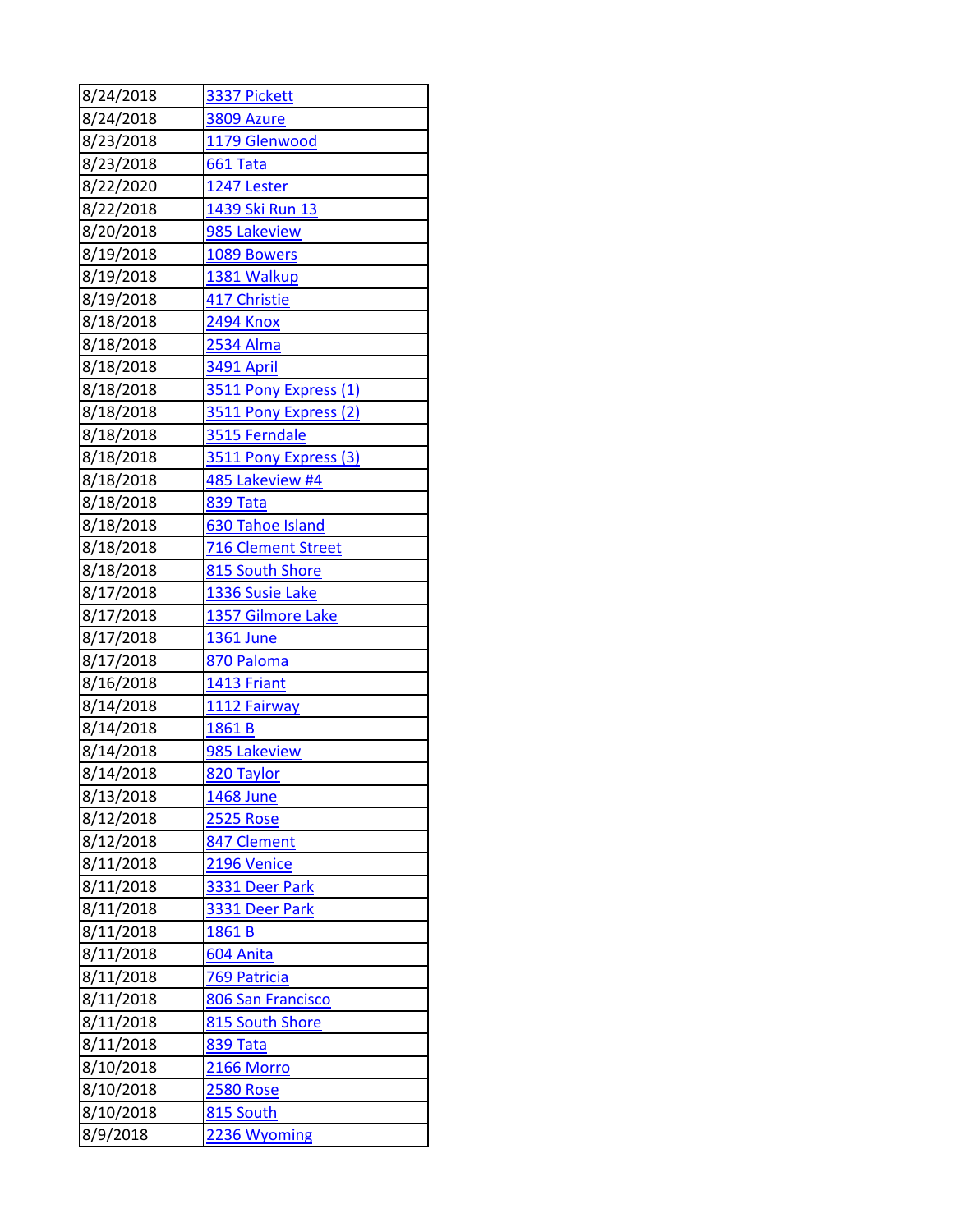| 8/9/2018  | 3353 Needle Peak        |
|-----------|-------------------------|
| 8/9/2018  | 3730 Regina             |
| 8/8/2018  | 1144 Stockton           |
| 8/8/2018  | 2196 Venice             |
| 8/8/2018  | <b>3779 Beach</b>       |
| 8/6/2018  | 1964 Marconi            |
| 8/5/2018  | 771 Lakeview Ave        |
| 8/5/2018  | 802 San Jose Ave        |
| 8/4/2018  | 1374 Matheson Dr        |
| 8/4/2018  | 2226 White Sands Dr     |
| 8/4/2018  | <b>3809 Azure</b>       |
| 8/4/2018  | 4274 Saddle Rd          |
| 8/4/2018  | 802 San Jose Ave        |
| 8/4/2018  | 870 Paloma              |
| 8/4/2018  | 944 Lakeview            |
| 8/3/2018  | 1201 Rufus Allen        |
| 8/3/2018  | 1247 Lester             |
| 8/3/2018  | 2580 Rose Ave           |
| 8/3/2018  | 3696 Aspen              |
| 8/3/2018  | 716 Eloise Ave #C       |
| 8/3/2018  | 812 S. Shore            |
| 8/2/2018  | 3584 Rocky Point        |
| 8/2/2018  | 720 Taylor Way          |
| 8/2/2018  | 771 Lakeview Ave        |
| 8/1/2018  | 1398 Herbert            |
| 8/1/2018  | 3371 Lake Tahoe Blvd #2 |
| 8/1/2018  | 840 Lakeview #5         |
| 7/31/2018 | 1160 Herbert D          |
| 7/31/2018 | 709 Lakeview #16        |
| 7/31/2018 | 762 Lakeview #2         |
| 7/29/2018 | 957 Tallac              |
| 7/29/2018 | <b>3735 Aspen</b>       |
| 7/28/2018 | 1357 Gilmore Lake       |
| 7/28/2018 | <b>2618 Alma</b>        |
| 7/28/2018 | 3169 Pioneer            |
| 7/28/2018 | 3169 Pioneer            |
| 7/28/2018 | 3522 Deer Park          |
| 7/28/2018 | 657 Anita               |
| 7/28/2018 | <b>771 Lassen</b>       |
| 7/28/2018 | 868 Alameda             |
| 7/28/2018 | 870 Paloma              |
| 7/28/2018 | Alma                    |
| 7/27/2018 | 1112 Sonora             |
| 7/27/2018 | <b>1136 Lodi</b>        |
| 7/27/2018 | 2327 Tahoe Vista        |
| 7/27/2018 | 3412 Hobart             |
| 7/27/2018 | 3730 Regina             |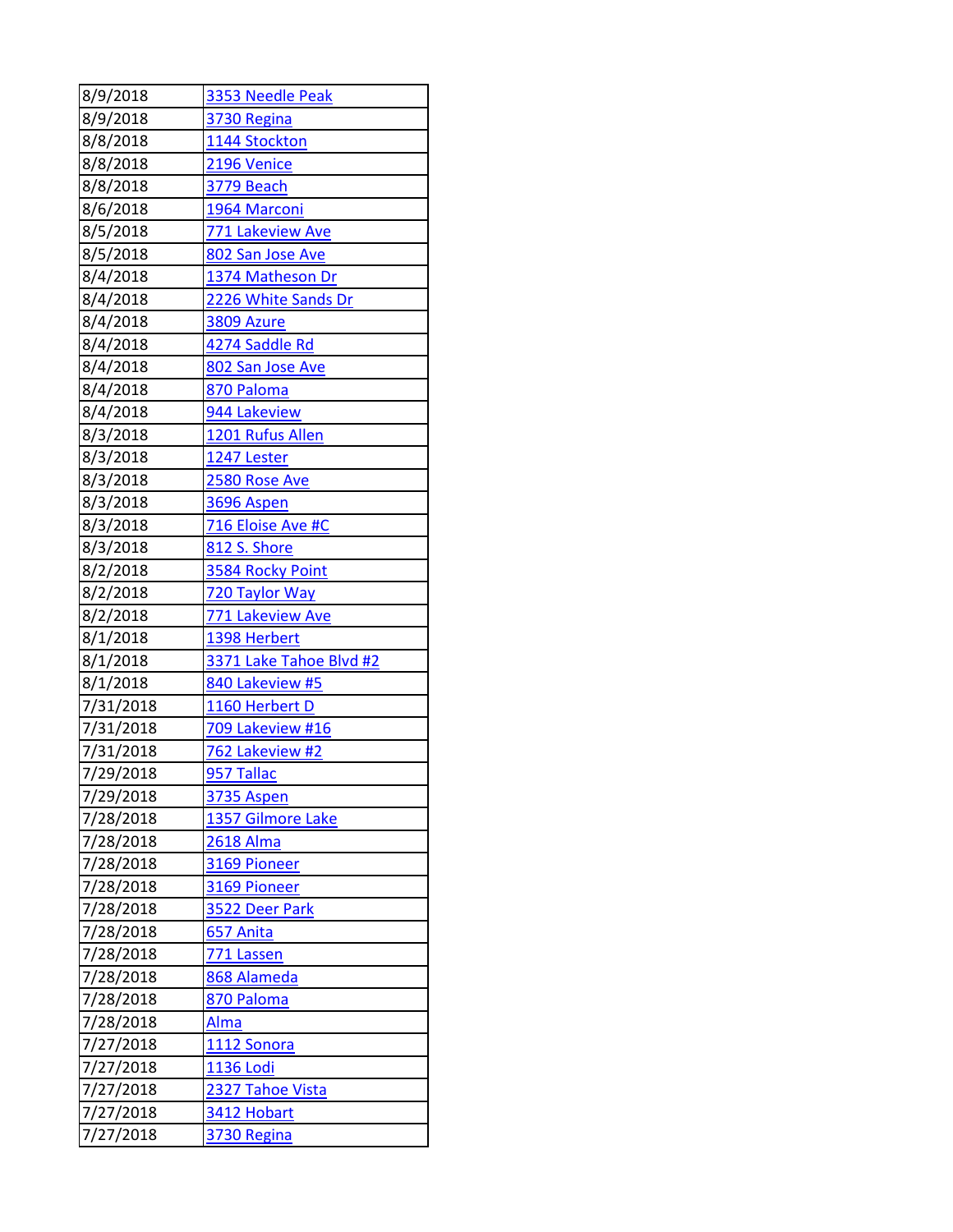| 7/26/2018 | 1053 Shepherds         |
|-----------|------------------------|
| 7/26/2018 | 2327 Tahoe Vista       |
| 7/26/2018 | 3338 Pine Hill         |
| 7/25/2018 | 1413 Friant            |
| 7/25/2018 | 2920 Sacramento        |
| 7/24/2018 | 1128 Martin            |
| 7/24/2018 | 1112 Sonora            |
| 7/24/2018 | 814 Paloma             |
| 7/24/2018 | 793 Modesto            |
| 7/24/2018 | 863 Los Angeles        |
| 7/22/2018 | 1997 Garmish           |
| 7/22/2018 | 2143 12th              |
| 7/22/2018 | 3379 Deer Park         |
| 7/22/2018 | 3519 Pine Crest        |
| 7/22/2018 | <b>3575 April</b>      |
| 7/22/2018 | 629 Clement            |
| 7/22/2018 | 801 Tahoe Keys         |
| 7/21/2018 | 1144 Stockton          |
| 7/21/2018 | 2327 Tahoe Vista       |
| 7/21/2018 | 801 Tahoe Keys         |
| 7/21/2018 | 805 South Shore        |
| 7/21/2018 | 889 Rainbow            |
| 7/20/2018 | 1291 Heather Lake      |
| 7/20/2018 | 2365 Sky Meadows Ct    |
| 7/20/2018 | 2395 Tahoe Vista       |
| 7/20/2018 | <b>766 Hazel Drive</b> |
| 7/18/2018 | 1351 Susie Lake        |
| 7/18/2018 | 1803 Venice            |
| 7/17/2018 | 1464 Glenwood          |
| 7/17/2018 | 806 San Francisco      |
| 7/17/2018 | 885 Sonoma             |
| 7/16/2018 | 2226 White Sands Dr    |
| 7/16/2018 | 3424 Janet             |
| 7/16/2018 | 3608 Terry #30         |
| 7/16/2018 | 3608 Terry #31         |
| 7/16/2018 | 941 Brockway           |
| 7/16/2018 | 544 Gardner            |
| 7/15/2018 | 2280 Sky Meadows       |
| 7/15/2018 | <b>2634 Rose</b>       |
| 7/14/2018 | 1144 Stockton          |
| 7/14/2018 | 1323 Keller            |
| 7/14/2018 | 1921 Cathedral         |
| 7/14/2018 | 2644 William           |
| 7/14/2018 | <b>3482 Bode</b>       |
| 7/14/2018 | 3543 Bobby Grey        |
| 7/14/2018 | 838 Placer             |
| 7/14/2018 | 838 Placer             |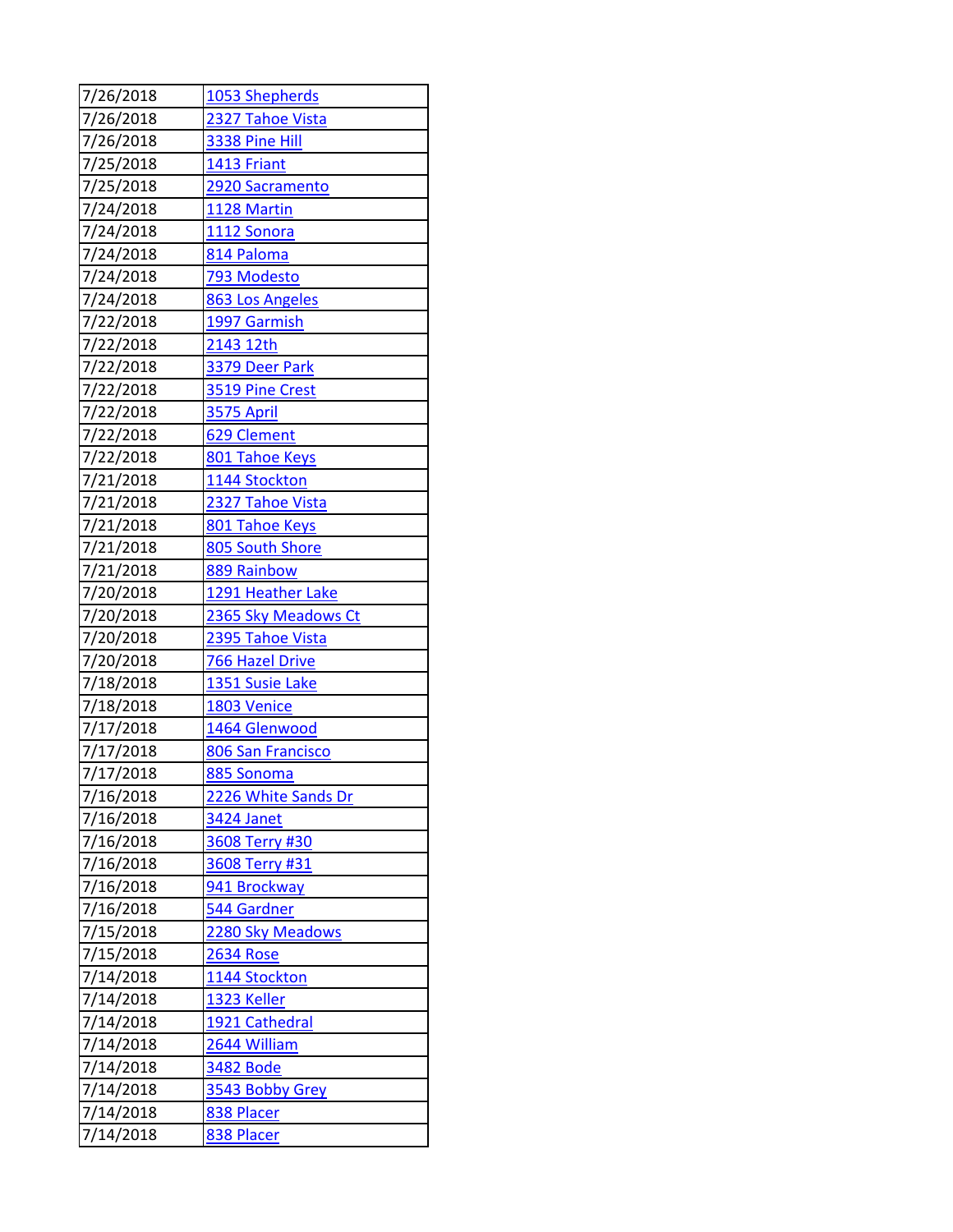| 7/14/2018            | 869 Secret Harbor                |
|----------------------|----------------------------------|
| 7/13/2018            | 1161 O'Malley                    |
| 7/13/2018            | 1364 Donner                      |
| 7/13/2018            | <b>2634 Rose</b>                 |
| 7/13/2018            | 812 South Shore                  |
| 7/12/2018            | 1112 Fairway                     |
| 7/12/2018            | 2148 Inverness                   |
| 7/12/2018            | 2732 Young                       |
| 7/12/2018            | 838 Paloma                       |
| 7/12/2018            | 924 Tallac                       |
| 7/11/2018            | 1099 Glenwood                    |
| 7/11/2018            | 910 Creekwood                    |
| 7/10/2018            | 1228 Heather Lake                |
| 7/10/2018            | 3330 Pickett                     |
| 7/9/2018             | 1378 Matheson                    |
| 7/9/2018             | 1398 Herbert                     |
| 7/9/2018             | 3327 Marlette                    |
| 7/9/2018             | 814 Capistrano                   |
| 7/8/2018             | 2196 Venice                      |
| 7/8/2018             | 3755 Beach                       |
| 7/7/2018             | 1053 Shepherds                   |
| 7/7/2018             | 1984 Garmish                     |
| 7/7/2018             | <b>3731 Ruby</b>                 |
| 7/7/2018             | 3852 Private Road                |
| 7/6/2018             | 1053 Shepherds                   |
| 7/6/2018             | 1128 Martin                      |
| 7/6/2018             | 1475 Glenwood                    |
| 7/6/2018             | 2364 Sky Meadows                 |
| 7/6/2018             | 714 Lakeview                     |
| 7/6/2018             | <b>721 San Francisco</b>         |
| 7/6/2018             | <b>766 Hazel Drive</b>           |
| 7/5/2018             | <u>1027 Fern</u>                 |
| 7/5/2018             | 1053 Shepherds                   |
| 7/5/2018             | 1068 Ski Run #B                  |
| 7/5/2018             | 1128 Herbert #D                  |
| 7/5/2018             | 2285 Eloise                      |
| 7/5/2018             | 3432 Warr                        |
| 7/5/2018             | 3765 Overlook                    |
| 7/5/2018             | 3696 Aspen                       |
| 7/5/2018<br>7/5/2018 | 838 Placer                       |
| 7/5/2018             | 840 Lakeview #5                  |
|                      | 948 San Jose<br><b>1117 Tata</b> |
| 7/4/2018<br>7/4/2018 | 1144 Stockton                    |
| 7/4/2018             |                                  |
| 7/4/2018             | 1226 Dedi                        |
|                      | <u>1439 Ski Run A3</u>           |
| 7/4/2018             | 1664, 1665 Azure                 |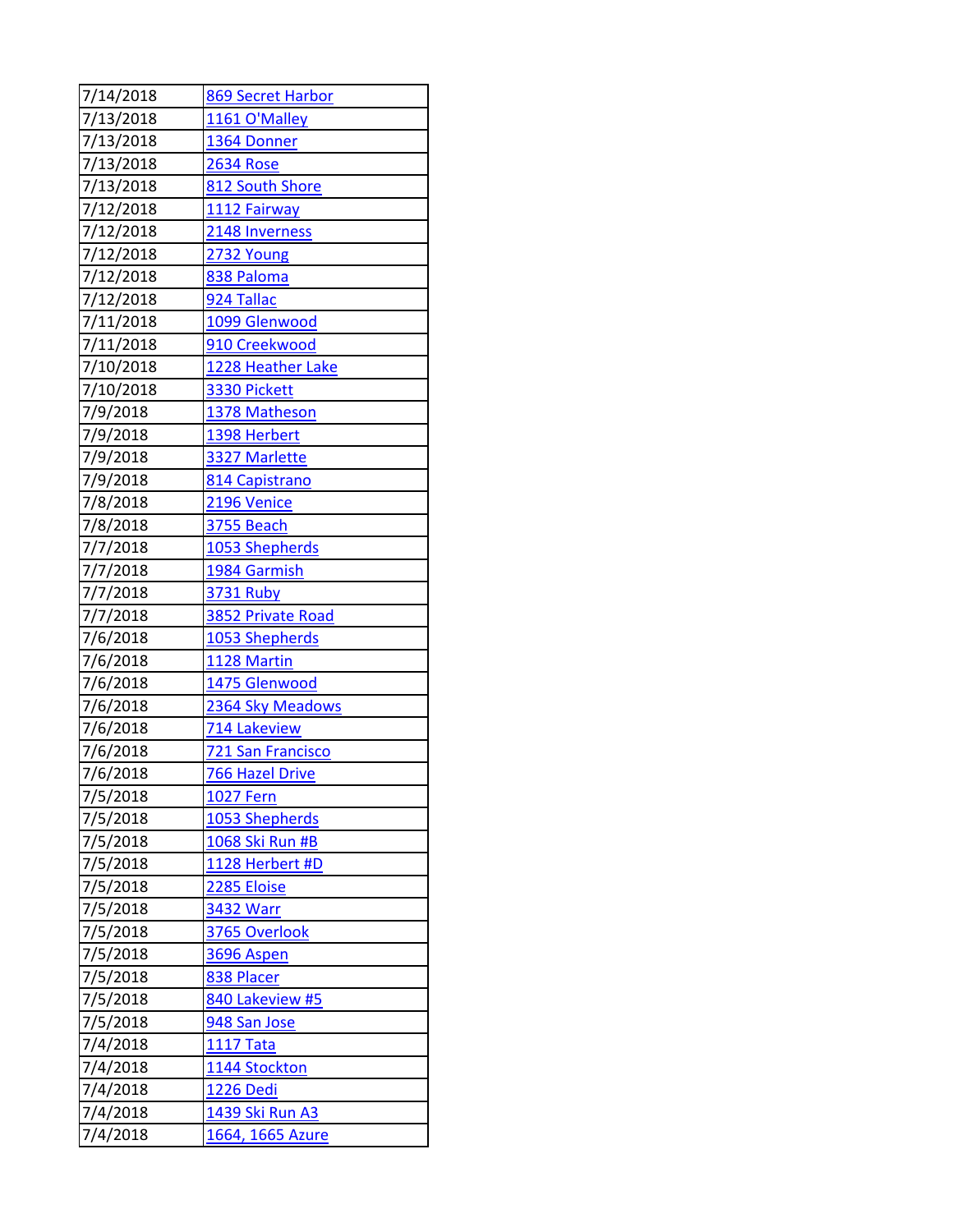| 7/4/2018  | 3809 Azure          |
|-----------|---------------------|
| 7/4/2018  | 780 Hazel           |
| 7/4/2018  | 835 Paloma          |
| 7/3/2018  | 1144 Stockton       |
| 7/3/2018  | 218 Beach           |
| 7/3/2018  | 2853 Springwood     |
| 7/3/2018  | 838 Placer          |
| 7/3/2018  | 870 Paloma          |
| 7/2/2018  | 1088 Charles        |
| 7/2/2018  | 1125 Glenwood       |
| 7/2/2018  | 3433 Warr           |
| 7/2/2018  | <b>720 Lakeview</b> |
| 7/1/2018  | 1200 Wildwood #4    |
| 7/1/2018  | 1923 Cathedral      |
| 7/1/2018  | 2208 Tahoe Vista    |
| 7/1/2018  | 2364 Sky Meadows    |
| 7/1/2018  | 660 Tata            |
| 6/30/2018 | 1363 Wildwood       |
| 6/30/2018 | 2364 Sky Meadows    |
| 6/30/2018 | 2684 William Avenue |
| 6/30/2018 | <b>2707 Knox</b>    |
| 6/30/2018 | 3599/3597 Spruce    |
| 6/30/2018 | 802 San Jose Ave    |
| 6/29/2018 | 1053 Shepherds      |
| 6/29/2018 | 1972 Garmish        |
| 6/29/2018 | 3466 Rocky Point    |
| 6/28/2018 | 3599 Spruce         |
| 6/24/2018 | 1135 Fairway        |
| 6/23/2018 | 1322 Angora Lake    |
| 6/23/2018 | 1363 Wildwood       |
| 6/23/2018 | 1378 Matheson       |
| 6/23/2018 | 2111 Lukins         |
| 6/23/2018 | 2212 Tahoe Vista    |
| 6/23/2018 | 3599 Spruce         |
| 6/23/2018 | 716 Clement         |
| 6/23/2018 | 729 Sand Harbor     |
| 6/23/2018 | <u>780 Hazel</u>    |
| 6/22/2018 | 1933 13th           |
| 6/22/2018 | 2124 West Way       |
| 6/22/2018 | <b>2684 Knox</b>    |
| 6/22/2018 | 3847 Saddle         |
| 6/22/2018 | 815 South Shore     |
| 6/21/2018 | <u>839 Tata</u>     |
| 6/18/2018 | 1413 Friant         |
| 6/18/2018 | 3424 Janet          |
| 6/17/2018 | 1340 Wildwood       |
| 6/17/2018 | 2698 Springwood     |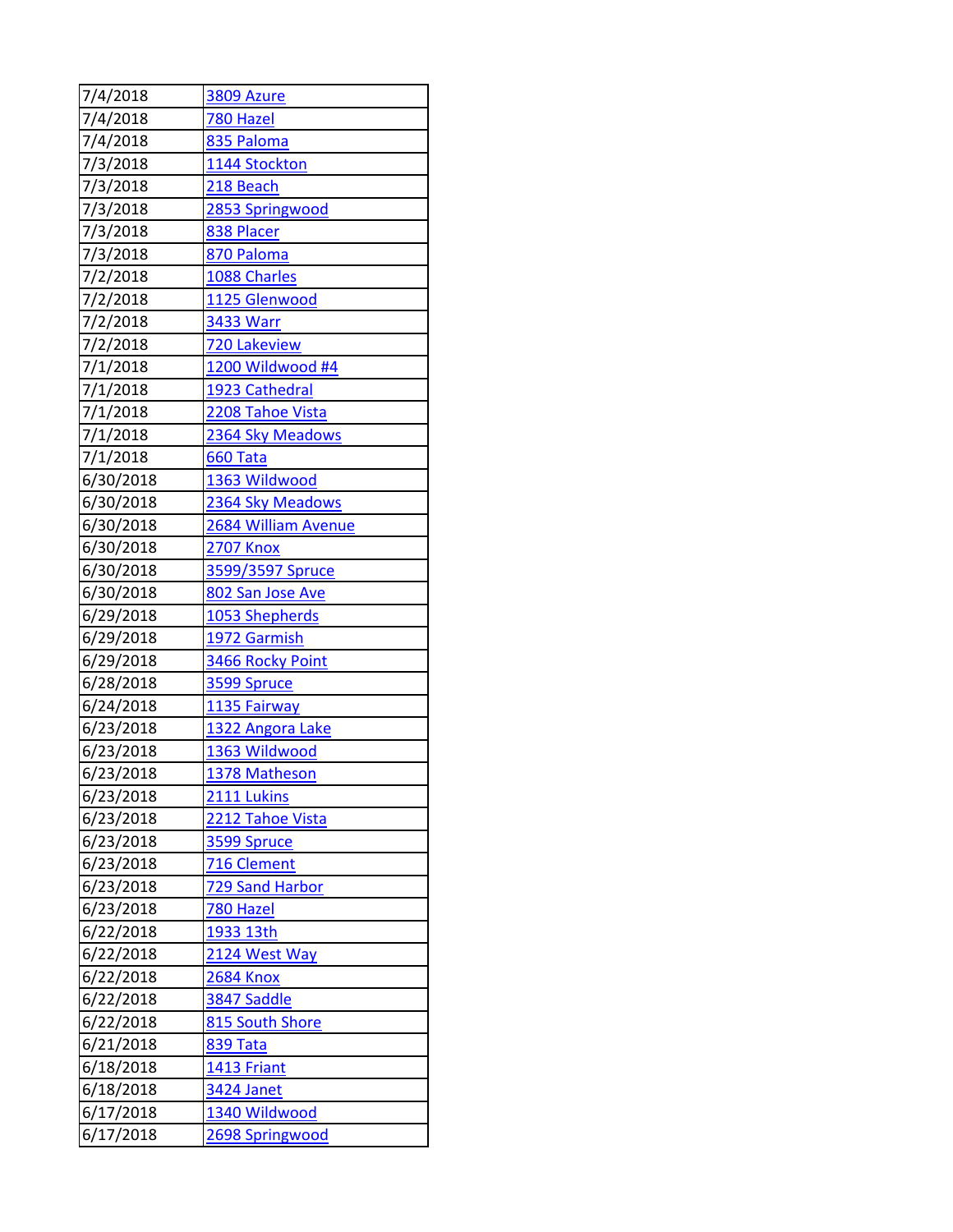| 6/16/2018              | 2220 Washington               |
|------------------------|-------------------------------|
| 6/16/2018              | 3828 Private Road             |
| 6/16/2018              | 3852 Private Road             |
| 6/16/2018              | 766 Hazel Drive               |
| 6/16/2018              | 780 El Dorado                 |
| 6/15/2018              | 766 Hazel Drive               |
| 6/15/2018              | 815 South Shore               |
| 6/14/2018              | 1441 Matheson                 |
| 6/14/2018              | 806 San Francisco             |
| 6/14/2018              | 838 Paloma                    |
| 6/13/2018              | 1398 Herbert                  |
| 6/11/2018              | 3331 Deer Park                |
| 6/9/2018               | 1010 Tahoe Island             |
| 6/9/2018               | 3714 Verdon                   |
| 6/8/2018               | 3113 Sacramento               |
| 6/8/2018               | 815 South Shore               |
| 6/7/2018               | 1053 Shepherds                |
| 6/7/2018               | 1228 Heather Lake             |
| 6/6/2018               | 3664 Birch                    |
| 6/4/2018               | 1099 Glenwood                 |
| 6/4/2018               | 3187 Pioneer                  |
| 6/4/2018               | 3327 Marlette                 |
| 6/4/2018               | 801 Sonoma                    |
| 6/3/2018               | 2111 Lukins                   |
| 6/3/2018               | 2458 Alma                     |
| 6/3/2018               | <b>2525 Rose</b>              |
| 6/3/2018               | 720 Taylor                    |
| 6/2/2018               | 3522 Deer Lane                |
| 6/2/2018               | 3854 Regina                   |
| 6/2/2018               | 745 Colorado                  |
| 6/1/2018               | <b>716 Lakeview</b>           |
| 5/28/2018              | 2082 West                     |
| 5/28/2018              | 2150 Monterey                 |
| 5/28/2018              | 2283 Silver                   |
| 5/28/2018              | 388 Crystal                   |
| 5/28/2018              | 448 Emerald                   |
| 5/28/2018              | 859 Clement                   |
| 5/27/2018              | 2111 Lukins                   |
| 5/27/2018              | 2256 Washington               |
| 5/27/2018              | 815 South Shore               |
| 5/27/2018<br>5/27/2018 | 831 Placer                    |
| 5/26/2018              | 842 Tahoe Keys<br>2111 Lukins |
| 5/26/2018              |                               |
|                        | 3503 Betty Rae                |
| 5/26/2018              | <b>3677 David</b>             |
| 5/26/2018              | 1053 Shepherds                |
| 5/26/2018              | 838 Placer                    |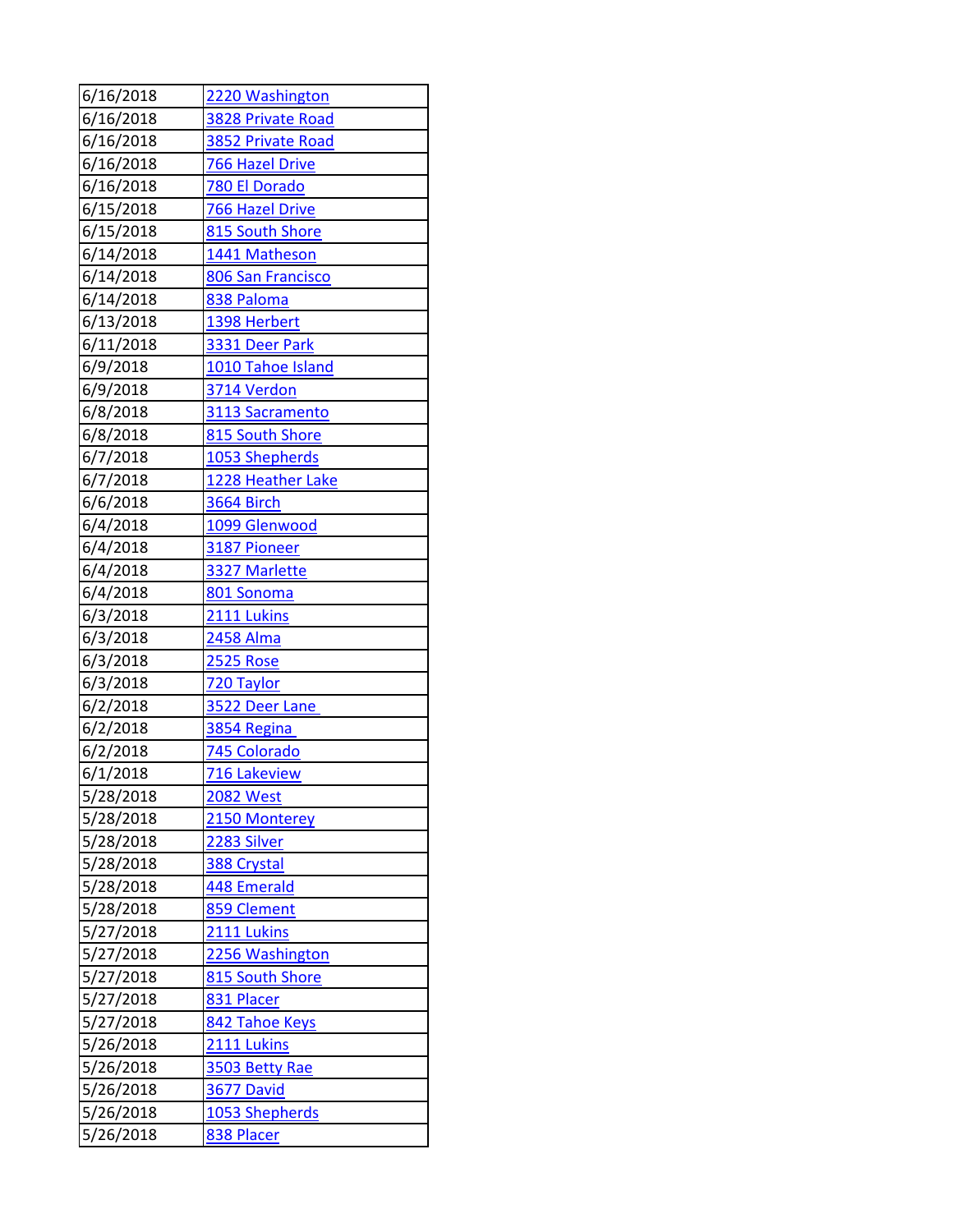| 5/26/2018 | 941 Patricia             |
|-----------|--------------------------|
| 5/25/2018 | 3677 David               |
| 5/24/2018 | 806 San Francisco        |
| 5/24/2018 | 838 Paloma               |
| 5/23/2018 | <b>3677 David</b>        |
| 5/23/2018 | 884 Merced               |
| 5/19/2018 | 3779 Beach               |
| 5/19/2018 | 4081 Manzanita           |
| 5/19/2018 | 426 Emerald              |
| 5/19/2018 | 801 Julie                |
| 5/18/2018 | 534 Tahoe Keys           |
| 5/17/2018 | 4085 Manzanita Units 1-3 |
| 5/17/2018 | 766 Hazel Drive          |
| 5/15/2018 | 1398 Herbert             |
| 5/15/2018 | 3432 Warr                |
| 5/14/2018 | 679 Clement              |
| 5/12/2018 | 3482 Bode                |
| 5/12/2018 | 3633 Mackedie            |
| 5/11/2018 | 745 Colorado             |
| 5/10/2018 | 1898 Venice              |
| 5/10/2018 | 3187 Pioneer             |
| 5/10/2018 | 3327 Marlette            |
| 5/10/2018 | 952 Bal Bijou            |
| 5/6/2018  | 3692 Verdon              |
| 5/6/2018  | 796 Alameda              |
| 5/6/2018  | 870 Paloma               |
| 5/5/2018  | 3692 Verdon              |
| 5/5/2018  | <b>721 San Francisco</b> |
| 5/5/2018  | 745 Colorado             |
| 5/5/2018  | 870 Paloma               |
| 4/28/2018 | 426 Emerald              |
| 4/28/2018 | 745 Colorado             |
| 4/28/2018 | 745 Colorado 2           |
| 4/27/2018 | 551 Lucerne              |
| 4/23/2018 | 780 Hazel                |
| 4/23/2018 | 859 Clement              |
| 4/22/2018 | 1117 Tata                |
| 4/21/2018 | 3482 Bode                |
| 4/21/2018 | 3522 Deer Park           |
| 4/21/2018 | 844 El Dorado            |
| 4/20/2018 | 745 Colorado             |
| 4/20/2018 | 801 Julie                |
| 4/19/2018 | 3471 April               |
| 4/15/2018 | 2917 Springwood          |
| 4/14/2018 | 1088 Charles             |
| 4/14/2018 | 838 Placer               |
| 4/7/2018  | 1157 Glenwood            |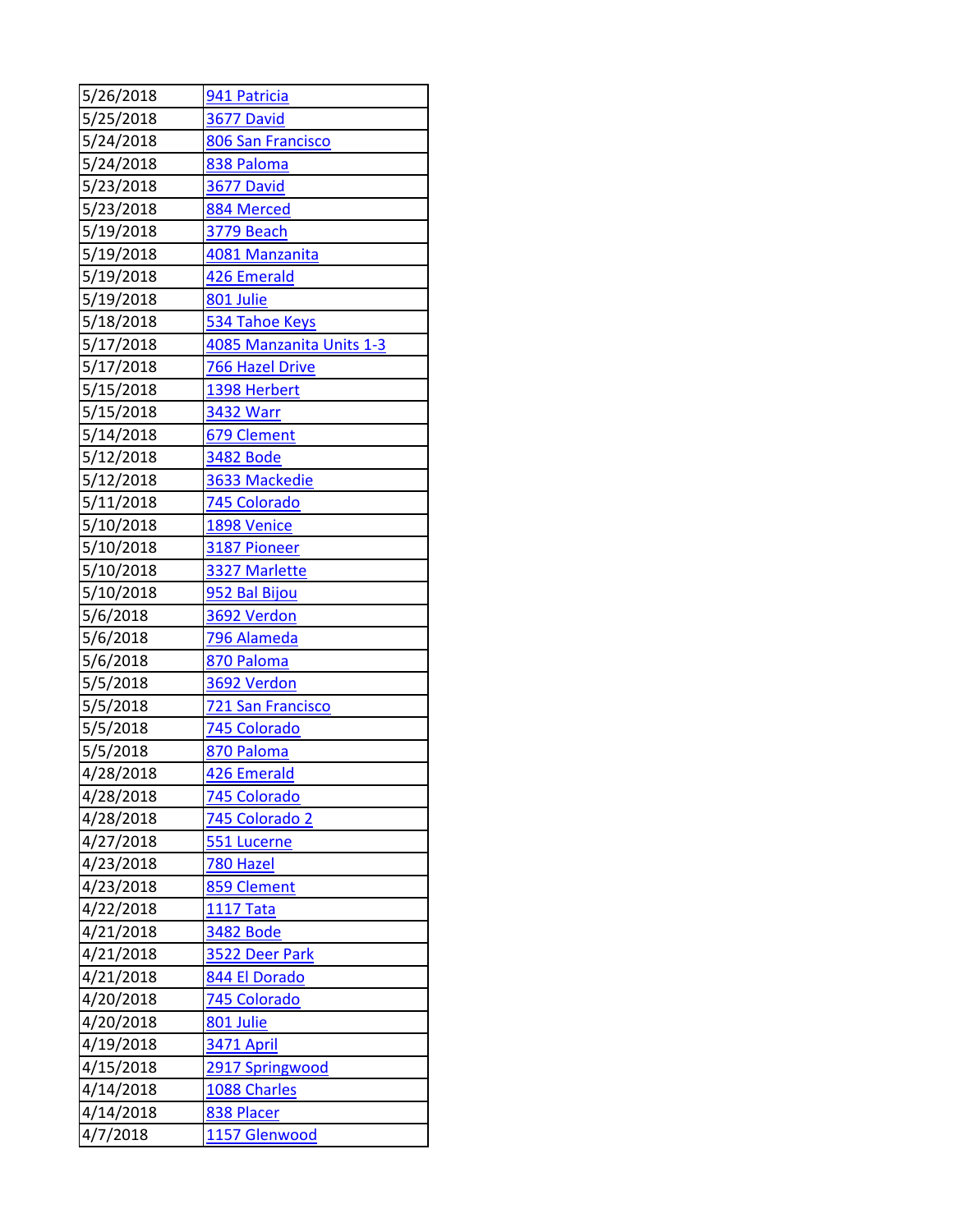| 4/7/2018  | 1494 Murietta            |
|-----------|--------------------------|
| 4/6/2018  | 769 Patricia             |
| 4/4/2018  | 2107 Lukins              |
| 4/2/2018  | 703 Roger                |
| 4/1/2018  | 3533 Rocky Point         |
| 4/1/2018  | 682 Clement              |
| 3/30/2018 | 1928 Marconi Way         |
| 3/27/2018 | 3352 Deer Park           |
| 3/26/2018 | 1378 Matheson            |
| 3/25/2018 | <b>3526 April</b>        |
| 3/24/2018 | 1273 Gilmore Lake        |
| 3/24/2018 | 2917 Springwood          |
| 3/24/2018 | 870 Paloma               |
| 3/22/2018 | 1468 Ski Run             |
| 3/20/2018 | 793 Modesto              |
| 3/19/2018 | 1053 Shepherds           |
| 3/15/2018 | 1200 Wildwood #2         |
| 3/11/2018 | 464 Capri                |
| 3/10/2018 | 1129 Stockton            |
| 3/10/2018 | 1150 Lodi                |
| 3/10/2018 | 2529 Bertha              |
| 3/10/2018 | 1336 Susie Lake          |
| 3/8/2018  | 766 Hazel                |
| 3/3/2018  | 844 El Dorado            |
| 3/1/2018  | 630 Tahoe Island         |
| 2/26/2018 | 1160 Herbert A           |
| 2/24/2018 | 2168 Monterey            |
| 2/24/2018 | <b>2618 Alma</b>         |
| 2/24/2018 | <b>3600 Werner Salas</b> |
| 2/24/2018 | 796 Alameda              |
| 2/23/2018 | 3522 Deer Park           |
| 2/23/2018 | <b>738 Colorado</b>      |
| 2/20/2018 | 2730 Bertha              |
| 2/19/2018 | 1390 Ski Run #4          |
| 2/19/2018 | 1875 Cascade Ct          |
| 2/19/2018 | 2338 Sky Meadows         |
| 2/19/2018 | 729 Whitney              |
| 2/18/2018 | 1381 Walkup              |
| 2/18/2018 | 1921 Cathedral           |
| 2/18/2018 | 2107 Lukins              |
| 2/18/2018 | 2157 Morro               |
| 2/18/2018 | 3314 Cape Horn           |
| 2/17/2018 | 1898 Venice              |
| 2/17/2018 | 2806 Springwood          |
| 2/17/2018 | 3181 Pasadena            |
| 2/17/2018 | 3314 Cape Horn           |
| 2/17/2018 | 3345 Mt. Rose            |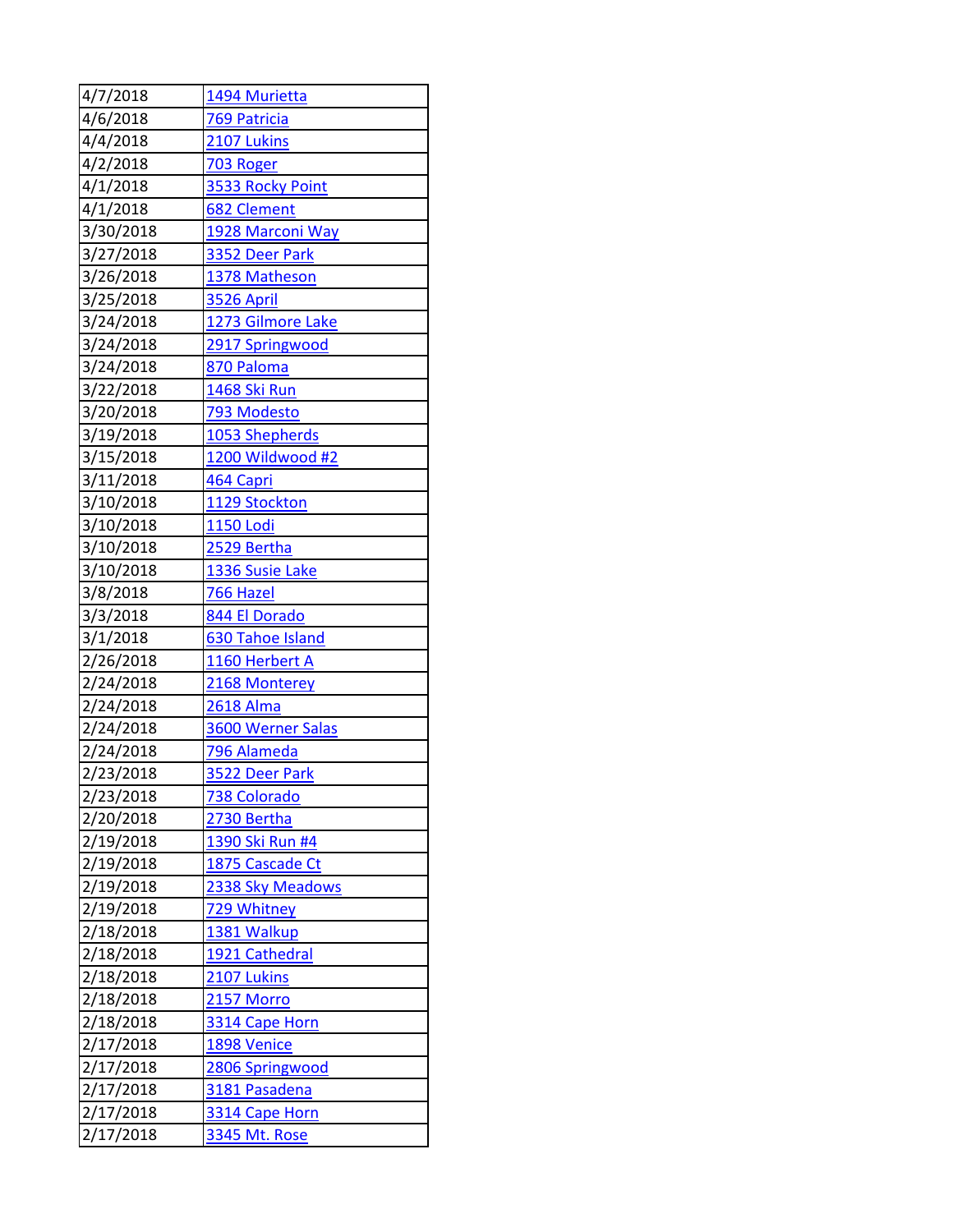| 2/17/2018 | 709 Lakeview #10    |
|-----------|---------------------|
| 2/17/2018 | 709 Lakeview #13    |
| 2/17/2018 | 709 Lakeview #22    |
| 2/17/2018 | 714 Lakeview        |
| 2/17/2018 | 714 Lakeview        |
| 2/17/2018 | 716 Lakeview        |
| 2/17/2018 | 1381 Walkup         |
| 2/17/2018 | 738 Colorado        |
| 2/17/2018 | 739 Lakeview        |
| 2/17/2018 | 798 San Jose        |
| 2/17/2018 | 805 South Shore     |
| 2/17/2018 | 815 South Shore     |
| 2/16/2018 | 2618 Alma           |
| 2/16/2018 | 868 Tahoe Island    |
| 2/16/2018 | 877 Tahoe Island    |
| 2/14/2018 | 709 Lakeview #16    |
| 2/11/2018 | 1381 Walkup         |
| 2/11/2018 | 2016 Marconi        |
| 2/11/2018 | 722 Gardner         |
| 2/11/2018 | 827 South Shore     |
| 2/10/2018 | 3181 Pasadena       |
| 2/10/2018 | 682 Clement         |
| 2/9/2018  | <b>3433 Warr</b>    |
| 2/9/2018  | 802 San Jose        |
| 2/8/2018  | 1112 Fairway        |
| 2/6/2018  | 725 Anita           |
| 2/4/2018  | 1160 Herbert        |
| 2/3/2018  | 1053 Shepherds      |
| 2/3/2018  | 1144 Stockton       |
| 2/3/2018  | 2684 William Avenue |
| 2/3/2018  | 3692 Verdon         |
| 2/3/2018  | 3692 Verdon (2)     |
| 2/2/2018  | 528 Tahoe Keys      |
| 2/1/2018  | 2107 Lukins         |
| 1/30/2018 | 3522 Deer Park      |
| 1/29/2018 | 426 Emerald         |
| 1/28/2018 | 1053 Shepherds      |
| 1/28/2018 | 1363 Wildwood       |
| 1/28/2018 | 3132 Fresno         |
| 1/28/2018 | 721 Los Angeles     |
| 1/28/2018 | 738 Colorado        |
| 1/27/2018 | 1129 Keller         |
| 1/27/2018 | 1470 Murietta       |
| 1/27/2018 | 3792 Osgood         |
| 1/27/2018 | 426 Emerald         |
| 1/27/2018 | 920 Rainbow         |
| 1/24/2018 | 3345 Mt. Rose       |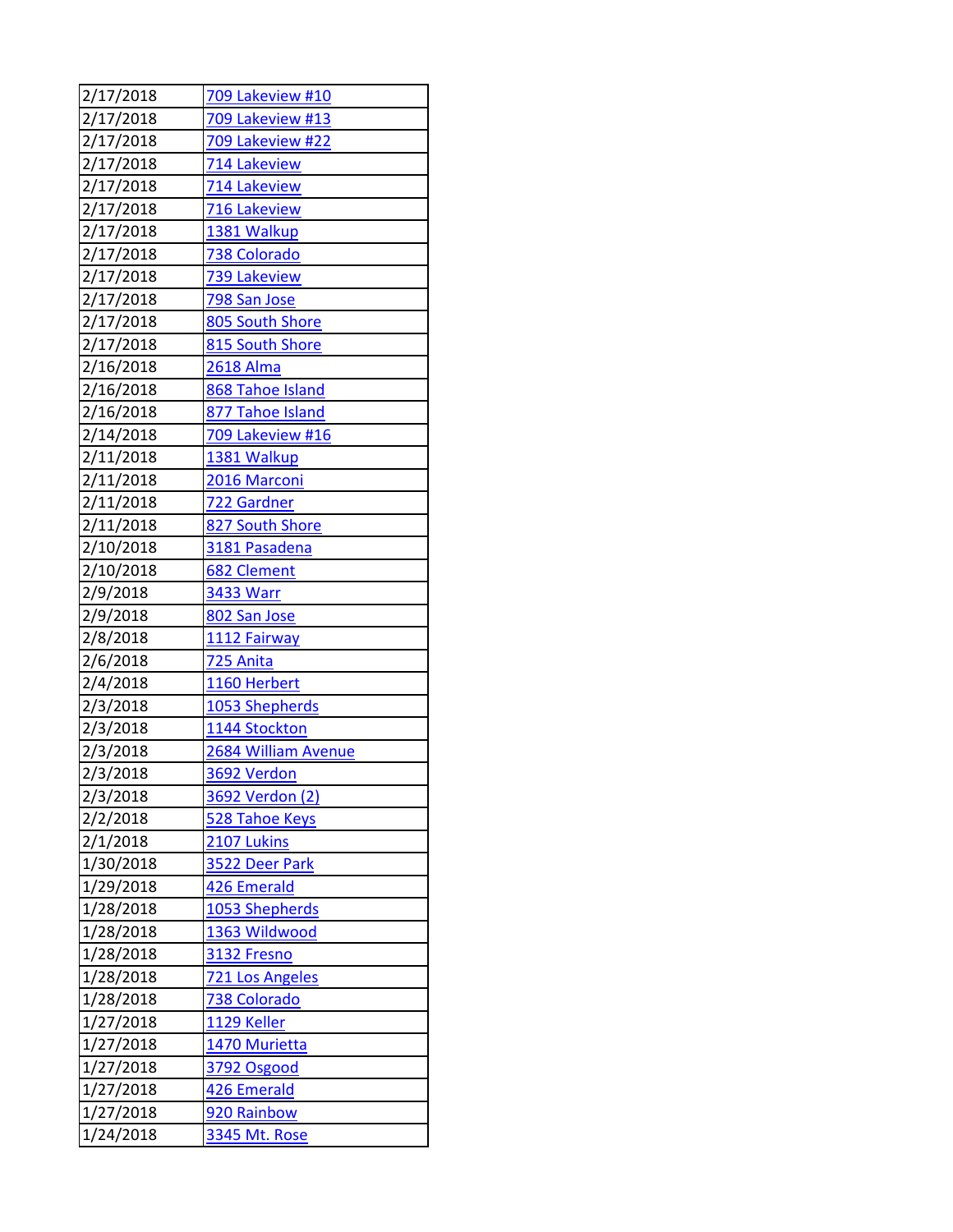| 1/24/2018            | 921 South Shore         |
|----------------------|-------------------------|
| 1/23/2018            | 1028 Shepherds A        |
| 1/22/2018            | 1972 Garmish            |
| 1/22/2018            | 3181 Pasadena           |
| 1/20/2018            | 544 Gardner             |
| 1/20/2018            | 838 Placer              |
| 1/20/2018            | 921 Rainbow             |
| 1/19/2018            | 745 Colorado Ct         |
| 1/19/2018            | 1112 Fairway            |
| 1/19/2018            | 889 Rainbow             |
| 1/18/2018            | 2462 Pinter             |
| 1/15/2018            | <b>1388 Tata</b>        |
| 1/14/2018            | 1112 Fairway            |
| 1/14/2018            | 2168 Monterey           |
| 1/14/2018            | <b>2580 Rose</b>        |
| 1/14/2018            | 3345 Mt. Rose           |
| 1/14/2018            | 709 Lakeview #23        |
| 1/14/2018            | 709 Lakeview #26        |
| 1/14/2018            | 2196 Venice             |
| 1/14/2018            | 796 Alameda             |
| 1/14/2018            | 801 Julie               |
| 1/13/2018            | <b>1032 Lodi</b>        |
| 1/13/2018            | 1337 Wildwood           |
| 1/13/2018            | 709 Lakeview #26        |
| 1/13/2018            | 745 Colorado            |
| 1/13/2018            | 769 Patricia            |
| 1/13/2018            | 1185 Glenwood           |
| 1/13/2018            | 1340 Wildwood           |
| 1/13/2018            | 3781 Forest B           |
| 1/13/2018            | 722 Gardner             |
| 1/13/2018            | 921 Rainbow             |
| 1/12/2018            | 1032 Lodi               |
| 1/12/2018            | 3379 Deer Park          |
| 1/12/2018            | 3735 Aspen              |
| 1/12/2018            | 921 Rainbow             |
| 1/11/2018            | 962 Los Angeles         |
| 1/10/2018            | 936 Edgewood            |
| 1/9/2018             | 766 Hazel               |
| 1/6/2018             | 1861 B                  |
| 1/6/2018             | 801 Julie               |
| 1/6/2018             | 827 South Shore         |
| 1/6/2018             | 839 Paloma<br>887 Julie |
| 1/6/2018<br>1/5/2018 |                         |
|                      | 2107 Lukins             |
| 1/4/2018             | <b>1117 Tata</b>        |
| 1/3/2018             | 1088 Charles            |
| 1/2/2018             | 1919 Kokanee            |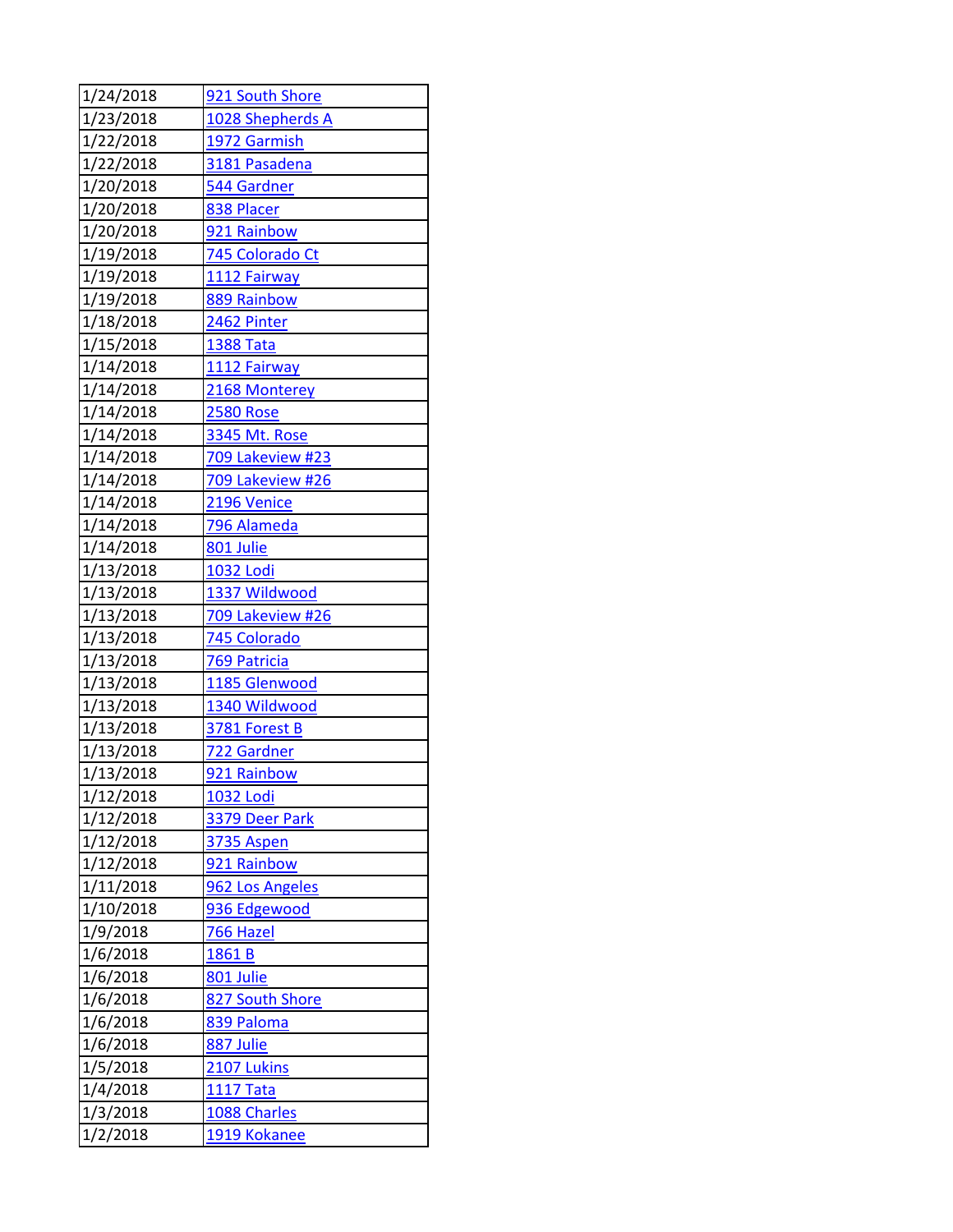| 1/2/2018   | 551 Lucerne               |
|------------|---------------------------|
| 1/2/2018   | 766 Hazel                 |
| 1/2/2018   | 839 Paloma                |
| 1/2/2018   | 842 Clement               |
| 1/1/2018   | 1053 Shepherds            |
| 1/1/2018   | <b>2220 Helen</b>         |
| 1/1/2018   | 2325 Sky Meadows          |
| 1/1/2018   | 2331 Sky Meadows          |
| 1/1/2018   | 2395 Tahoe Vista          |
| 1/1/2018   | 839 Tata                  |
| 1/1/2018   | 916 San Francisco         |
| 12/31/2017 | 1222 Jobs Peak            |
| 12/31/2017 | 1392 June                 |
| 12/31/2017 | 1882 Venice               |
| 12/31/2017 | 2699 Elwood (2)           |
| 12/31/2017 | 2699 Elwood (2)           |
| 12/31/2017 | 714 Lakeview              |
| 12/31/2017 | 3167 Bellevue             |
| 12/31/2017 | 870 Paloma                |
| 12/30/2017 | 1861 B                    |
| 12/30/2017 | 1865 B                    |
| 12/30/2017 | 2331 Sky Meadows          |
| 12/30/2017 | 2338 Sky Meadows          |
| 12/30/2017 | <b>2560 Pinter</b>        |
| 12/30/2017 | 2920 Sacramento           |
| 12/30/2017 | 489 Tahoe Keys #49        |
| 12/30/2017 | 766 Hazel                 |
| 12/30/2017 | 770 Wentworth             |
| 12/30/2017 | 777 Stanford              |
| 12/30/2017 | 3418 Bruce                |
| 12/30/2017 | 920 Rainbow               |
| 12/30/2017 | 831 Patricia              |
| 12/30/2017 | 916 San Francisco         |
| 12/29/2017 | 1140 Fairway              |
| 12/29/2017 | 793 Hazel                 |
| 12/29/2017 | 801 Los Angeles           |
| 12/29/2017 | 778 Hazel                 |
| 12/29/2017 | 940 Star Lake             |
| 12/28/2017 | 2272 Sky Meadows          |
| 12/28/2017 | 3113 Sacramento           |
| 12/28/2017 | 3132 Fresno               |
| 12/28/2017 | 716 Clement               |
| 12/28/2017 | 812 South Shore           |
| 12/28/2017 | 815 South Shore           |
| 12/28/2017 | 838 Paloma                |
| 12/28/2017 | <u>766 Hazel</u>          |
| 12/26/2017 | <b>3187 Pioneer Trail</b> |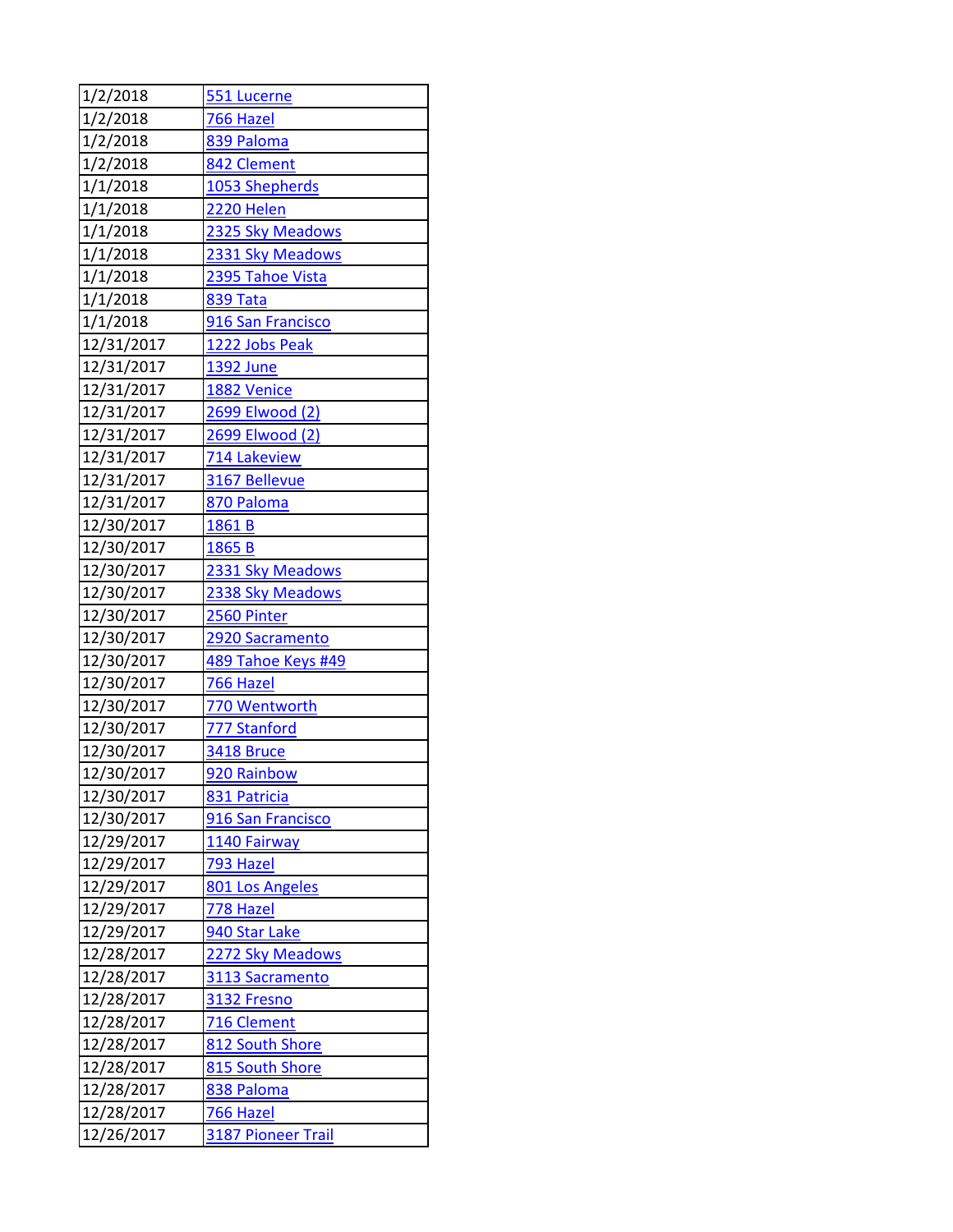| 12/26/2017 | 3345 Mt. Rose           |
|------------|-------------------------|
| 12/25/2017 | 2038 Aloha              |
| 12/25/2017 | 815 Tallac              |
| 12/24/2017 | <b>2618 Alma</b>        |
| 12/23/2017 | 1089 Bowers             |
| 12/23/2017 | 1013 Silverwood Ct      |
| 12/22/2017 | 889 Rainbow             |
| 12/20/2017 | 1468 Ski Run            |
| 12/20/2017 | 3639 Saddle             |
| 12/19/2017 | 1321 Ski Run            |
| 12/19/2017 | 1468 Ski Run            |
| 12/18/2017 | 1468 Ski Run            |
| 12/17/2017 | 2107 Lukins             |
| 12/17/2017 | <b>839 Tata</b>         |
| 12/16/2017 | 2612 Osborne Ave        |
| 12/16/2017 | 2649 Pinter             |
| 12/15/2017 | 2107 Lukins             |
| 12/11/2017 | 1089 Bowers             |
| 12/10/2017 | 726 Clement             |
| 12/10/2017 | 815 South Shore         |
| 12/9/2017  | 802 San Jose            |
| 12/8/2017  | <b>3471 April</b>       |
| 12/3/2017  | <b>709 Lakeview #17</b> |
| 12/2/2017  | 1357 Gilmore Lake       |
| 11/25/2017 | 1393 Wildwood           |
| 11/25/2017 | 1468 Ski Run            |
| 11/25/2017 | 3639 Saddle             |
| 11/22/2017 | 2111 Lukins             |
| 11/22/2017 | 3705 Regina             |
| 11/20/2017 | 769 Patricia            |
| 11/18/2017 | 1383 Wildwood           |
| 11/18/2017 | 767 Lassen              |
| 11/17/2017 | 716 Clement             |
| 11/14/2017 | 1276 Herbert            |
| 11/13/2017 | 3353 Needle Peak        |
| 11/12/2017 | 1317 Gilmore Lake       |
| 11/12/2017 | 815 South Shore         |
| 11/6/2017  | 1743 Venice             |
| 11/3/2017  | 1089 Bowers             |
| 11/3/2017  | 535 Alpine              |
| 10/29/2017 | 1375 Keller             |
| 10/29/2017 | 2212 Tahoe Vista        |
| 10/29/2017 | 3333 Pine Hill          |
| 10/28/2017 | 2989 Fresno             |
| 10/28/2017 | 887 Julie               |
| 10/21/2017 | 709 Lakeview #26        |
| 10/21/2017 | 789 Gardner             |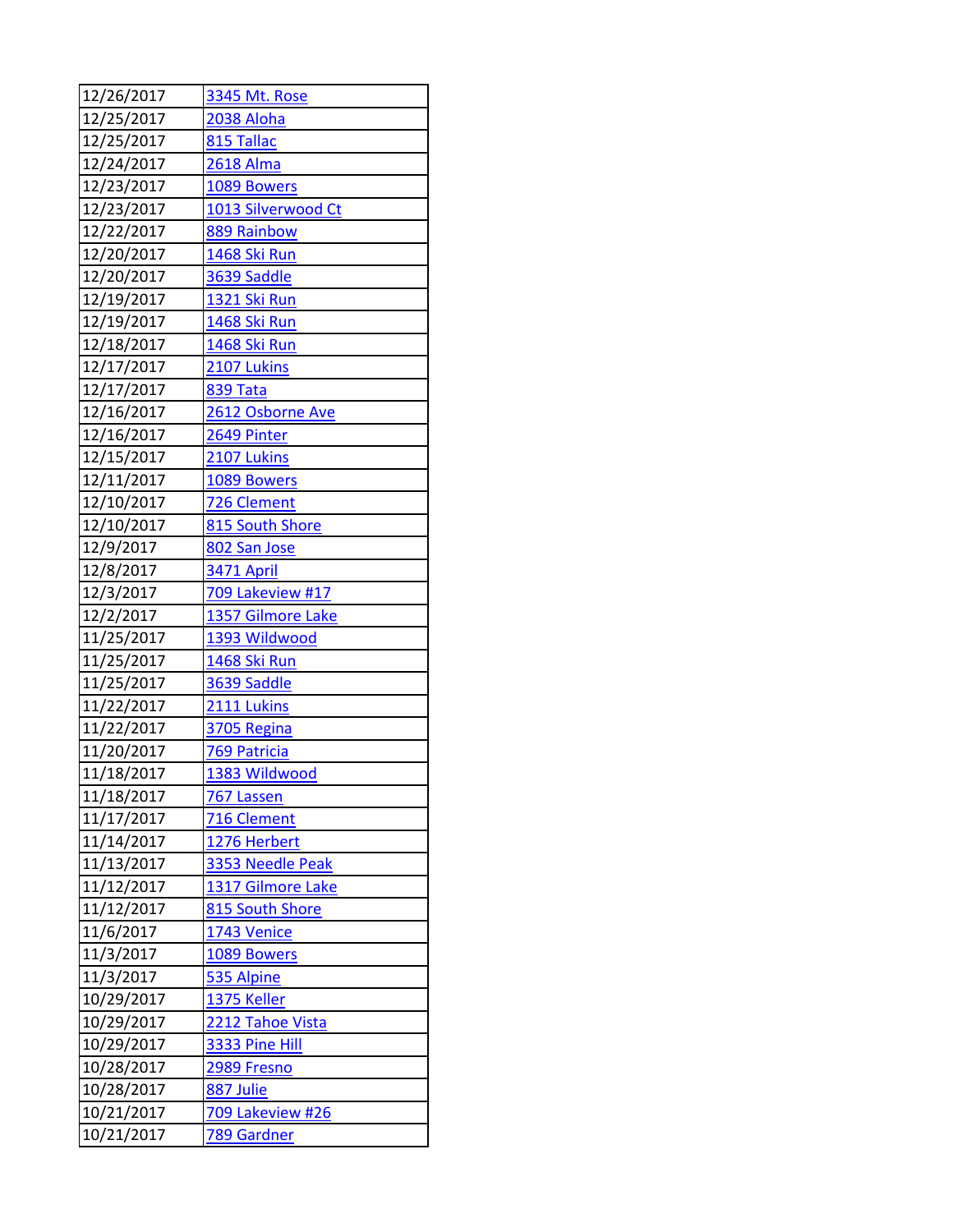| 10/15/2017 | 793 Modesto       |
|------------|-------------------|
| 10/14/2017 | 815 South Shore   |
| 10/13/2017 | 2989 Fresno       |
| 10/13/2017 | 3639 Saddle       |
| 10/8/2017  | 2140 12th         |
| 10/7/2017  | 1053 Shepherds    |
| 10/7/2017  | 2140 12th         |
| 10/7/2017  | 3132 Fresno       |
| 10/5/2017  | <b>2700 Knox</b>  |
| 10/2/2017  | 1363 Wildwood Ave |
| 9/30/2017  | 709 Lakeview #26  |
| 9/30/2017  | 793 Modesto       |
| 9/29/2017  | 2158 Harvard      |
| 9/26/2017  | 3735 Aspen        |
| 9/23/2017  | 910 Creekwood     |
| 9/22/2017  | 2649 Pinter       |
| 9/22/2017  | 775 San Jose      |
| 9/22/2017  | 912 Council Rock  |
| 9/20/2017  | 1474 Keller #25   |
| 9/20/2017  | 961 Tulare        |
| 9/19/2017  | 1375 Keller       |
| 9/16/2017  | 1361 June         |
| 9/16/2017  | 3522 Deer Park    |
| 9/16/2017  | 811 Paloma        |
| 9/13/2017  | 2691 Knox         |
| 9/12/2017  | 1398 Herbert      |
| 9/11/2017  | 1398 Herbert      |
| 9/10/2017  | 3219 Deer Park    |
| 9/9/2017   | 1381 Walkup       |
| 9/9/2017   | <b>1388 Tata</b>  |
| 9/9/2017   | 3819 Beach        |
| 9/9/2017   | 796 Alameda       |
| 9/8/2017   | 1466 Frontier     |
| 9/8/2017   | 2158 Harvard      |
| 9/7/2017   | <b>1468 June</b>  |
| 9/6/2017   | <b>3526 April</b> |
| 9/6/2017   | 962 Los Angeles   |
| 9/5/2017   | 3781 Forest       |
| 9/4/2017   | 1270 Herbert      |
| 9/4/2017   | 3781 Forest       |
| 9/3/2017   | 1040 Chonokis     |
| 9/3/2017   | 2989 Fresno       |
| 9/3/2017   | 3133 Fresno       |
| 9/3/2017   | 3293 Pine Hill    |
| 9/3/2017   | 721 Los Angeles   |
| 9/3/2017   | 811 Paloma        |
| 9/3/2017   | 839 Tata          |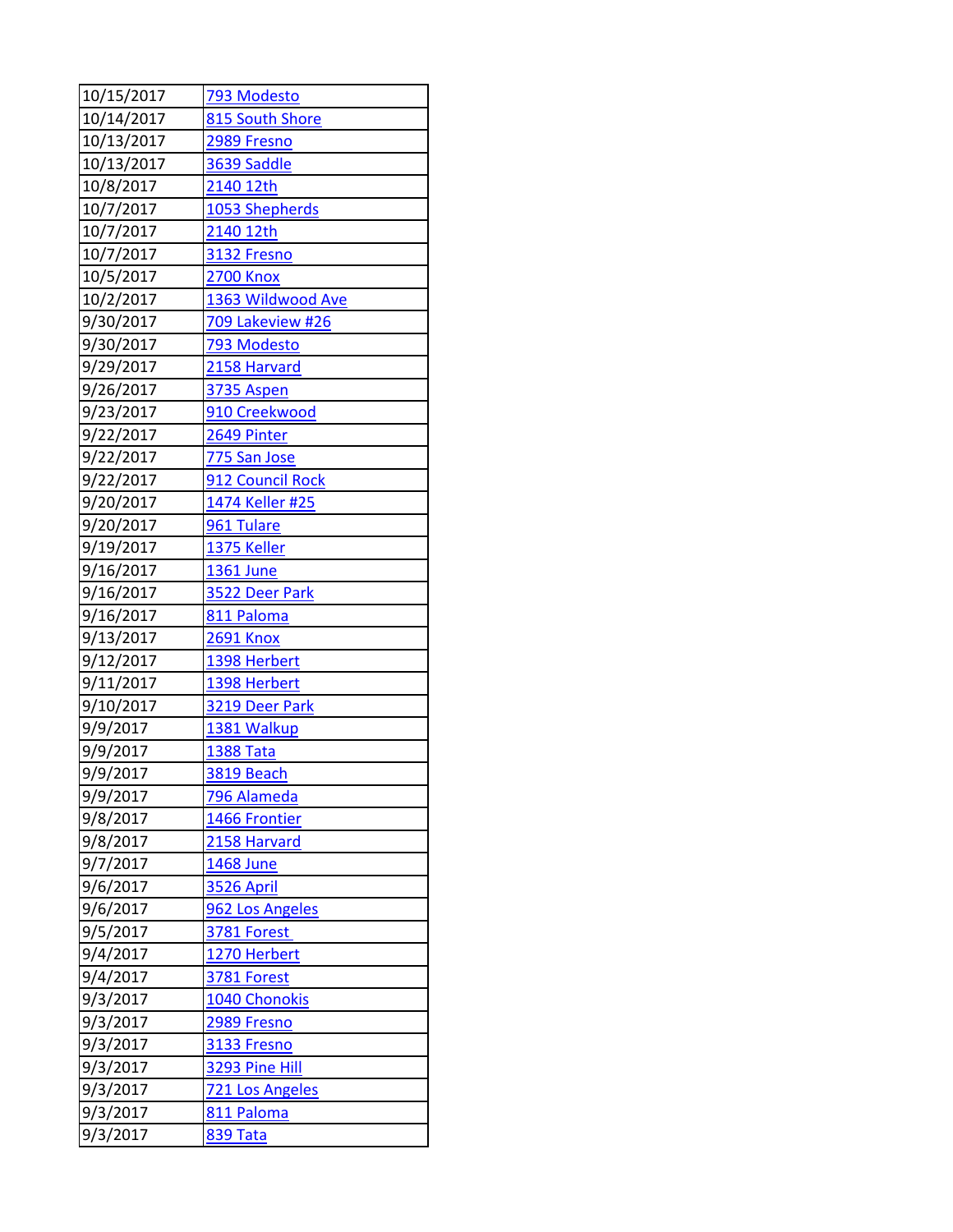| 9/3/2017  | 887 Julie               |
|-----------|-------------------------|
| 9/2/2017  | 2031 Garmish            |
| 9/2/2017  | 2920 Sacramento         |
| 9/2/2017  | <b>630 Tahoe Island</b> |
| 9/2/2017  | 630 Tahoe Island (2)    |
| 9/2/2017  | 921 Rainbow             |
| 9/1/2017  | 1363 Wildwood           |
| 9/1/2017  | 1964 Marconi            |
| 9/1/2017  | 3781 Forest (back unit) |
| 9/1/2017  | 544 Gardner             |
| 9/1/2017  | 827 South Shore         |
| 9/1/2017  | 839 Paloma              |
| 9/1/2017  | 910 Creekwood           |
| 9/1/2017  | 920 San Francisco       |
| 8/27/2017 | <b>2691 Knox</b>        |
| 8/27/2017 | 839 Tata                |
| 8/27/2017 | 544 Gardner             |
| 8/26/2017 | 1336 Susie Lake         |
| 8/26/2017 | 1927 Venice             |
| 8/26/2017 | 2030 Garmish            |
| 8/26/2017 | 2730 Bertha             |
| 8/26/2017 | 2920 Sacramento         |
| 8/26/2017 | 512 Christie            |
| 8/26/2017 | 721 Los Angeles         |
| 8/26/2017 | 729 Sand Harbor         |
| 8/26/2017 | 766 Hazel               |
| 8/26/2017 | 880 Tahoe Island        |
| 8/25/2017 | 2030 Garmish            |
| 8/25/2017 | 2158 Harvard            |
| 8/25/2017 | 512 Christie            |
| 8/24/2017 | 3692 Verdon             |
| 8/23/2017 | 936 Edgewood            |
| 8/22/2017 | <b>3433 Warr</b>        |
| 8/21/2017 | 2612 Osbourne           |
| 8/20/2017 | 1310 O'Malley           |
| 8/20/2017 | 2130 Monterey           |
| 8/20/2017 | 3633 Mackedie           |
| 8/20/2017 | 3790 Needle Peak        |
| 8/20/2017 | 795 Capistrano          |
| 8/19/2017 | 1112 Fairway            |
| 8/19/2017 | 1337 Wildwood           |
| 8/19/2017 | 1391 Wildwood           |
| 8/19/2017 | 1519 Walkup             |
| 8/19/2017 | 1965 Daggett            |
| 8/19/2017 | 2232 White Sands        |
| 8/19/2017 | 3170 Pasadena           |
| 8/19/2017 | 3293 Pine Hill          |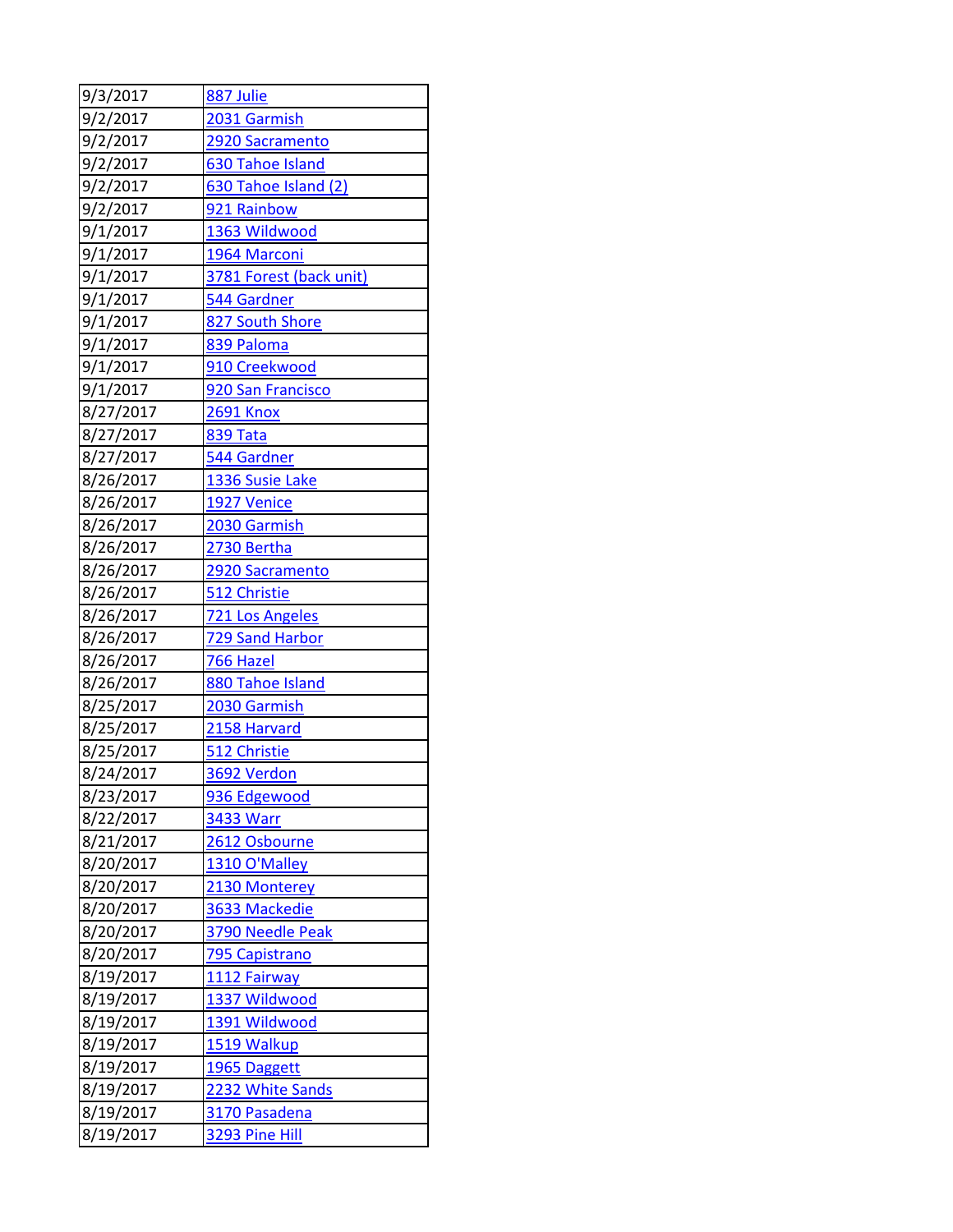| 8/19/2017 | 3491 April              |
|-----------|-------------------------|
| 8/19/2017 | 3692 Verdon             |
| 8/19/2017 | 962 Los Angeles         |
| 8/18/2017 | 1310 O'Malley           |
| 8/18/2017 | 1510 Wildwood Unit 2    |
| 8/18/2017 | <b>3692 Verdon</b>      |
| 8/18/2017 | 3773 Regina             |
| 8/18/2017 | 845 Merced              |
| 8/18/2017 | 910 Creekwood           |
| 8/17/2017 | 850 Patricia            |
| 8/15/2017 | 3315 Deer Park          |
| 8/14/2017 | 961 Tulare              |
| 8/12/2017 | 1310 O'Malley           |
| 8/12/2017 | 2730 Bertha             |
| 8/12/2017 | <b>630 Tahoe Island</b> |
| 8/12/2017 | 829 Capistrano          |
| 8/12/2017 | 910 Council Rock        |
| 8/12/2017 | 1129 Keller             |
| 8/11/2017 | 1665 Venice             |
| 8/11/2017 | 729 Sand Harbor         |
| 8/10/2017 | 1381 Walkup             |
| 8/10/2017 | 2730 Bertha             |
| 8/10/2017 | 801 Los Angeles         |
| 8/10/2017 | 795 Capistrano          |
| 8/9/2017  | 1053 Shepherds          |
| 8/9/2017  | 1310 O'Malley           |
| 8/8/2017  | 1310 O'Malley           |
| 8/6/2017  | 1053 Shepherds          |
| 8/6/2017  | 1310 O'Malley           |
| 8/6/2017  | 1356 Donner             |
| 8/6/2017  | 2806 Springwood         |
| 8/6/2017  | <u>801 Julie</u>        |
| 8/5/2017  | <b>1117 Tata</b>        |
| 8/5/2017  | 2375 Tahoe Vista        |
| 8/5/2017  | 2699 Elwood             |
| 8/5/2017  | 3633 Mackedie           |
| 8/5/2017  | <u>4077 Saddle</u>      |
| 8/5/2017  | 576 Alpine              |
| 8/5/2017  | 596 Alpine              |
| 8/5/2017  | 750 Stanford            |
| 8/5/2017  | 812 South Shore         |
| 8/4/2017  | 1871 Weir               |
| 8/4/2017  | 745 Los Angeles         |
| 8/3/2017  | 750 Stanford            |
| 8/3/2017  | 755 Tata                |
| 8/3/2017  | 767 Lassen              |
| 7/31/2017 | 1310 O'Malley           |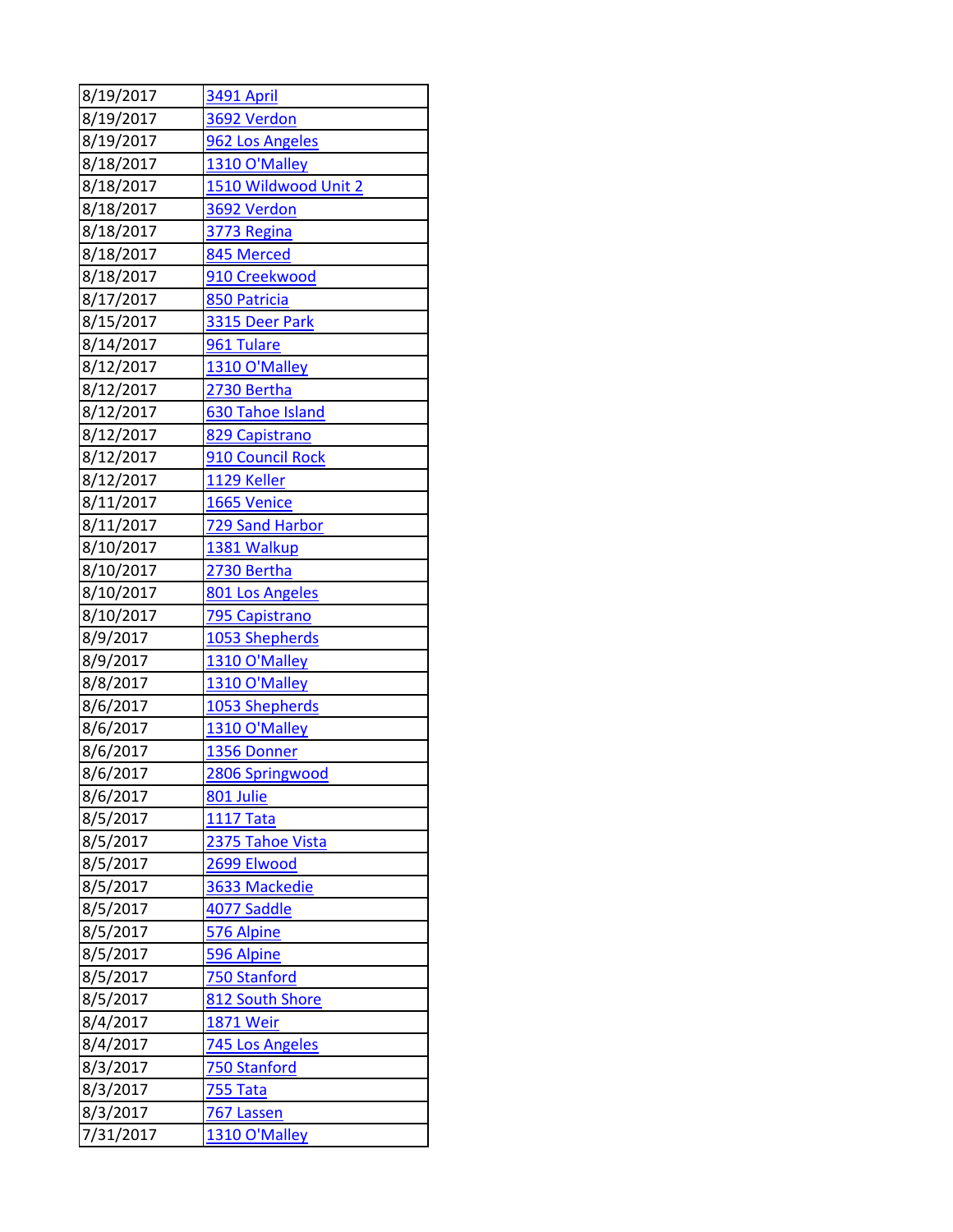| 7/30/2017 | 1310 O'Malley       |
|-----------|---------------------|
| 7/30/2017 | 1363 Wildwood       |
| 7/30/2017 | 218 Beach           |
| 7/29/2017 | 1310 O'Malley       |
| 7/29/2017 | 3789 Needle Peak    |
| 7/28/2017 | 3046 Bellevue       |
| 7/28/2017 | 3133 Fresno         |
| 7/28/2017 | 721 Los Angeles     |
| 7/28/2017 | 750 El Dorado       |
| 7/28/2017 | 835 Paloma          |
| 7/28/2017 | 870 Paloma          |
| 7/28/2017 | 369 Anita           |
| 7/26/2017 | 1466 Frontier Ct    |
| 7/26/2017 | 2612 Osborne Ave    |
| 7/26/2017 | 369 Anita           |
| 7/25/2017 | 3341 Pine Hill      |
| 7/25/2017 | 3542 Bobby Grey     |
| 7/25/2017 | 3542 Bobby Grey (2) |
| 7/24/2017 | 801 Julie           |
| 7/24/2017 | <b>839 Tata</b>     |
| 7/23/2017 | 1270 Herbert        |
| 7/23/2017 | 1336 Susie Lake     |
| 7/23/2017 | 4085 Manzanita      |
| 7/23/2017 | 840 Paloma          |
| 7/23/2017 | 936 Edgewood        |
| 7/23/2017 | 936 Edgewood (2)    |
| 7/22/2017 | 1148 Oak            |
| 7/22/2017 | 420 Wedein          |
| 7/22/2017 | 840 Paloma          |
| 7/22/2017 | 1363 Wildwood       |
| 7/21/2017 | 1112 Fairway        |
| 7/21/2017 | 1112 Fairway (2)    |
| 7/21/2017 | 793 Modesto         |
| 7/19/2017 | <b>3924 Pine</b>    |
| 7/19/2017 | 910 Council Rock    |
| 7/18/2017 | 1470 Murietta       |
| 7/18/2017 | 3806 Steven         |
| 7/17/2017 | 3806 Steven         |
| 7/17/2017 | 827 South Shore     |
| 7/16/2017 | 1340 Wildwood       |
| 7/16/2017 | 716 Clement         |
| 7/16/2017 | 716 Clement         |
| 7/15/2017 | 2196 Venice         |
| 7/15/2017 | 2209 Dana           |
| 7/15/2017 | 2883 Springwood     |
| 7/15/2017 | 3852 Private Road   |
| 7/15/2017 | 811 Paloma          |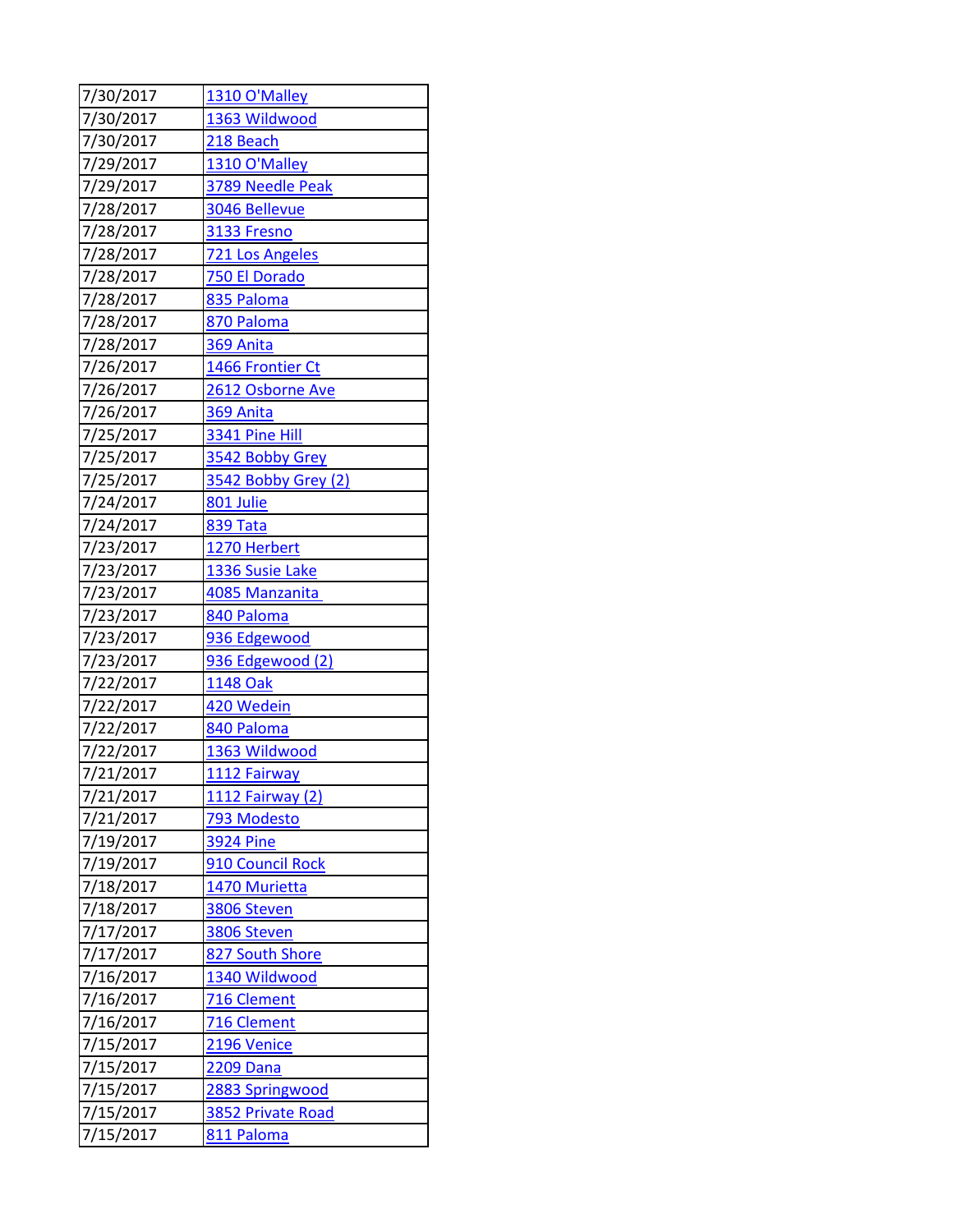| 7/15/2017 | 829 San Jose          |
|-----------|-----------------------|
| 7/15/2017 | 910 Council Rock      |
| 7/14/2017 | 1296 Champlain        |
| 7/14/2017 | 3673 David            |
| 7/14/2017 | 721 Los Angeles       |
| 7/14/2017 | 1363 Wildwood         |
| 7/13/2017 | 773 Tallac            |
| 7/13/2017 | 916 San Francisco     |
| 7/12/2017 | 1363 Wildwood         |
| 7/12/2017 | 2958 Oakland          |
| 7/12/2017 | 3789 Needle Peak      |
| 7/9/2017  | 1705 Venice           |
| 7/9/2017  | 2196 Venice           |
| 7/9/2017  | 766 Hazel             |
| 7/8/2017  | 1130 Fairway          |
| 7/8/2017  | 3433 Warr             |
| 7/8/2017  | 3689 Spruce           |
| 7/8/2017  | 3729 Verdon           |
| 7/8/2017  | 3733 Rockwood         |
| 7/8/2017  | 4042 Sunrise          |
| 7/8/2017  | 630 Tahoe Island      |
| 7/8/2017  | 1351 Susie Lake       |
| 7/8/2017  | 1429 Keller           |
| 7/7/2017  | 1390 Ski Run #4       |
| 7/7/2017  | 2111 Lukins           |
| 7/7/2017  | 3315 Marlette         |
| 7/7/2017  | 4274 Saddle Rd        |
| 7/7/2017  | 639 Anita             |
| 7/7/2017  | 801 Julie             |
| 7/7/2017  | 910 Creekwood         |
| 7/6/2017  | 1114 Fairway          |
| 7/6/2017  | 1323 Angora Lake Road |
| 7/6/2017  | 1466 Frontier         |
| 7/6/2017  | 2299 Montana          |
| 7/5/2017  | 1295 Timber           |
| 7/5/2017  | 1310 O'Malley         |
| 7/5/2017  | 889 Rainbow           |
| 7/4/2017  | <b>1200 Tata</b>      |
| 7/4/2017  | 1291 Heather Lake     |
| 7/4/2017  | 1323 Angora Lake Road |
| 7/4/2017  | 1464 Glenwood         |
| 7/4/2017  | 2921 Freel Peak       |
| 7/4/2017  | 3046 Fresno           |
| 7/4/2017  | 544 Gardner           |
| 7/4/2017  | 639 Anita             |
| 7/4/2017  | 639 Anita             |
| 7/4/2017  | 639 Anita             |